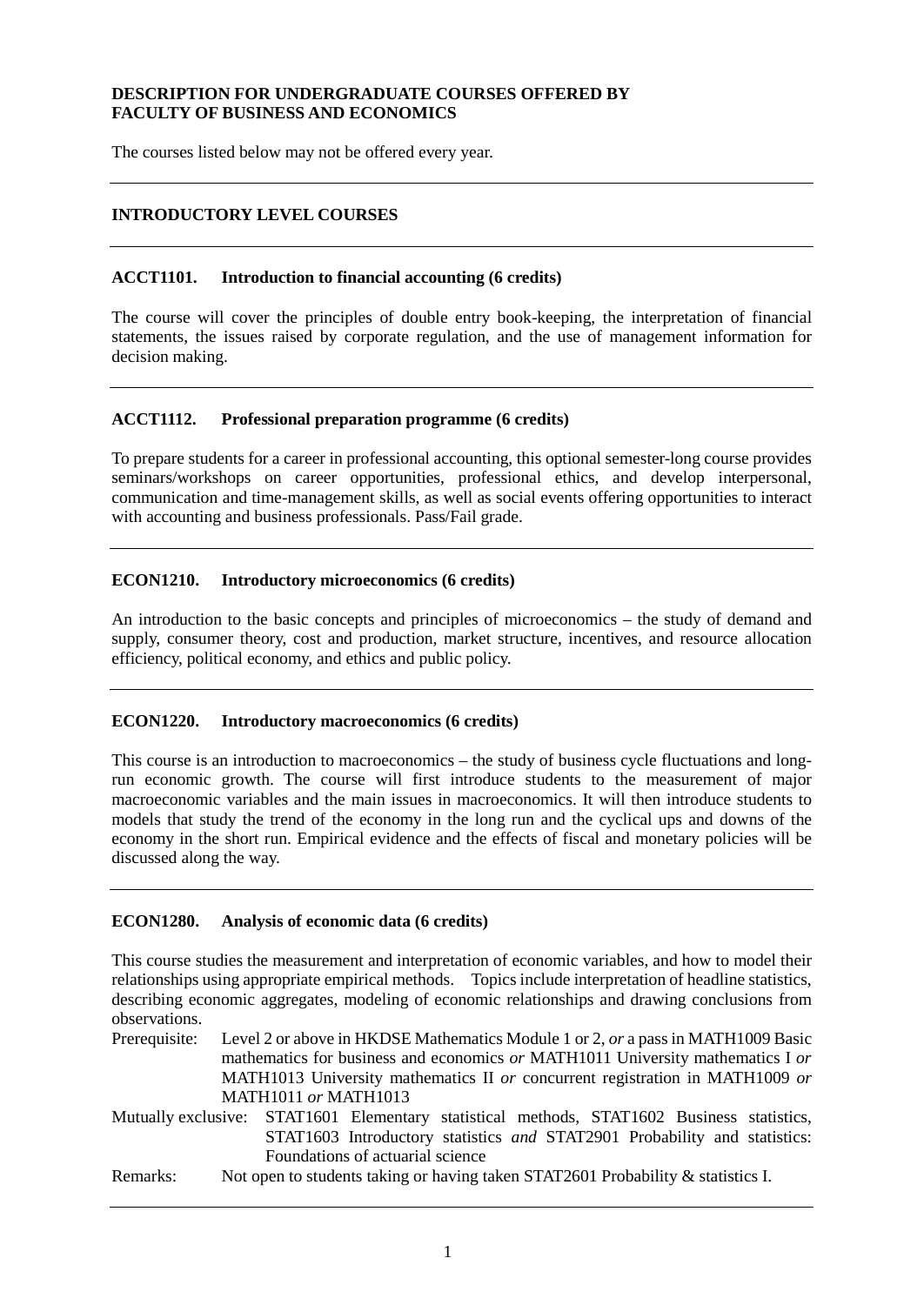## **FINA1310. Corporate finance (6 credits)**

This is an introductory finance course that develops the basic concepts and tools applicable to corporate financial decisions. Two main tasks of financial managers are studied: project evaluation and financing decisions. Specific topics include present value calculation, valuation of stocks and bonds, investment criteria and capital budgeting, risk and return, cost of capital, and capital structure. Corporate ethics is also incorporated in the discussions.

Prerequisite: ACCT1101 Introduction to financial accounting Mutually exclusive: STAT3904 Corporate finance for actuarial science

#### **IIMT2601. Management information systems (6 credits)**

This course covers key concepts associated with management information systems: digital economy, ecommerce, information technology infrastructure, technology-business integration and the impact of technology on society. Case studies and lectures will be used to shed light on these topics. Students will also acquire hands-on knowledge and techniques using business software to practice formulating and solving business solutions.

Mutually exclusive: BSIM4022 Management information systems

#### **MGMT2401. Principles of management (6 credits)**

This introductory course traces the evolution of the study and practice of management over this past century, with particular focus on the landmark discoveries and lessons learned. The course aims to develop students' awareness of the nature of management processes and focuses on the following topics: planning, organising, controlling, leading, communication and change management. The programme's pedagogical design combines theoretical conceptualisation with interactive discussions, skill-building experiential exercises and students' presentations.

#### **MKTG2501. Introduction to marketing (6 credits)**

This course focuses on introducing core principles of marketing and covering key marketing concepts and processes such as managing customer relationships, marketing planning, understanding customers, competitors and marketplace, and developing marketing strategies (segmentation, innovation, and positioning) and marketing programs (products/services/branding, pricing, channel, and marketing communications). The course will be delivered via a blend of interactive class discussions, case analyses, and a group project on a new product/service development.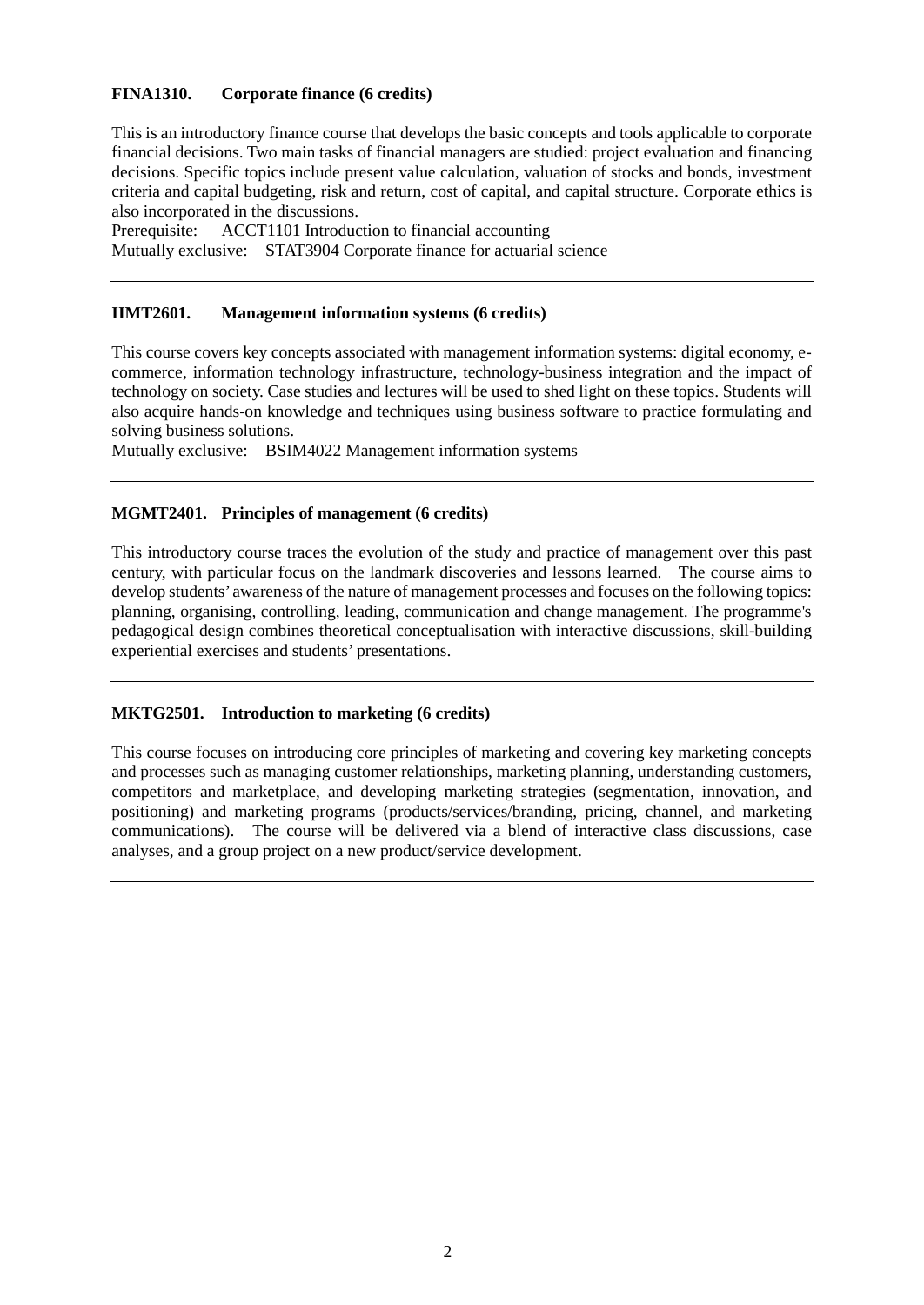## **ADVANCED LEVEL COURSES**

#### **ACCT2102. Intermediate financial accounting I (6 credits)**

This course is the first of a series of two intermediate financial accounting subjects. It builds on the foundation laid in the introductory accounting course to better equip students with the required techniques in preparing and interpreting financial statements. It reviews the fundamental financial accounting concepts and focuses on the detailed recording and reporting of important items relating to the asset side of the balance sheet. It also examines the conceptual framework of accounting and financial statement presentation. This course provides the prerequisite knowledge that will prepare students for advanced accounting courses.

Prerequisite: ACCT1101 Introduction to financial accounting

#### **ACCT2105. Introduction to management accounting (6 credits)**

The theory and techniques involved in serving the accounting needs of management in decision making, control, evaluation and motivational aspects.

Prerequisite: ACCT1101 Introduction to financial accounting

#### **ACCT3103. Intermediate financial accounting II (6 credits)**

This course is a continuation of Intermediate Financial Accounting I. Topics examined include debt financing, equity financing, income taxes, leases, dilutive securities and earnings per share calculations, and derivatives and hedging activities. While the primary emphasis will be on Hong Kong practice, we will also discuss the accounting principles and standards based on the Generally Accepted Accounting Principles (GAAP), International Financial Reporting Standards (IFRS) and Hong Kong Financial Reporting Standards (HKFRS). Since 1993, IFRS have been the basis for all new standards adopted in Hong Kong. In addition, IFRS are providing the framework for the development of accounting standards in China.<br>Prerequisite: ACCT2102 Int

ACCT2102 Intermediate financial accounting I

#### **ACCT3106. Management control (6 credits)**

A course on advanced problems in managerial accounting and management information and reporting systems for planning and control of operations. Particular attention will be given to problems associated with large decentralised companies – divisional performance control, measurement and evaluation, and transfer pricing.

Prerequisite: ACCT2105 Introduction to management accounting

#### **ACCT3107. Hong Kong taxation (6 credits)**

This course provides students with a fundamental understanding of the current law, principles and practices of Hong Kong taxation. The concepts introduced in the course are heavily used in practice. The course is helpful not only for personal tax compliance and planning but also for paving the way for students to enter their future profession and the business world.

Prerequisite: ACCT1101 Introduction to financial accounting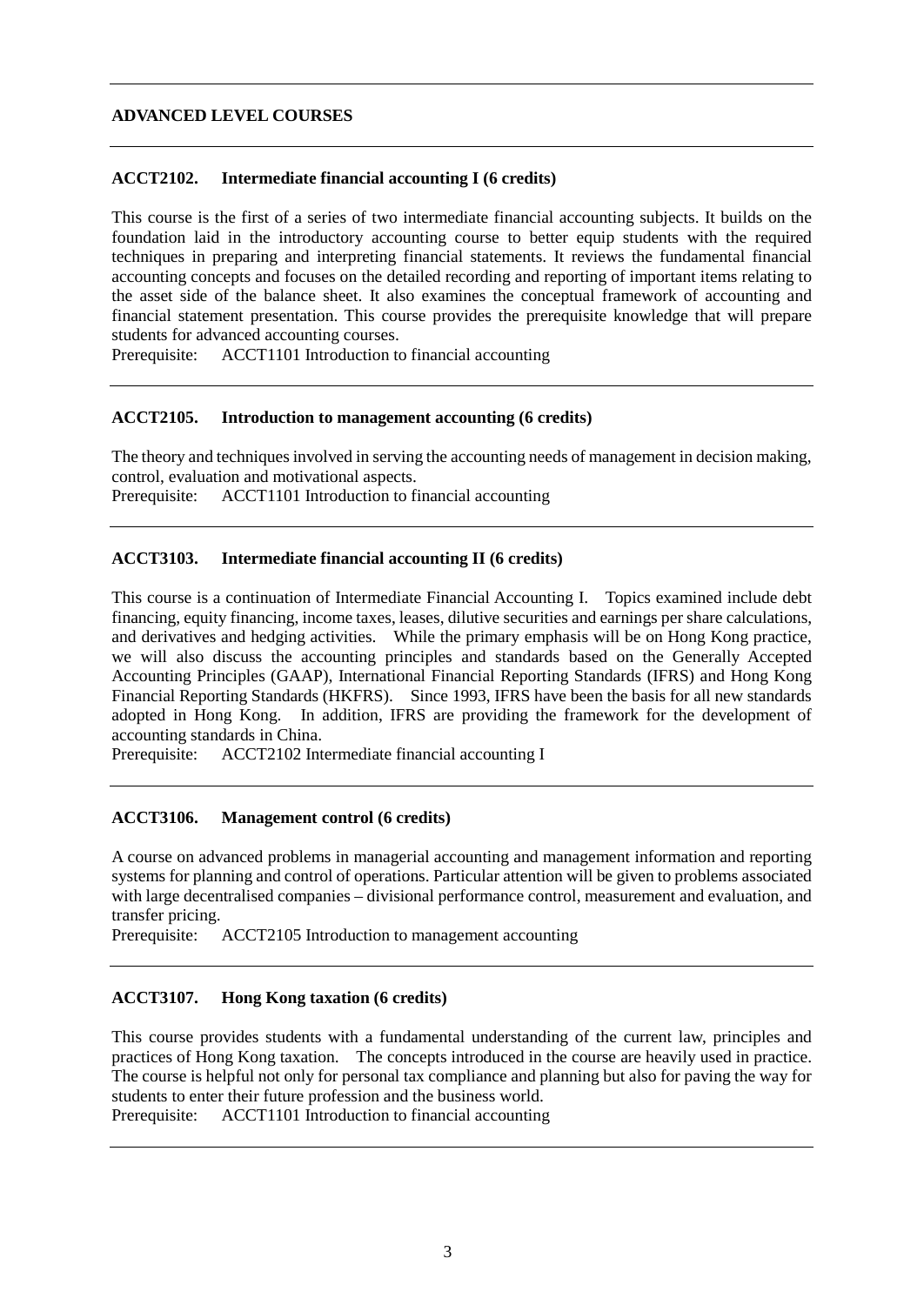## **ACCT3109. Auditing (6 credits)**

Professional ethics and the social and legal responsibilities of auditors will be covered, as will basic auditing concepts and principles; evidence; evaluation of internal control; and standard procedures and methods of investigation.

Prerequisite: ACCT3103 Intermediate financial accounting II

## **ACCT3111. Corporate governance and social responsibility (6 credits)**

In this course, students learn about the complex responsibilities facing business leaders today. They will explore the use of accounting information and internal control in ensuring efficient and effective operations, reducing the cost of capital, production and distribution, and complying with legal, regulatory and corporate oversight requirements. Students will also learn about ethics and governance systems that leaders can use to promote socially responsible conduct by organisations and their employees, and how personal values can play a critical role in effective leadership.<br>Remarks: This course is available to FBE students only. This course is available to FBE students only.

#### **ACCT3112. Accounting data management and analytics (6 credits)**

This course is about descriptive and predictive analysis of data as it pertains to accounting and finance professionals.

In the era of "big data," the volume, pace, and complexity of data have made it difficult to understand and use data. At the same time, the explosion of data has brought many opportunities for firms to get deeper insights into many aspects of their businesses. To harness excessive information, data analytics has become a must-have skill for all business managers and particularly accountants who often know both internal and external data, better than their counterparts in other areas of the business. This course will prepare students with fundamental analytics skills focused on accounting applications. Students will also gain hands-on experience with data analysis.

Students should be aware that this is not a computer-skills course. However, it does require extensive use of the computer as a tool which is expected for business analytic positions in the industry. Students will spend significant portion of their time learning and using computerized information systems and data analysis platforms. Some class assignments will involve the use of computer software.

This course is composed of two parts. In the first part, students will first be exposed to why analytics is important in accounting professions and learn about how financial and accounting data is generated and stored in modern Accounting Information Systems (AIS). Students will learn to build queries to pull data from AIS or databases, learn to perform descriptive analytics using various data visualization techniques, and identify potential problems and relevant issues. In the second part, students will learn about entry to medium level predictive accounting models and their practical applications such as performance forecasting and credit scoring. Students will learn to use a statistical computing software (R) to perform the analysis.

Prerequisites: STAT1602 Business statistics; *and* ACCT3103 Intermediate financial accounting II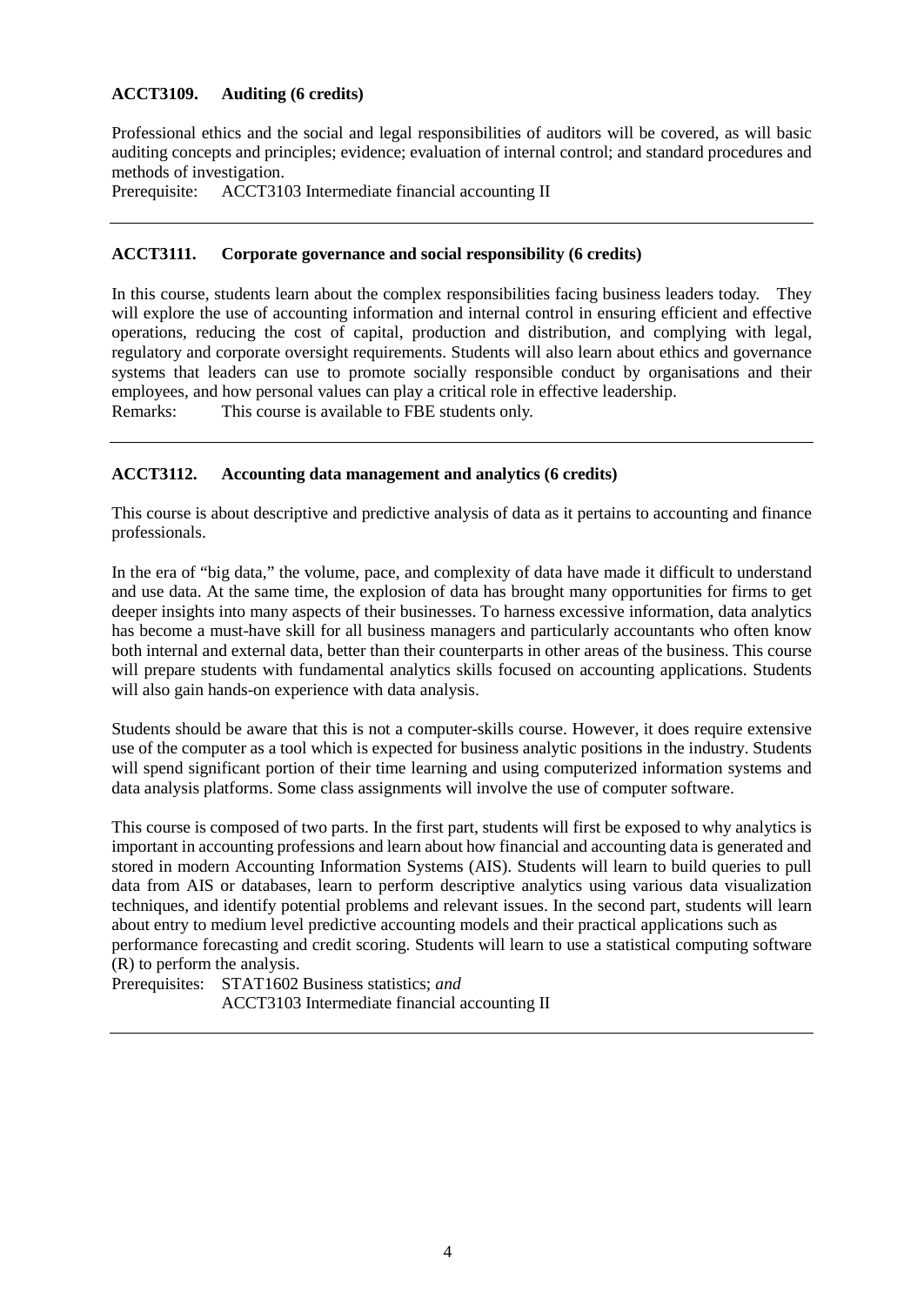## **ACCT3113. Accounting for business valuation and financial contracting: theory and application (6 credits)**

This course provides a high-level view of what accounting is about and why and how it is important for the real economy and financial markets. Going beyond the rules and procedures that are taught in other accounting courses, this course takes the perspective of those who apply accounting information to decision-making in business organizations and financial markets (i.e., analysts and investors, lenders, the board of directors, regulators). Topics include the use of accounting information in business valuation, investment strategies, debt contracts, and executive compensation. The course emphasizes both practical techniques for *how* to properly use accounting information and the theoretical foundation for the techniques (the *why* question).

Prerequisites: ACCT1101 Introduction to financial accounting; *and*

FINA1310 Corporate finance; *and* ECON1280 Analysis of economic data *or* STAT1602 Business statistics *or* STAT1603 Introductory statistics

#### **ACCT3114. Valuation using financial statements (6 credits)**

The purpose of this course is to introduce students to the concepts of financial statement analysis, aiming to provide students the basic skills and techniques to analyze financial statements for the application of valuation. Students will learn how to evaluate accounting quality, firms' financial performance, and how to evaluate financial statements and perform rudimentary prospective and equity analyses. Students will acquire knowledge on how to recast and adjust financial statements to estimate the intrinsic value of the firm. Last students apply the knowledge and gain hand-on experience through group projects on financial statement analysis.

Prerequisites: ACCT1101 Introduction to financial accounting; *and* FINA1310 Corporate finance

#### **ACCT3115. Financial reporting and analysis of financial institutions (6 credits)**

This course focuses on (1) financial reporting and disclosure rules for financial institutions and financial instruments they hold (interest rate risk disclosures, loan loss disclosures, fair value accounting for financial instruments, securitization accounting, derivatives and hedge accounting, and market risk disclosures); and (2) the financial statement analysis of banks and bank-like financial institutions (thrifts, mortgage banks, and commercial banks). Analyzing these two aspects of a modern bank reveals much about the strategies followed by the bank given the various regulations under which it operates.

The financial statements of financial institutions are increasingly based on fair value accounting and their financial reports include increasingly extensive risk and estimation sensitivity disclosures. Both fair value accounting and risk and estimation sensitivity disclosures are necessary ingredients for financial reports to convey financial institutions' risk and performance in today's world of complex, structured, value and risk-partitioning financial instruments and transactions. While financial institutions often report imperfect (or worse) fair value measurements and risk and estimation sensitivity disclosures, careful joint analysis of the information they do provide invariably yields important clues about their risks and performance.

While this course is most relevant to students interested in financial institutions, much of the accounting material also pertains to varying extent to other types of firms. For example, many firms securitize their accounts receivable or hedge their commodity, interest rate, or foreign exchange risk using derivatives. Prerequisite: ACCT1101 Introduction to financial accounting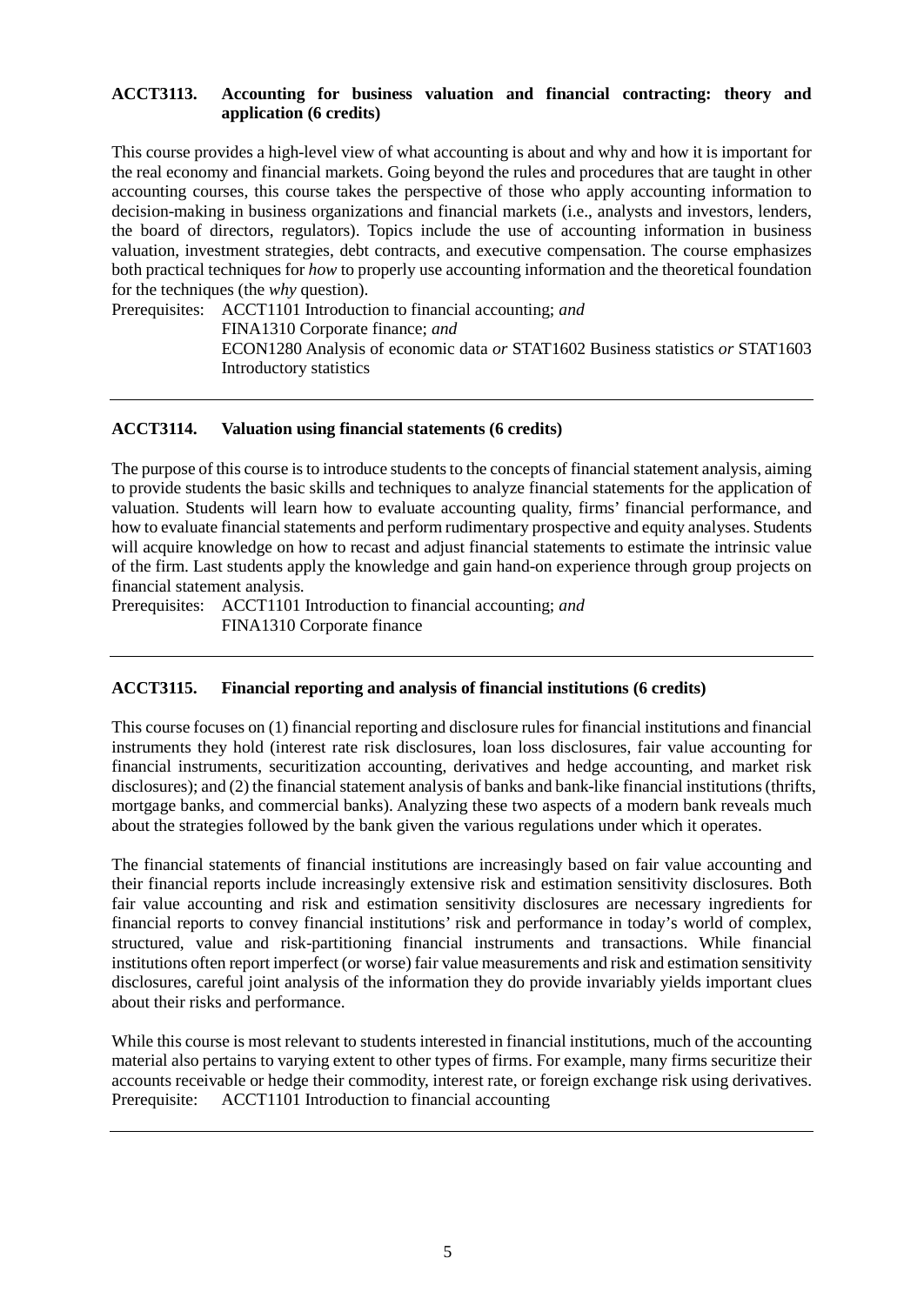## **ACCT4104. Advanced financial accounting (6 credits)**

This course looks at the application of accounting theory to the preparation of accounting standards and their implications for reporting purposes, particularly those related to the consolidation of group accounts, asset valuation and the influence on income determination. Other topics may include current cost accounting, income tax allocation, government entities and non-profit organisations. Prerequisite: ACCT3103 Intermediate financial accounting II

## **ACCT4108. Advanced topics in auditing (6 credits)**

This course extends the first Auditing course to further examine various advanced topics including advanced auditing techniques, auditing for operations and efficiency, auditing web based information, EDP auditing, environmental auditing, forensic accounting and contemporary issues of auditing. Prerequisites: ACCT3109 Auditing; *and*

ACCT4104 Advanced financial accounting

## **ACCT4110. Advanced topics in taxation (6 credits)**

This course provides students with a thorough and in-depth knowledge of the current law, principles and practices of Hong Kong taxation. Students are required to apply tax principles, decided cases and legislation to compliance matters and tax planning activities in Hong Kong. The course also covers anti-avoidance provisions, cross border activities and international tax planning considerations. The concepts introduced in the course are heavily used in practice. The course is helpful not only for tax compliance and planning but also for paving the way for students to enter their future profession and the business world.<br>Prerequisite: AC

ACCT3107 Hong Kong taxation

# **ACCT4114. Accounting seminar (6 credits)**

A course on (a) the nature of accounting theory and research and (b) topical accounting issues. Prerequisite: ACCT3103 Intermediate financial accounting II

#### **BUSI1802. Advanced business communication skills (6 credits)**

This course focuses on building on the strengths and sharpening the skills that second year students have acquired in the first year course Business Communication. The course aims at helping students develop their business communication skills for a variety of workplace situations. In addition to learning the principles and skills, students are expected to identify and make effective use of in-class and out-of-class practice opportunities.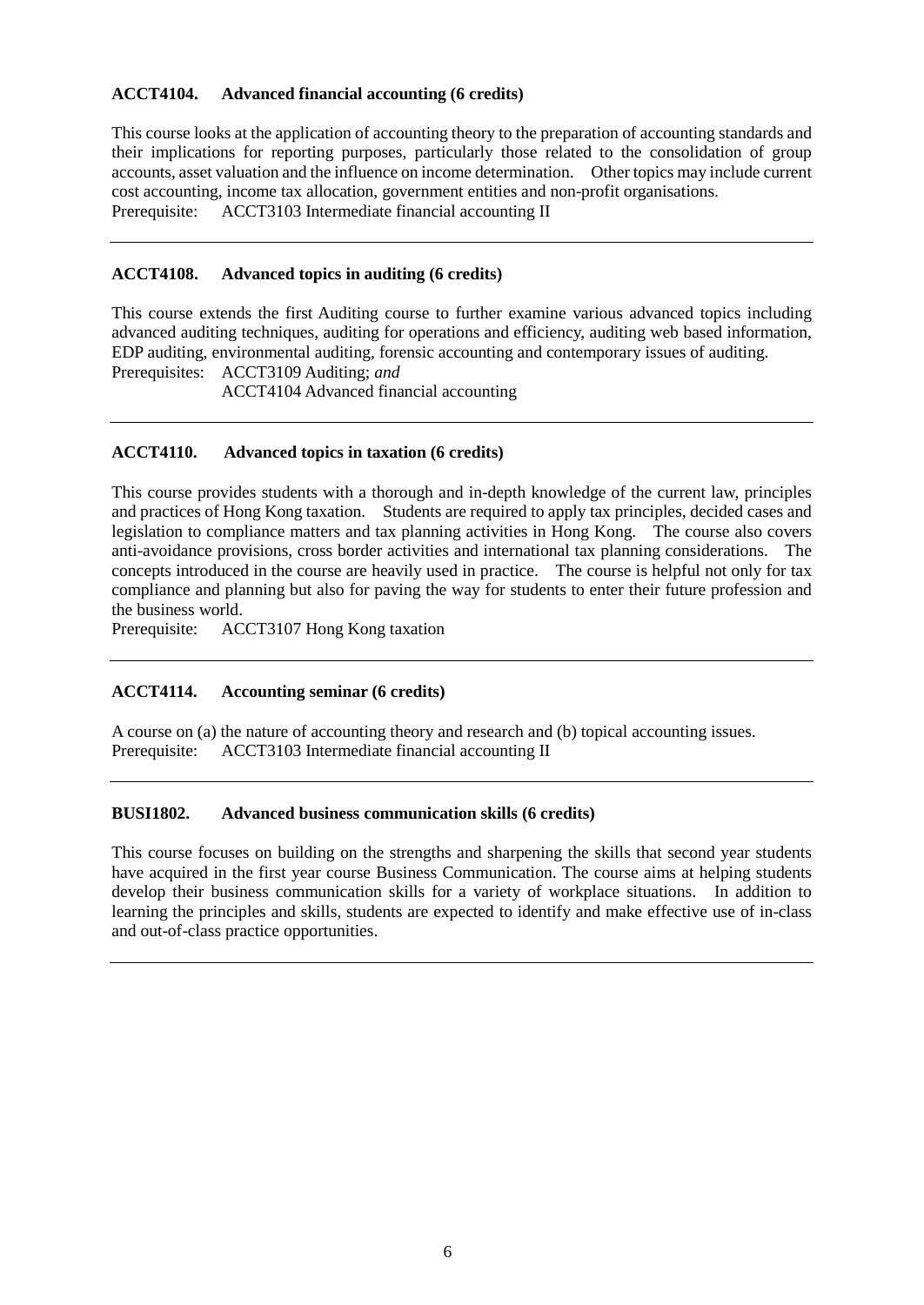## **BUSI1805. International field trip (6 credits)**

BUSI1805 International Field Trip is a required course for the BBA(IBGM) students aimed at providing students with opportunity to gain international exposure and acquire the first-hand knowledge of international business and global management. Students will study and explore a country/countries with emerging international business opportunities in this course. Cultural activities and firm visits will be arranged during the course period to engage students and raise awareness about cultural diversity and to enhance an understanding of how culture impacts business practices in a particular country/countries. Students will write reflections regarding their new cultural experiences and about what they have learned. Based on the research theme of the year, students will work in a group to conduct research analyses through literature review, firm visits, and interviews to explore global topics related to the selected country/countries and will present their findings/recommendations on the issues related to international business and global management.

Remarks: For BBA(IBGM) students only.

#### **BUSI1807. Business consulting practicum (6 credits)**

This course aims to provide an opportunity for students to gain hands-on consulting project experience while rendering valuable service to the business community. The course operates on a team basis. Students will work in groups on assigned business projects under the guidance of faculty teacher and professional mentors. Business projects will mainly engage the SMEs (small and medium sized enterprises) in Hong Kong.

Remarks: Students are selected individually by the instructor.

#### **BUSI2811. Negotiation and conflict resolution (6 credits)**

This course aims at providing a systematic introduction of concepts, theories and practices, with a focus on equipping students with toolkits for handling conflict and negotiation. The course is composed of two intimately related parts. The first part introduces the nature and types of conflict, mechanism of conflict escalation and de-escalation, and conflict resolution styles. The second part covers the characteristics of interest-based negotiation and negotiation strategies. Students will learn strategies to avoid various cognitive biases in conflict situations and negotiation, the building blocks of negotiation, the differences of distributive versus value-creating negotiation approaches, the strategies of achieving integrative outcomes, building trust and controlling emotions, how to utilise power and persuasion, and the importance of non-verbal communication in gaining information and ethics. Some topics will also be covered in the context of cross-cultural negotiation and computer-mediated negotiation to cater to the needs of today's international business environment.

#### **BUSI2812. Impact lab (6 credits)**

This experiential learning course will give students an opportunity to work directly for social ventures in management level roles under the guidance of a faculty instructor and professional mentors. You will have opportunities to manage teams, solve real-life problems, and gain hands-on business experience, which will strengthen your soft skills, help you implement academic business concepts in a practical way, and greatly improve your ability to compete in the job market.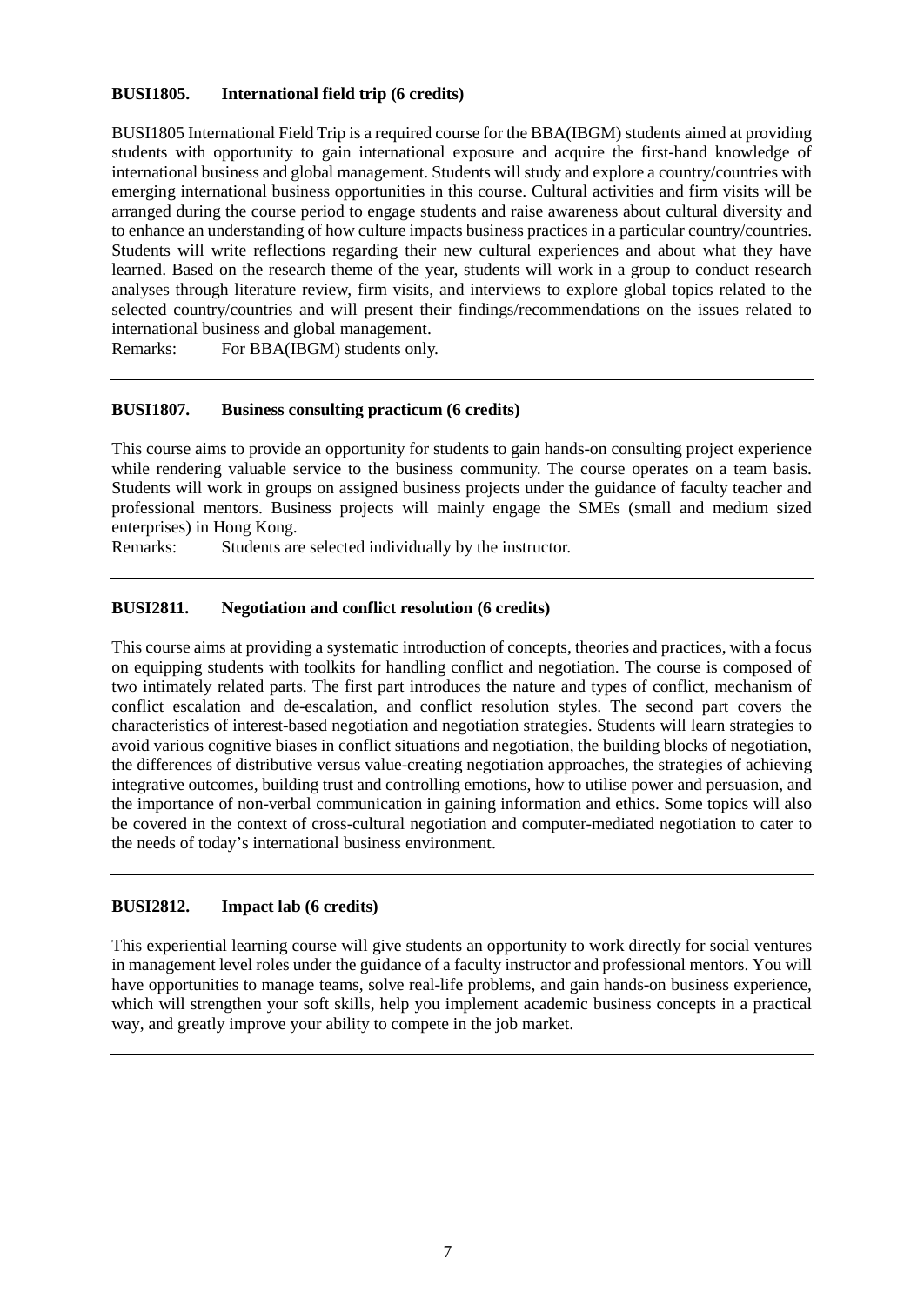## **BUSI2813. Field experience in China's business environment (6 credits)**

This course aims to provide experiential learning in China business and the economy for year 1 or year 2 students in the Faculty of Business and Economics. Students will spend two weeks in Shanghai, attending classes and guest lectures as well as visiting representative companies in important industries and sectors there. The course will focus in the practical aspects of China business environment covering both manufacturing and servicing sectors. By going through topics/issues of recent concern, obtaining strategic insights via firm visits and attend sharing by senior management people, students are expected to acquire in-depth knowhow of learnt topics. The structure and content of the course is designed to align and integrate with other Faculty courses on China business and economy by focusing in the latest business environment in China.

# **BUSI2814. Business ethics (6 credits)**

The purpose of this course is to help you reach your full potential as an ethical leader in your home, workplace, and community. You will likely face a variety of ethical challenges during your life. By drawing on articles, readings, cases, our collective experience, lectures, class discussion, guest speakers, and other material, we will explore ways to deal with such challenges. Most importantly, you should leave this course with a deep belief that you have the ability to influence those around you through your ethical leadership and decision-making. As such, this course will require you to reflect on your own aspirations as you consider the type of influence you want to have as an ethical leader.

## **BUSI2815. Managing communication through social media (6 credits)**

Students will learn current research and theories in the field of social media while honing their communication skills in this medium.

Teaching and learning tools used to achieve better learning outcomes include online discussions exploring current research and theories, class lectures and discussions, videos, and student-driven communications on Moodle and other "test" sites.

Students in this class are expected to be prepared for class discussions regarding readings, cases and online discussions, and participate both in class and online as is suitable for a social media course. A successful learning experience depends on contributions from both the instructor and the students. Full and active participation is critical for achieving the optimal learning outcome.

#### **BUSI2816. Transformative business immersion in developing economies (6 credits)**

This course is a total immersion experience into unfamiliar geography, economy, sociality and environment. After a preparation period on campus at HKU, students will travel to a country in the developing world. Students will live with local families and work with local small and micro-enterprises. Students will work with these enterprises to improve their prospects and outcomes, focusing on basic principles in areas such as good record keeping and effective promotion.

This course is designed to be mutually beneficial to both the students and to the families and communities where they live and work. Students will gain experience in the practical application of business theory, will forge new friendships with people they would never otherwise meet, will gain a greater appreciation for the constraints and limitations in the development of emerging economies, and will hopefully make a lasting difference in the lives of newfound friends and colleagues. Remarks: Students are selected individually by the instructor.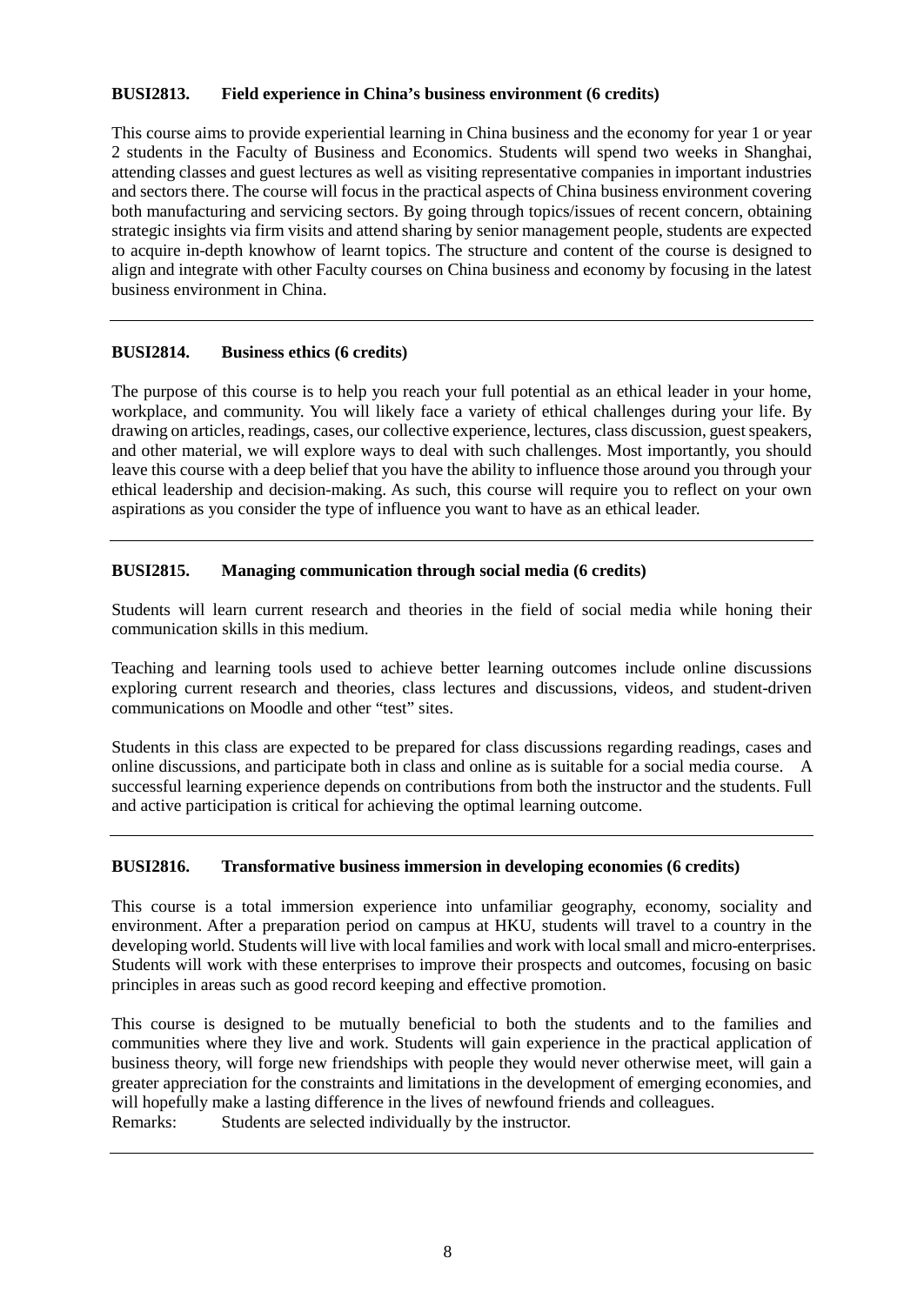## **BUSI2819. Persuasion and behavioural change (6 credits)**

This course aims at providing a systematic introduction of concepts, theories and practices in persuasion, from the perspectives of social psychology and communication, with a focus on equipping students with the ability of applying persuasion knowledge in various business and interpersonal contexts. Classic theories in persuasion, attitude change, and behavior change, together with current empirical students will be introduced before drawing connection to the business examples. Students will practice the application of the theories via developing strategic planning for business cases and conducting persuasive writings and presentations. This course will benefit students in management, accounting, and marketing in particular, as well as any students who seeks to enhance influence and persuasive skills.

## **BUSI3711. New business generation – a strategic and operational approach (6 credits)**

"New Business Generation - A Strategic and Operational Approach" is designed to equip students with a practical understanding of how to develop a new business under a startup environment or within a sizable organization in a real-world situation. The course will cover idea generation, business model formulation, strategic planning, financial modelling, resource and operational planning, pitching to external investor and/or internal management team, etc.

The course will integrate what the students have learnt via various business and management courses, as well as applying them in a corporate scenario. Application of taught concepts / knowledge of entrepreneurship, design thinking, product / service development, strategic planning, financial forecasting, and/or marketing and promotion, etc. will be required throughout the course.

In order to enhance the practical aspects of the course, various senior industry professionals in the areas of product development, strategic planning, marketing, finance, operation, venture capital, etc. will be invited to conduct lecture, provide coaching and evaluate student presentation / business proposal. Knowledge exchange will be a core component to enrich students' overall learning experience of this course.

# **BUSI3801. Business law (6 credits)**

This course provides an introductory survey to the fundamentals and general principles of the law as it interacts with individuals, business, and other institutions in society. During the course, students will learn about different foundational areas of law that are key to being an informed business person and more broadly, a contributing member of society. The course also seeks to equip students with a deeper understanding of the processes by which laws are made, including both formal and informal, and the influence that laws have on different stakeholders in society. Furthermore, this course assists students with understanding and analyzing current events through a legal lens.

# **BUSI3803. Company law (6 credits)**

The course is designed to help students develop knowledge and understanding of the main concepts, principles, and rules of Hong Kong Company Law. Additionally, we will explore the economic and business context of Company Law and in particular, the way in which the law seeks to strike a balance between the interests of various stakeholders including companies, shareholders, creditors, and the public. The course will also explore key principles of corporate governance. More broadly, students will evaluate the role of companies in modern society.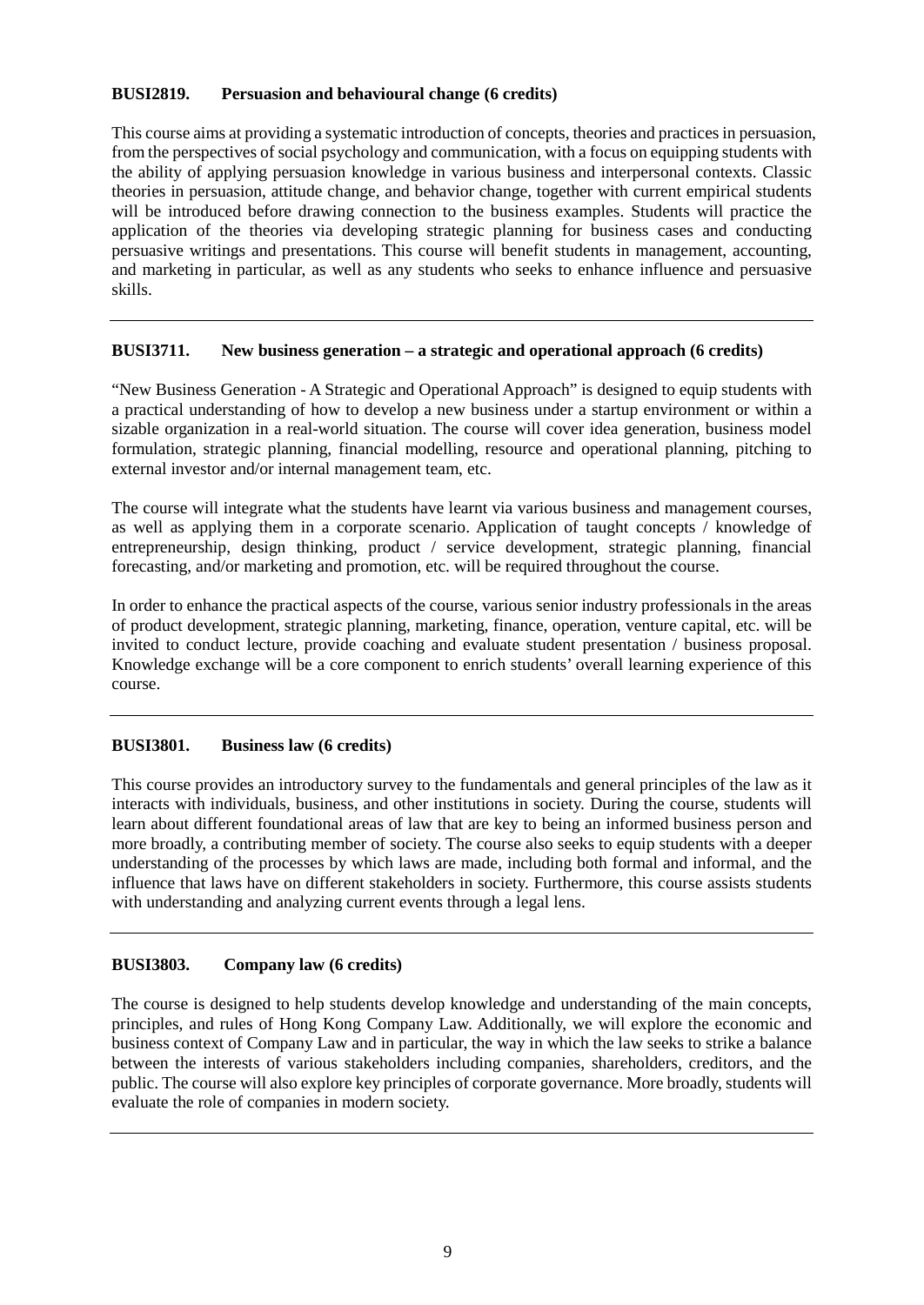## **BUSI3808. Global analysis team project (6 credits)**

The primary objective of this course is to develop students' capacity to understand global strategic issues from business, economic, social, political and/or environmental perspectives. Students are also expected to devise viable alternatives for dealing with the key issues discussed. They will partner with students from overseas universities to work on a global analysis team project in their final year of study. Remarks: For BBA(IBGM) students only.

## **BUSI3809. Leadership development programme (6 credits)**

This course aims at enabling students to develop themselves as leaders of organisations and to embark on paths of personal leadership development. The following concepts will be covered: motivation, lifelong leadership development, personal leadership development plan, stress and adversity management, peer mentoring, group dynamics, work and life balance as well as purpose-driven leadership.

# **BUSI3810. Legal and ethical environment of global business (6 credits)**

This course examines how law and ethics coincide with global business transactions today. It is specifically designed for students who hope to become leaders and executives in Asia. We will discuss broad legal principles and how they affect corporate strategy and operations, analysing several crossborder business transactions and court cases.

## **BUSI3811. Reading course (6 credits)**

This course is designed for BBA/BBA(A&F) year 3 or 4 students. It consists of supervised reading and written work. Students will specialize in one discipline under supervision of a faculty member of the Faculty of Business and Economics. A written paper is required in lieu of examination.

Prerequisites: ECON1210 Introductory microeconomics; *and* ECON1280 Analysis of economic data *or* STAT1602 Business statistics *or* STAT1603 Introductory statistics

Remarks: Students intending to take this course shall complete an application form which is available at the Faculty Office (Room 1305, K.K. Leung Building) together with the approval from the proposed supervisor within the first two weeks of the semester. Students are advised to meet with their supervisors at least once per two weeks. A written paper must be completed and presented no later than the first day of the assessment period for that semester.

#### **ECON2210. Intermediate microeconomics (6 credits)**

Preference, utility and consumer choices; choices under uncertainty, introduction to game theory; theory of the firm; market structures; introduction to economics of information.

Prerequisites: ECON1210 Introductory microeconomics; *and*

a pass in MATH1009 Basic mathematics for business and economics *or* MATH1011 University mathematics I *or* MATH1013 University mathematics II *or* concurrent registration in MATH1009 *or* MATH1011 *or* MATH1013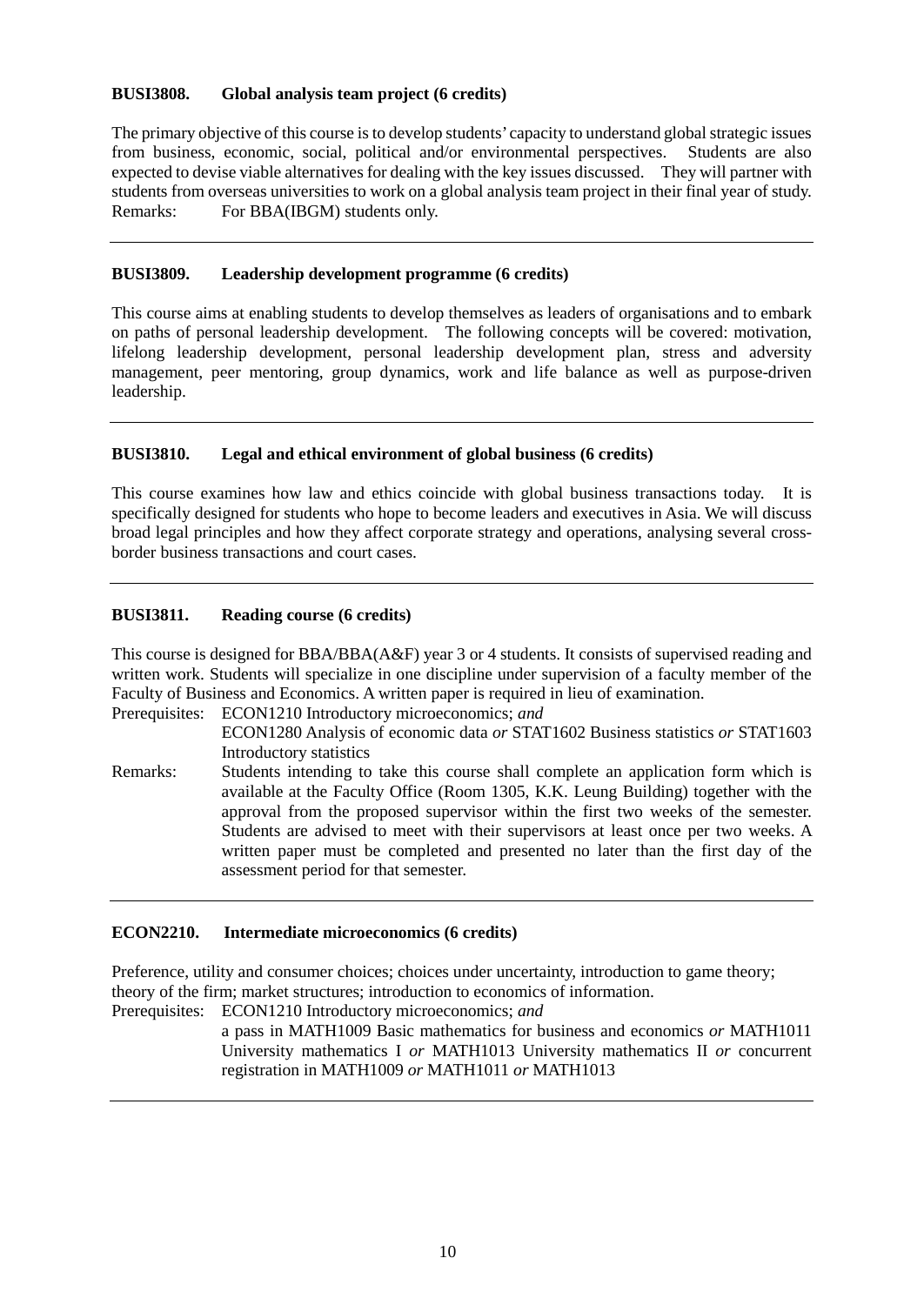## **ECON2214. Games and decisions (6 credits)**

The first part of the course starts with sequential games and introduces the concept of subgame perfect equilibrium for solving sequential games. Then it introduces Nash equilibria through a series of concepts: dominant strategy, successive elimination of dominated strategies, and the minimax approach for simultaneous games. It also discusses the limitations of Nash equilibria and offers rationalizability as an alternative equilibrium concept. This forms the basic theory of the course, which is used to analyze repeated games and collective-action games in the second part of the course. Additionally, new solution (evolutionary stability) and equilibrium concepts (perfect Bayesian equilibrium) are introduced to deal with applications that involve imperfect rationality or imperfect information. Strategic moves and mechanism design are potential optional topics of the course.

Prerequisite: ECON1210 Introductory microeconomics

Mutually exclusive: STRA3709 Applications of strategic thinking in business

#### **ECON2216. Industrial organization (6 credits)**

This course studies the pricing and output decisions of firms and the performance of the market under various market structures. Topics include theories of oligopoly; product differentiation; the effects of imperfect and asymmetric information; the examination of pricing practices such as price discrimination, tie-in selling, and resale price maintenance; collusion and anti-competitive behaviours, and public policies related to the promotion or restriction of competition.

Prerequisite: ECON1210 Introductory microeconomics

#### **ECON2217. Economics of networks (6 credits)**

The world has become more and more connected since the appearance of the modern Internet in the early 1990s. The Internet allows buyers and sellers matched to each other directly or with the help of intermediaries. In a more connected world, buyers (sellers) can reach more sellers (buyers) and intermediaries can reach more buyers and sellers at the same time. It is not clear whether such change strengthens or weakens the bargaining power of the parties involved. Graph theory and (noncooperative and cooperative) game theory are introduced in this course to shed light on these issues. Graph theory can also help us understand link analysis and Web search. Building on this, game theory is used to provide an analysis of how sponsored search markets work. Other topics covered by the course include: information cascades, network effects, power laws and rich-get-richer phenomena. Prerequisite: ECON1210 Introductory microeconomics

#### **ECON2220. Intermediate macroeconomics (6 credits)**

Theories of income, employment, and the price level; analysis of secular growth and business fluctuations; introduction to monetary and fiscal policy.

Prerequisites: ECON1210 Introductory microeconomics; *and* ECON1220 Introductory macroeconomics

## **ECON2223. Public finance (6 credits)**

Study of the role of government in the economy, using microeconomic theory. The course covers public expenditure analysis and methods of financing government expenditures. It explores the underlying theory of welfare economics as well as the economic effects of public policy such as public sector pricing, expenditure and tax policies.

Prerequisite: ECON1210 Introductory microeconomics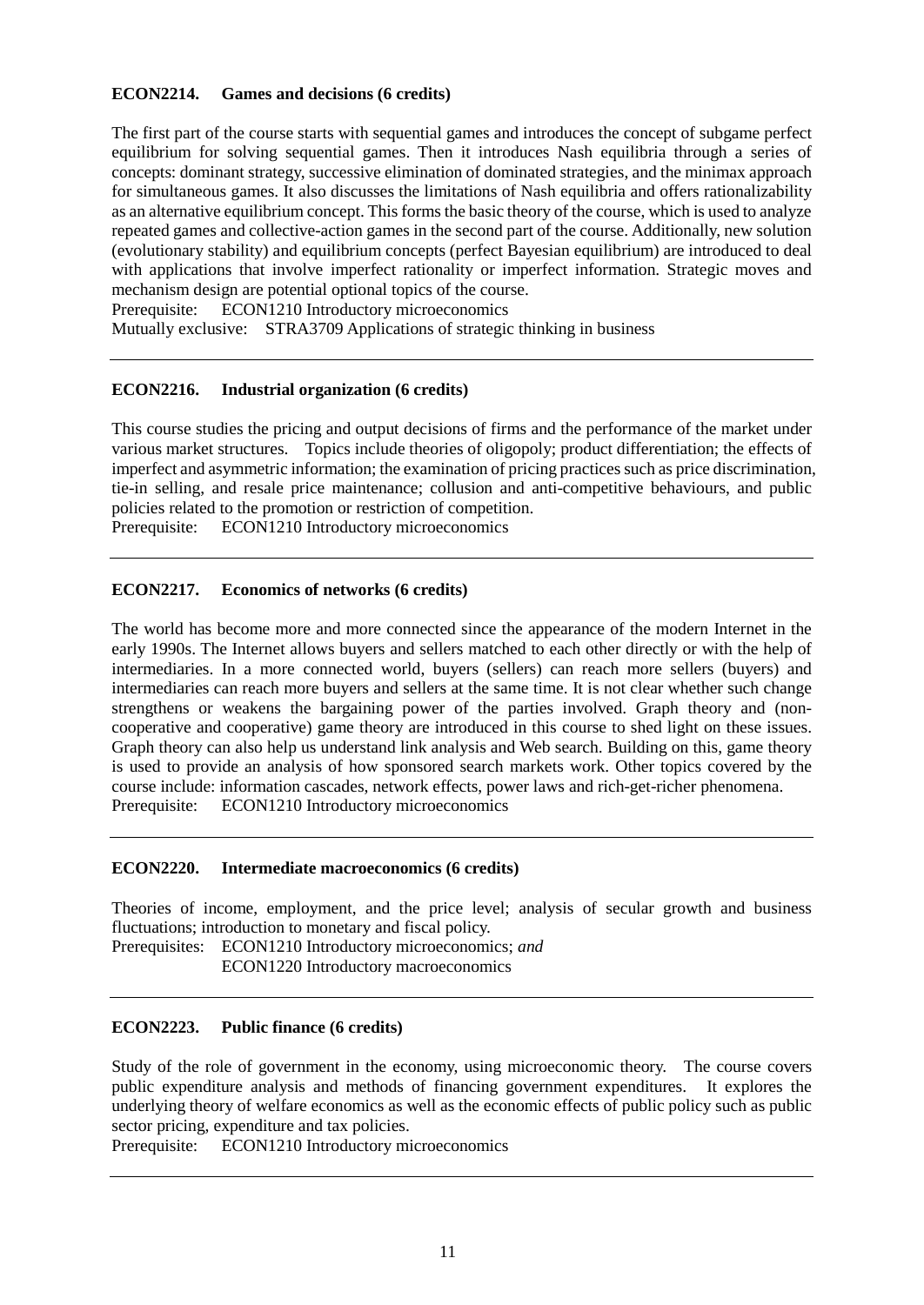## **ECON2225. Economics of population changes (6 credits)**

Fertility and mortality rates changed drastically in many parts of the world. This course examines these demographic changes, their causes and consequences, and related policy issues. We first look at trends in world population and introduce fundamental demographic concepts of mortality, fertility, immigration and age structure. We then discuss economic consequences of demographic changes, including the demographic dividend, saving and retirement decisions, and human capital accumulation. We also examine economic causes of population changes. Finally, we examine policy issues related to demographic changes, such as retirement pension and health care reform.

Prerequisites: ECON1210 Introductory microeconomics; *and*

ECON1220 Introductory macroeconomics

#### **ECON2226. Chinese economy (6 credits)**

This course provides a general introduction of Chinese economy since 1949 with emphasis on the era of transition from a planned economy to a more market driven one. It aims to help students understand the development and transition of economy in China, the working of major market mechanism, as well as related issues that China encounters. Basic economic principles are used to explain the economic issues of modern China.

Specifically, this course will start from an historical overview of Chinese economy. Then it will talk about the economic reform, followed by the reform of firms and household behaviors that are specific to China. Next, it will focus on two important markets: financial market and housing market, focusing on the market mechanism, function of major players, and issues/concerns that may hinder economic development. Besides that, this course will also cover the topic about the interactions between China and the world by focusing on the international trade and foreign direct investments. Finally, this course will have an in-depth discussion of the development of Chinese economy with specific emphasis on driving forces, obstacles, and problems associated.

#### **ECON2232. Economics of human resources (6 credits)**

This course studies the allocation of human resources through the labour market and the utilisation of human resources inside the firm. Issues related to investment in human capital, wage determination, labour force participation, worker mobility, hiring decisions and other personnel practices are examined. Prerequisite: ECON1210 Introductory microeconomics

#### **ECON2233. The economics of law (6 credits)**

Economic analysis applied to law. Topics may include: efficiency of law, rules of liability, tort rights and remedies, criminal sanction, legislative processes as resource allocating and income distributing mechanisms.

Prerequisite: ECON1210 Introductory microeconomics

#### **ECON2234. Transportation economics (6 credits)**

Microeconomics applied to transportation. The cost-benefit approach to urban transportation includes topics such as optimal pricing and infrastructure investment, consumer's surplus and quasi-rents, peak load and cost allocation problems, economies of scale and dis-economies of scope, mode choice and value of time.

Prerequisite: ECON1210 Introductory microeconomics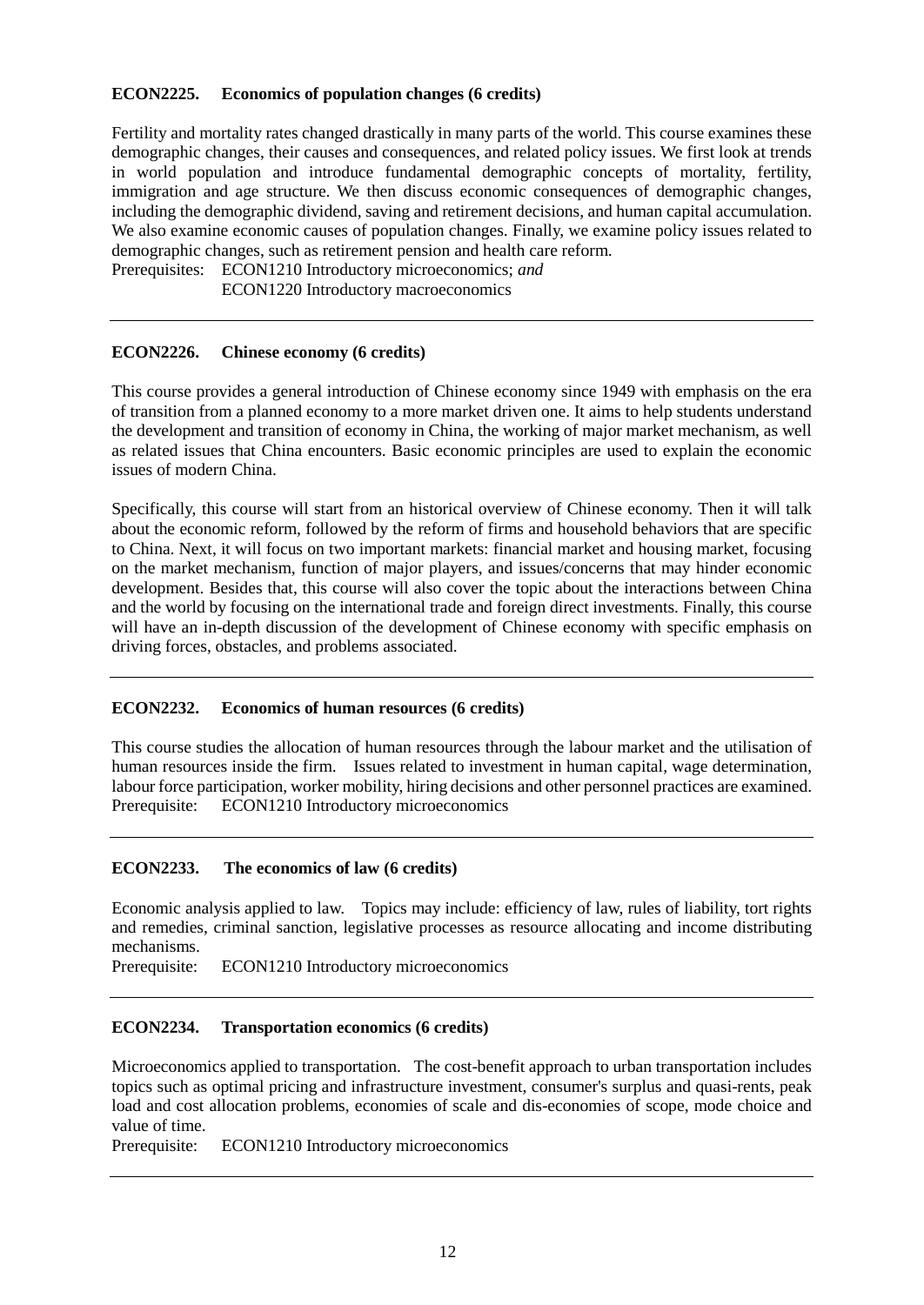## **ECON2249. Foreign trade and investment in China (6 credits)**

Built upon contemporary scholarly work on international economics, economics of multinational enterprises and international business, this course presents a set of tools, concepts, and perspectives to help students comprehend key issues in China's foreign trade and investment and make related business decisions. This course contains several major themes, including:

- (a) What opportunities does the emergence of the Chinese economy offer to foreign firms?
- (b) Whether and how should a foreign firm be involved in the Chinese economy?
- (c) How to understand China's trade?
- (d) How to manage international trade with China?
- (e) How to manage direct investment projects in China and compete successfully in the China market?

Prerequisites: ECON1210 Introductory microeconomics; *and* ECON1220 Introductory macroeconomics

#### **ECON2252. Theory of international trade (6 credits)**

This course deals with economic issues which are related to many countries. It provides students with global perspectives on economic and business decisions. Topics include why countries trade, how they trade, who benefits and who loses from trade, and what are the best trade policies. We also discuss recent globalization issues in this class.

Prerequisites: ECON1210 Introductory microeconomics; *and* ECON1220 Introductory macroeconomics

## **ECON2253. International macroeconomics (6 credits)**

The course is an introduction to an evolving and growing literature on international finance. Topics covered in the course include the international monetary system, the concept of balance of payments, theories of balance of payments, parity conditions, models of exchange rate determination, forwardlooking market instruments (forward, futures, and options markets), Eurocurrency markets, and financial crises.

Prerequisites: ECON1210 Introductory microeconomics; *and* ECON1220 Introductory macroeconomics

#### **ECON2255. The economic system of Hong Kong (6 credits)**

This course provides a basic understanding of the salient aspects of the Hong Kong economy. The emphasis will be on both economic analysis and institutional arrangements of the major economic sectors and related policies. Attention will be given to topics of recent public concern. The course begins with some preliminary discussion on historical development and national income accounting. It then goes on to the following topics: the monetary system and exchange rate regime, the banking sector and financial markets, the labour market, income distribution, external trade and foreign investment, economic relations with the Mainland and the region, public finance, the housing market and competition policy. These are all important aspects of the Hong Kong economy, but the extent of coverage of each will depend on the amount of time available.

Prerequisites: ECON1210 Introductory microeconomics; *and* ECON1220 Introductory macroeconomics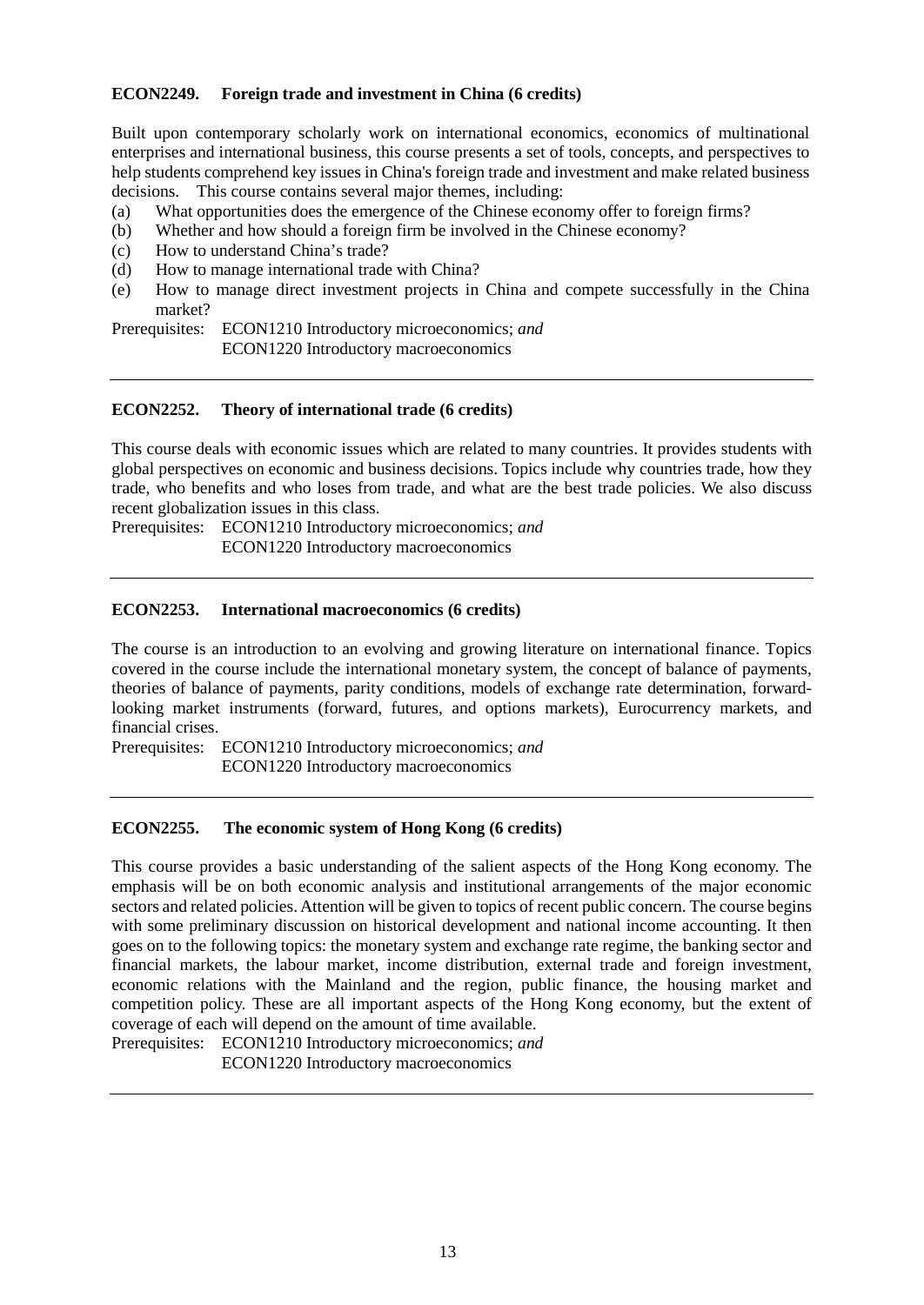#### **ECON2257. Trade, investment and development in APEC economies (6 credits)**

In this course, students will examine various important and timely issues facing several Asia-Pacific Economic Cooperation (APEC) economies. In particular, the international trade and foreign investment relationships among APEC members will be studied. Common theories and experiences of economic development and growth as well as innovation activities will also be highlighted. Particular attention will be paid to the special role of Hong Kong, China in the economic integration of APEC. Some of the APEC economies to be studied include Japan, Hong Kong, the Republic of Korea, the People's Republic of China, Chinese Taipei, the United States, Mexico, Russia, and Indonesia. Prerequisite: ECON1210 Introductory microeconomics

### **ECON2262. Economic development (6 credits)**

Why do countries remain poor? This course provides an overview of major topics in the study of economic development: the branch of economics which studies the determinants of income growth and poverty reduction. Each week, we will focus on a particular barrier to economic development and, through a combination of economic theory and empirical evidence, seek to build a better understanding of the type of policies and interventions conducive to development. The goal is not to provide an exhaustive coverage of all topics but to expose students to current issues and debates in development economics.

Prerequisites: ECON1210 Introductory microeconomics; *and* ECON1220 Introductory macroeconomics; *or*

GHAD1002 Introductory economics and finance

## **ECON2264. Political economy of development in China (6 credits)**

This course is designed to provide a solid understanding of the political forces shaping the outcomes of China's economic development from the early twentieth century up until the present day. Topics covered include the fall of the last imperial dynasty, the communist revolution, property institutions under socialism, the political determinants of the Great Leap Famine and Cultural Revolution, and not the least the institutional foundations and outcomes of economic reforms. To fully benefit from this course, students are expected to have acquired a solid background in applied econometrics.

Prerequisite: ECON1210 Introductory microeconomics; *and* ECON1220 Introductory macroeconomics

#### **ECON2266. Urban economics (6 credits)**

Urban economics is the study of the location choices of firms and households. It examines the question of the where of economic activity, a question largely ignored by the other branches of economics. Topics include the growth and development of cities; land use within cities; urban transportation; housing and public policy; urban problems such as pollution, poverty and crime; and market forces determining the locations of ports and other transshipment points.

Prerequisite: ECON1210 Introductory microeconomics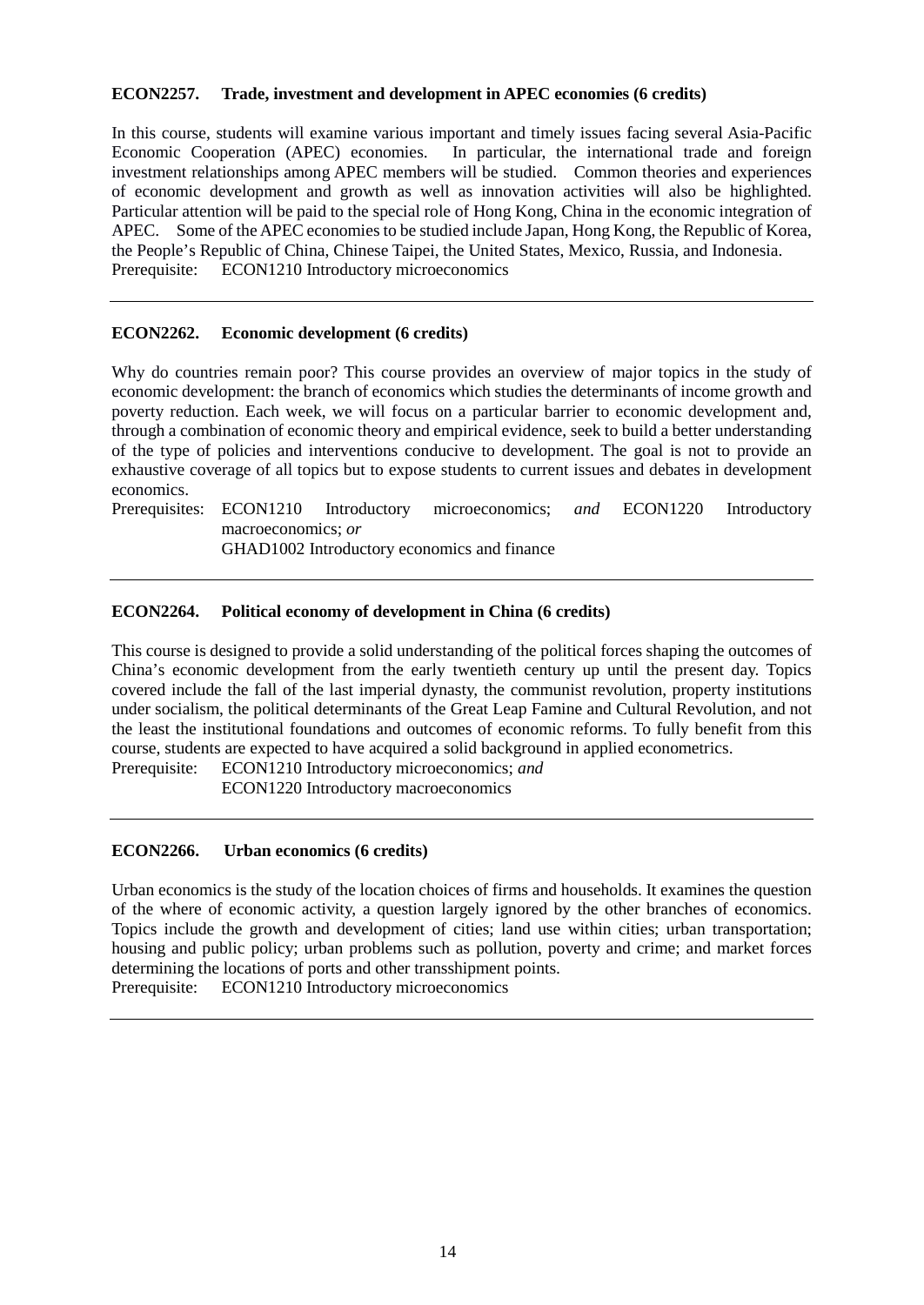## **ECON2271. Finance in history and society (6 credits)**

This course focuses on the social impact of financial market development from a historical perspective. In particular, we will examine how human societies have innovated to deal with the challenges of risk events such as natural disasters, climate shocks, epidemic viruses, and wars. Our goal is to develop a risk-mitigation perspective on the evolution of human civilizations so that we can better understand how human civilizations have evolved the way they did and that as investors and professionals, we can better foresee future growth areas in frontier, emerging, and developed markets. The course coverage addresses what finance does for society and how it works to liberate the individual and facilitate freedom.

Prerequisite: ECON1210 Introductory microeconomics

#### **ECON2272. History of economic thought (6 credits)**

This course is a survey of fundamental developments in economic thought since the 18th century, with emphasis on works in English. The first part of the lectures reviews the writings of classical economists like Smith, Ricardo, and Mill, with an aside on Marx. The second part goes on to discuss the development of neoclassical theory from Jevons to Marshall and the Cambridge School, and mathematical economists like Fisher, Pareto, and Wicksell. If time allows, we will trace the evolution of macroeconomics from the time of Keynes.

Prerequisite: ECON1210 Introductory microeconomics

## **ECON2273. Economic history of China (6 credits)**

This course introduces the economic history of China between the 10th century and 1949. The main topics include Confucianism, imperial examination, gentry, autarky, modern transition, and long-term development. Particular attention will be paid to the possible factors underlying the Needham Puzzle why the scientific and industrial revolution did not occur in China. To this end, the course will employ the comparative analysis between China and the West, and resort to historical data sets and statistical approach for causal inference. In addition to broaden students' horizon in Chinese economic history, the course is also aimed to cultivate sense and skills of examining general economic issues in the historical contexts.

Prerequisite: ECON1210 Introductory microeconomics

#### **ECON2275. The political economy of law and public policy (6 credits)**

The course provides a theoretical and empirical understanding of the political economy of law and public policy making, examines how law and regulation affects with policy outcomes, and familiarizes students with economic concepts and tools useful for analyzing policy issues. Topic covered include, public goods, externalities, monopolies, regulation, rent seeking, law and economics, law enforcement, legal systems and public bureaucracy.

Prerequisites: ECON2210 Intermediate microeconomics; *and* ECON2220 Intermediate macroeconomics

#### **ECON2276. State, law and the economy (6 credits)**

Economic analysis is applied to the study of the evolving relationship between the state, the law and the economy. Topics covered include: paradox of voting, collective action, voting and elections, interest groups, agenda manipulation, dictator's dilemma, constitutional commitment, property rights and institutional change, and growth and stagnation of backward and modern economies. Prerequisite: ECON1210 Introductory microeconomics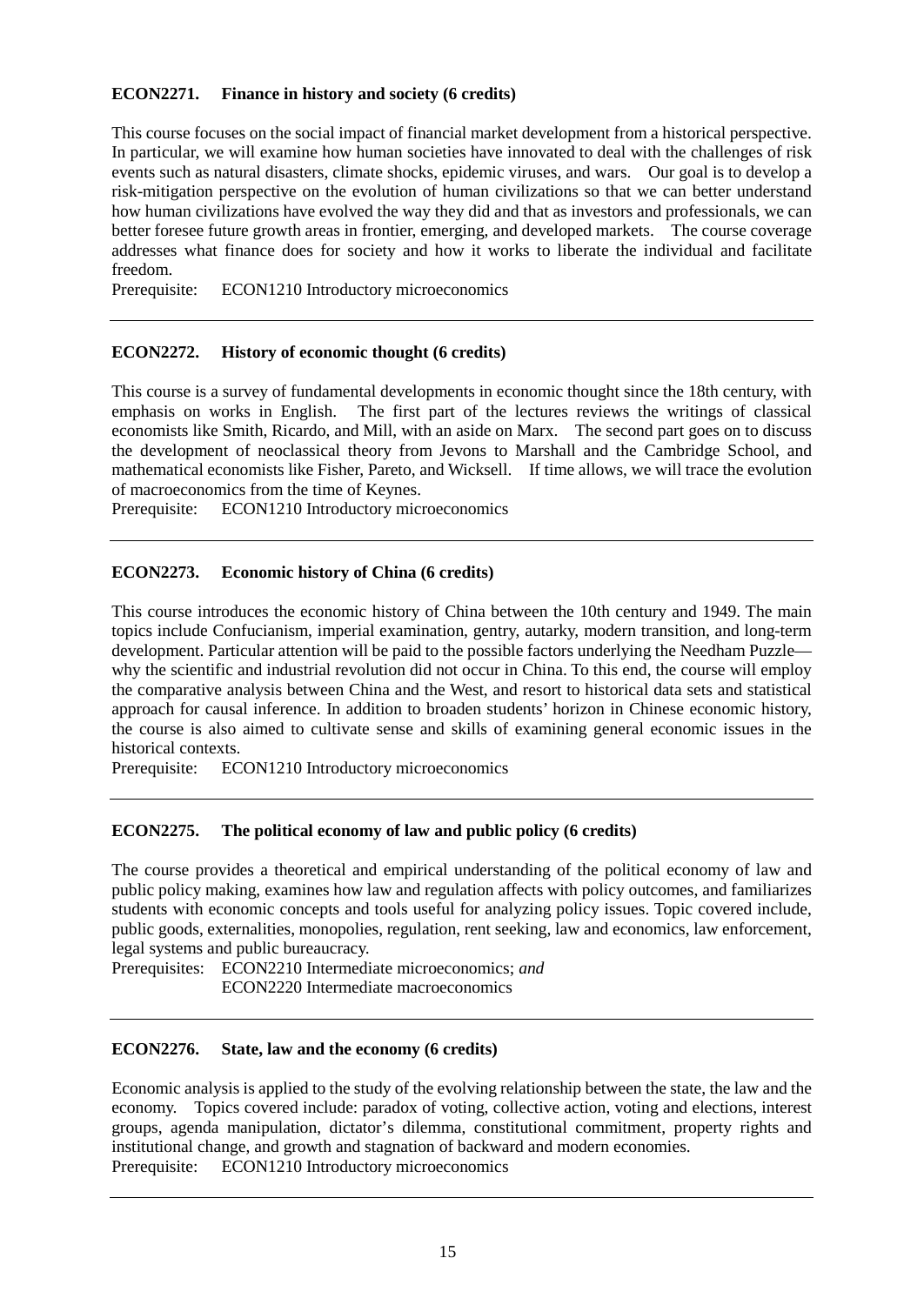### **ECON2280. Introductory econometrics (6 credits)**

Econometrics is the branch of economics that formulates statistical methodology for use in analyzing economic data. Consequently, the objective of this course is to prepare students for basic empirical work in economics. In particular, topics will include multiple regression analysis, estimation and hypothesis testing, functional form specification, time series models, and limited dependent variable models. Students will have the opportunity to use actual economic data to test economic theories. Prerequisites: ECON1210 Introductory microeconomics; *and*

ECON1280 Analysis of economic data *or* STAT1601 Elementary statistical methods *or*  STAT1602 Business statistics *or* STAT1603 Introductory statistics *or* STAT2601 Probability & statistics I *or* STAT2901 Probability & statistics: Foundations of Actuarial Science

Mutually exclusive: STAT3614 Business forecasting; *and* STAT3907 Linear models and forecasting

#### **ECON2284. Mathematical methods in economics (6 credits)**

The main emphasis of the course is to explain the mathematical structure of some undergraduate level economic theories, in terms of the way in which each particular mathematical assumption is translated into its economic counterpart. The course covers multi-variable unconstrained maximization, constrained maximization, comparative statics, and a brief introduction to some dynamic economic models.

Prerequisite: ECON1210 Introductory microeconomics

## **ECON2285. Mathematical economics (6 credits)**

Modern economic theory treated mathematically. Topics may include: applications of optimization to choice theory, applications of the implicit function theorem to comparative statics, applications of differential and difference equations to stability of equilibria, applications of linear mathematics and fixed point theorems to Leontief and Arrow-Debreu models, and applications of optimal control theory and dynamic programming to certainty and stochastic dynamic optimization models. Prerequisite: ECON1210 Introductory microeconomics

#### **ECON2292. Current economic affairs (6 credits)**

This seminar-style course is designed to train students to analyse economic problems of the day, particularly those relating to the Hong Kong economy. Students are expected to conduct supervised research on current economic problems and to lead and participate in classroom discussions. Prerequisite: ECON1210 Introductory microeconomics

#### **ECON3215. Uncertainty and information (6 credits)**

This course examines the effects of uncertainty and imperfect information on individual decision making and on market equilibrium. Topics may include the expected utility hypothesis, risk bearing and risk sharing, search, adverse selection, signaling, contract theory, mechanism design, information acquisition and information transmission.

Prerequisite: ECON2210 Intermediate microeconomics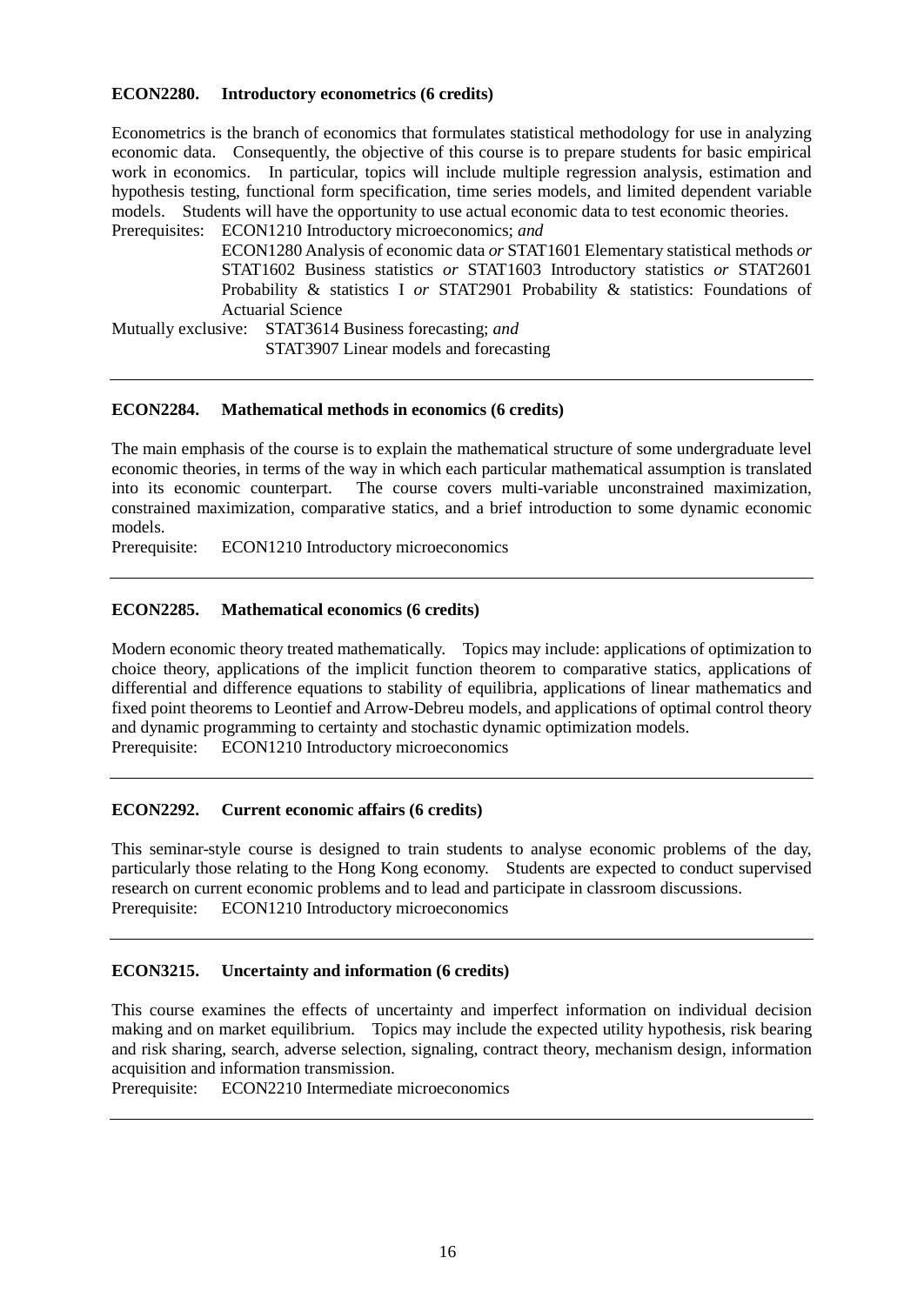### **ECON3219. Selected topics in price theory (6 credits)**

This course acts as a platform to provide an overview of topics that are conceived to be pivotal in economics. The topics are essentially micro-based, but have applications in other disciplines like macroeconomics and finance. Specific topics are picked by the instructor. Previous examples include venture capital and private equity, antitrust, competition policy, property rights, theory of the firm, incomplete contracting, financial contracting, bankruptcy, and corporate voting. Prerequisite: ECON2210 Intermediate microeconomics

#### **ECON3220. Research on Chinese economy (6 credits)**

This is an empirical economic research course for undergraduate students. This course provides a general introduction to the basic methods and principles for undertaking economic research and evaluation on major economic issues in China. In addition to the basic methods, this course also provides "the state of the art" in research and analysis through reviewing major studies about the business and economy in China. This course is designed to equip students to conduct academic research or carry out policy studies on the economic topics related to China.

#### **ECON3221. Macroeconomic analysis for emerging markets economies (6 credits)**

Compared to industrial countries, emerging market economies have tended to be much more unstable, with more severe boom-bust cycles, episodes of high inflation, and balance of payment crises. This course applies macroeconomic models to explain the macroeconomic performance of emerging market economies and demonstrates how the aforementioned salient features of emerging market economies affect their macroeconomic performance.

Prerequisite: ECON2220 Intermediate macroeconomics

#### **ECON3222. Monetary economics (6 credits)**

This course discusses the role of money in the economy, including how money affects inflation, interest rates and output and employment in both the static and dynamic contexts. Related topics are theories of money demand and supply, the conduct of monetary policy, rules vs. discretion, adaptive and rational expectations, time inconsistency, origin of money, and electronic means of payments.<br>Prerequisite: ECON2220 Intermediate macroeconomics ECON2220 Intermediate macroeconomics

#### **ECON3223. Credit, bubbles and the macroeconomy (6 credits)**

In this course, you will not learn definite answers to questions such as "how a lower credit spread affects the GDP growth rate?" It is not because different schools of thoughts have different answers. It is because the underlying channels and their relative strengths vary across countries and time. We will learn to build a model for such questions and bridge the model and the data. The first half of course is about the optimal allocation of resources across different periods. We study households' consumption and saving decisions, and firms' investment. We introduce the intertemporal Euler equations to analyze the trade-off. We emphasize the implications of credit market imperfections. We discuss both theoretical models and empirical evidence. In the second half, we consider the market equilibrium. We study how changes in one market spill over to the others using the general equilibrium model. We begin with capital misallocation due to credit constraints and study its effects on the labor market and productivity. We then introduce the overlapping generations framework, in which markets in different periods are inter-connected. We analyze fiscal policies and economic growth. If time allows, we discuss why asset bubbles may arise and persist, even though all investors are aware of the bubbles. Prerequisites: ECON2210 Intermediate microeconomics; *and*

ECON2220 Intermediate macroeconomics; *and* ECON2280 Introductory econometrics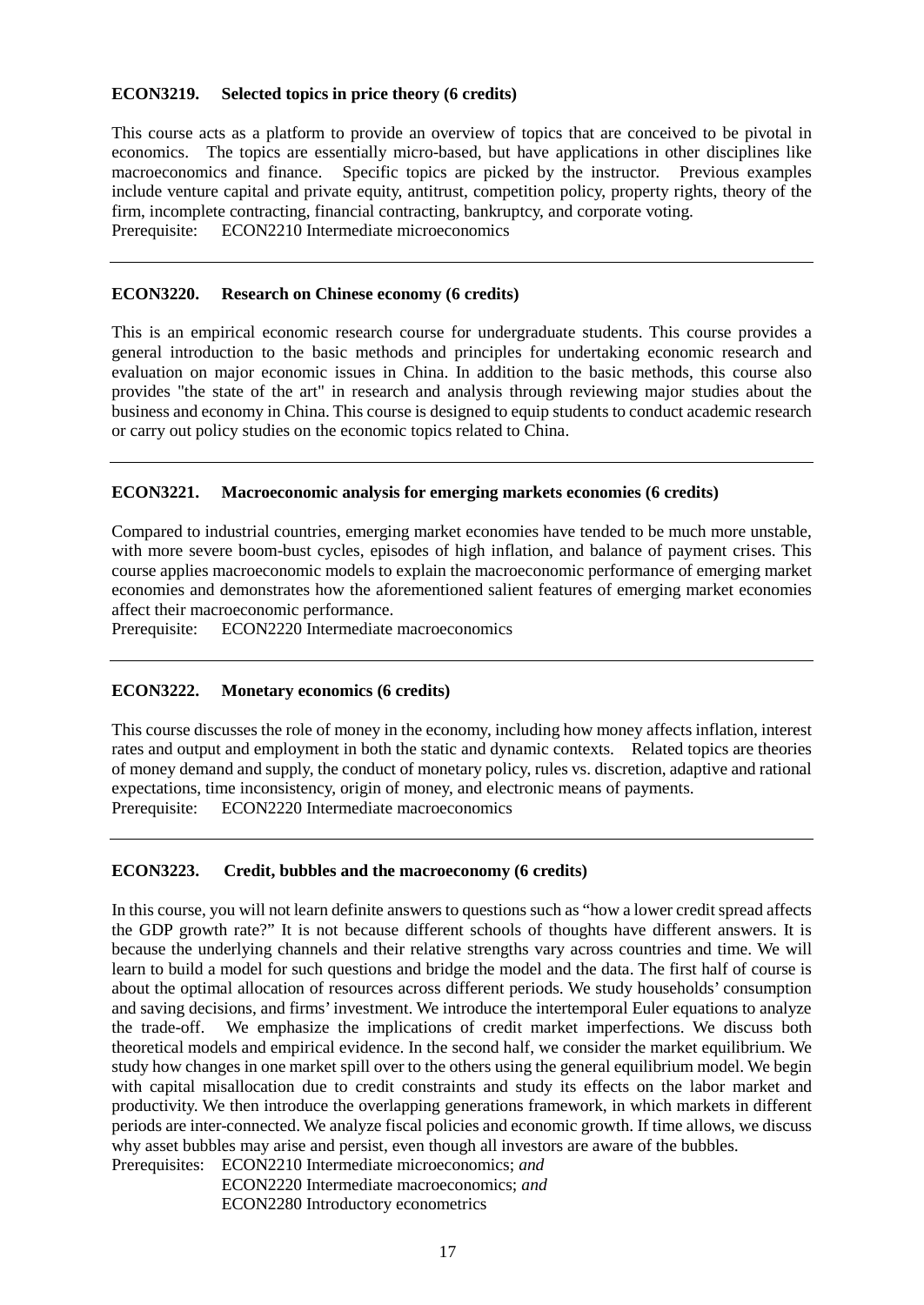## **ECON3224. Health economics (6 credits)**

This course applies the tools of economic analysis to issues about the organization, delivery, and financing of health care. Topics include (but are not restricted to) the following: demand for health, for health care, and for health insurance; supply of health-care services---physicians, hospitals, drugs, medical technology; and health-care policies, systems, and reforms. Prerequisite: ECON2210 Intermediate microeconomics

## **ECON3225. Big data economics (6 credits)**

This course introduces students to fundamental ideas, important methods and popular techniques in big data analysis and machine learning. Combining statistical theory, computational tools, and hands-on experience with real data, this course will provide students with a solid basis for handling big data in economics, finance, and management.

The primary focus of this course is on application instead of methodological rigor. Hence, the use of mathematics will be limited to an elementary level. However, students are expected to have a strong background in statistics and/or econometrics. In particular, the course will assume that participants have an understanding of statistical inference using t-tests and have prior experience of interpreting the results of multiple linear regression. We will review these topics briefly during the course.

Because of the emphasis on hands-on experience, students are expected not to be scared by data and coding. Previous experience with statistical software and knowledge about computer programming is an advantage but not required. Homework assignments are designed to familiarize students with the necessary programing language. For programing, we will use the statistical package R via a front-end called RStudio. Both R and RStudio are free and open source.

Prerequisites: ECON2280 Introductory econometrics; *or*

ECON3284 Causal inference

#### **ECON3229. Topics in macroeconomics (6 credits)**

This course provides students with an up-to-date account of the theory and practice of modern macroeconomics. The following areas that have shaped modern macroeconomic research will be covered: real business cycle theory, endogenous growth theory, and new Keynesian theories of labour markets, asset markets and sticky prices. Other selected topics on fiscal and monetary policy will also be discussed.

Prerequisites: ECON2210 Intermediate microeconomics; *and* ECON2220 Intermediate macroeconomics

#### **ECON3232. Environmental economics (6 credits)**

This course is about environmental economics with an emphasis on policies that seek to mitigate the impacts of environmental problems. We will connect microeconomic theories with real world environmental policy applications. The course begins with an overview of microeconomic theories that are particularly relevant to environmental regulations; then it moves on to the key topics in environmental economics and policies. Particular issues include market failure, externality, common goods and public goods, valuation of non-market goods, environmental regulations, renewable and nonrenewable resource management, air pollution, water pollution, and economics of climate change. The objective of this course is to develop an understanding of environmental problems from an economist's point of view.

Prerequisites: ECON2210 Intermediate microeconomics; *and*

ECON2280 Introductory econometrics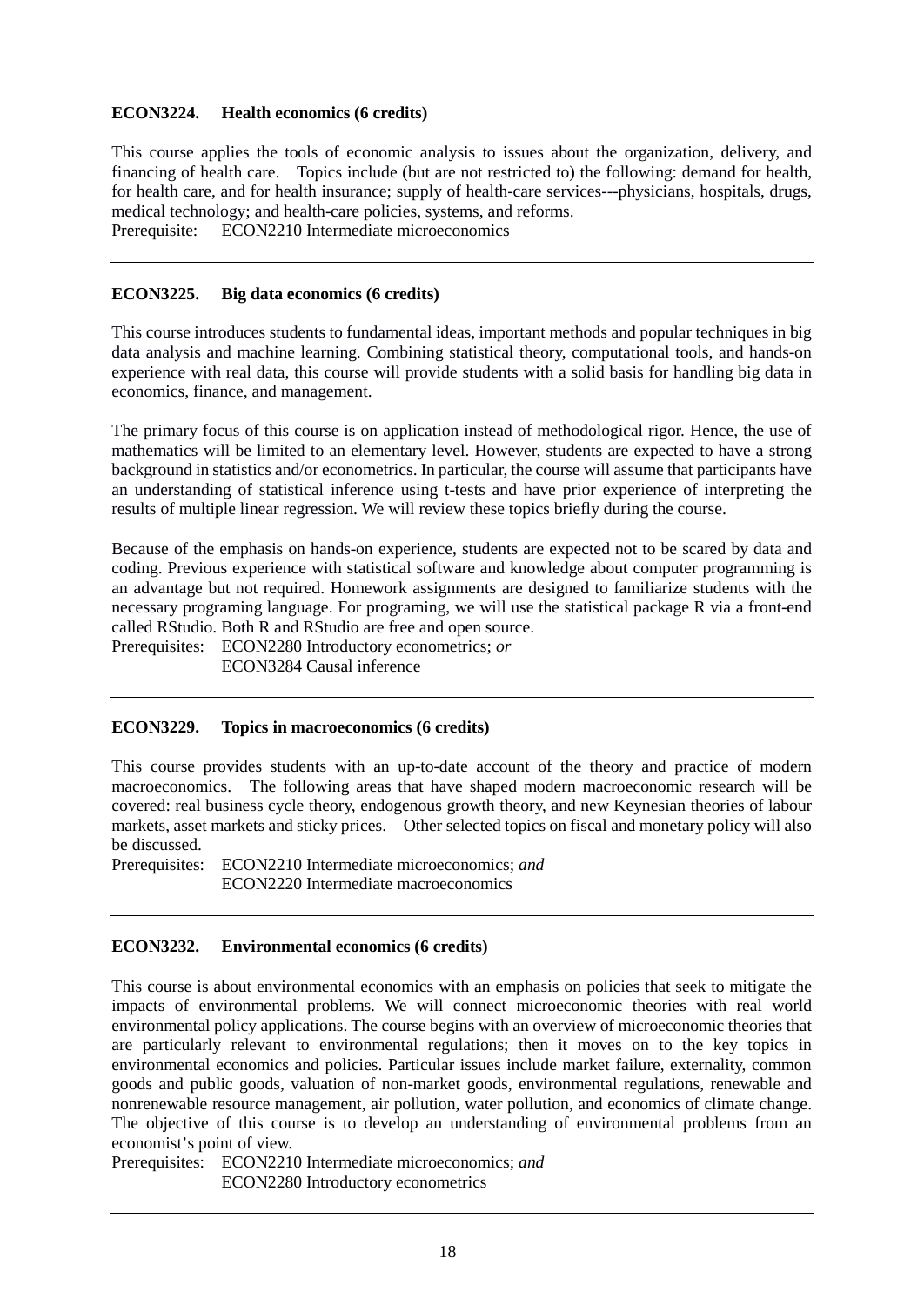## **ECON3233. Data analytics in digital economy (6 credits)**

This course will explore the main features of the digital economy, and a number of related e-competition and regulatory issues. The digital technologies create or enable radically new business opportunities and shape the ways they operate. Such revolution also reshaped the market structures and their dynamics of traditional businesses like publishing, entertainment, and banking. Therefore, it is crucial to understand how the Internet, sharing economy, social networks, Big Data, and mobile communications can work and create values in the digital society. The course aims to introduce the conceptual foundations for understanding the relations between various parties and agents in the digital economy. The course focuses on two aspects throughout various topics. One views the topics from the policyoriented standpoint - whether business practices and contracts in a digital economy may depart from efficient behavior, and in which cases they may be beneficial or detrimental to society. The other focus of the course is on how data analytics can help analyze the digital business models and be applied on cases, despite the usefulness of concepts, models, and economic principles.

Prerequisites: ECON2210 Intermediate microeconomics *or* equivalent; and ECON2280 Introductory econometrics *or* equivalent

#### **ECON3234. Behavioural economics (6 credits)**

This course provides students an overview of research in behavioral economics, which incorporates insights from psychology on human behavior, with and without social interactions, into economic analysis. The topics we will cover include: decision making under uncertainty, prospect theory, reference dependence, intertemporal choice, social preferences, and bounded rationality. We will relate theories to applications including consumer choice, saving behavior, procrastination, labor supply, finance, and policy making.

Prerequisite: ECON2210 Intermediate microeconomics Co-requisite: MATH1013 University mathematics II

#### **ECON3235. Economics of education and human capital (6 credits)**

Human capital accounts for more than half the world's wealth and income. This course will cover some of the following topics: (1) the demand for educational services and investment in human capital by families, students, and governments: risk, returns and skill prices, financing, signaling and certification, market power, externalities; (2) human capital production and inputs: based on program and policy evaluation from early childhood to adulthood with a particular focus on incentives, school and teacher quality, and high-impact evidence from other health and environmental interventions, using frameworks and methods of causal inference including RCT, RDD, DID, and IV; (3) the supply of educational services by teachers, schools, and other institutions: hiring and retention, productivity, management, competition among schools, and public-sector policy and regulation.

Prerequisites: ECON2210 Intermediate microeconomics; *and* ECON2280 Introductory econometrics *or* equivalent

#### **ECON3243. Capital theory (6 credits)**

General equilibrium theory involving time under certainty conditions. The concepts of full information, stationary state, and steady state. Assumptions about information costs, transaction costs and complete markets. Fisher's separation theorem. Theory of consumption over discrete and continuous time. Theory of production over discrete and continuous time. Determination of general equilibrium over time. Intertemporal prices and interest rates.

Prerequisites: ECON2210 Intermediate microeconomics; *and*

ECON2220 Intermediate macroeconomics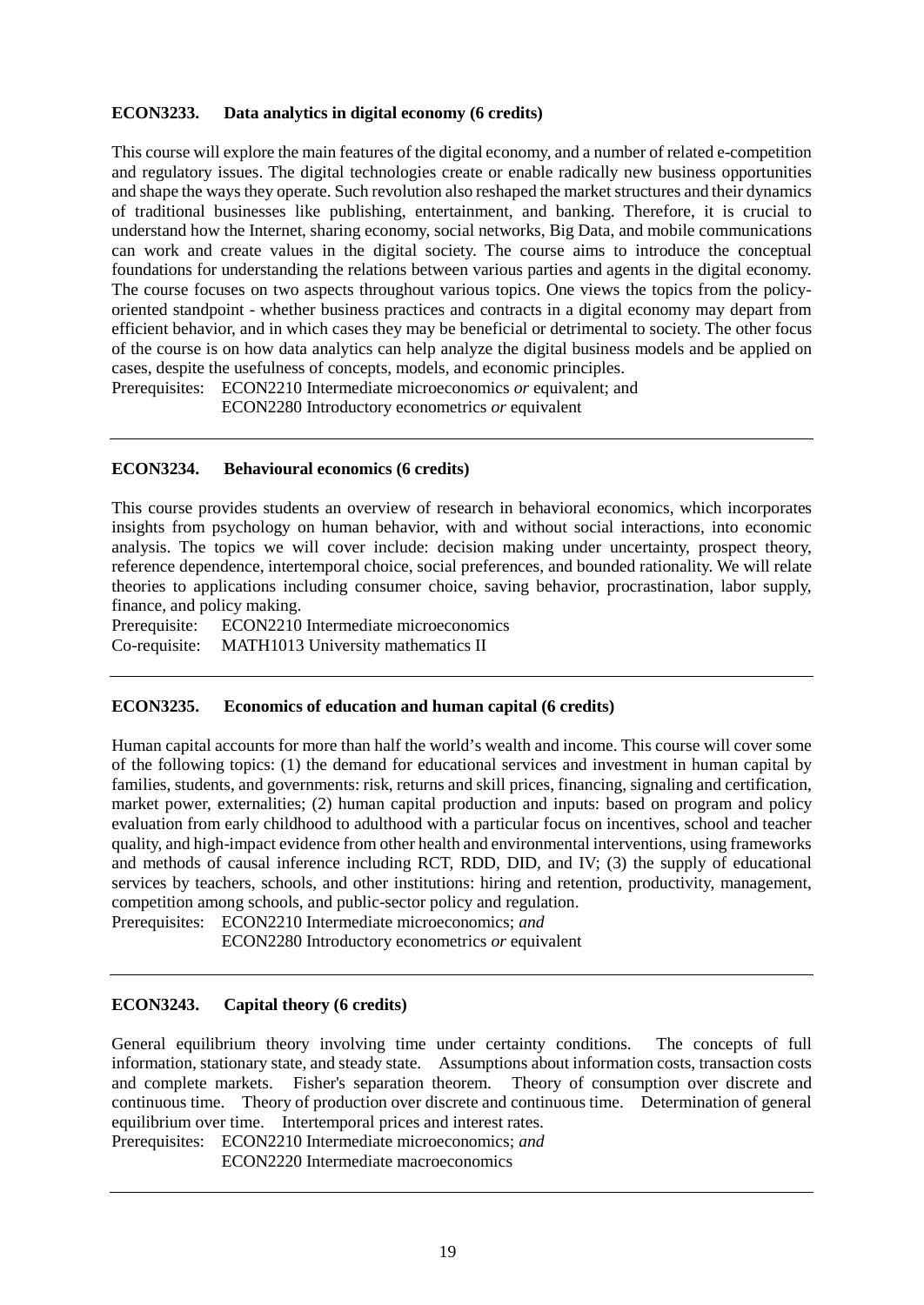## **ECON3262. Inequality and growth (6 credits)**

Inequality and growth are always among the most important topics in economics and the most pressing issues of our times as well. Widening income and wealth gap between the rich and the poor is not only experienced by developed economies like the United States, but also by emerging economies like China. Particularly, Hong Kong is one of the most unequal cities in the world, which desperately calls for policies to tackle its worsening income and wealth gap. However, policies that reduce the inequality can sometimes hurt the efficiency, thus the economic growth. This requires extra painstakingness when policy makers are designing the policies. This course focuses on the relationship between inequality and growth, which consists of three major parts: data, model, and policy. We will start with empirical facts on inequality issues in economies over the world, in particular, U.S., China, and Hong Kong. Then we will revisit two-period Solow growth model so that we can build up the infinite-horizon Solow growth model and heterogeneous agent model to set up our framework to learn inequality and growth. Finally, we will use the model and empirical techniques we learn to provide policy guidance that can be used to deal with inequality issues and stimulate economic growth.

Prerequisites: ECON1280 Analysis of economic data *or* STAT1601 Elementary statistical methods *or* STAT1602 Business statistics *or* STAT1603 Introductory statistics *or* STAT2601 Probability & statistics I *or* STAT2901 Probability & statistics: Foundations of Actuarial Science *or* equivalent; *and*

ECON2220 Intermediate macroeconomics

#### **ECON3272. The political economy of globalization (6 credits)**

With the rapid development in international trade, cross-border investment and immigration, globalization has profound implications on the international landscape of politics, while the political economy in turn affects the making of policies related to globalization. This course provides a theoretical framework to analyze the connection between the political economy and globalization. It covers topics such as the recent rise in protectionism, the refugee crisis, multinational firm tax avoidance, interest group politics and lobbying and many more. Combining economic theories and real-world case studies, this course will equip you with the skills to analyze new issues in global political economy and new policies related to globalization.

Prerequisites: ECON1210 Introductory microeconomics *or* equivalent

Remarks: ECON2252 Theory of international trade is useful but not required.

## **ECON3283. Economic forecasting (6 credits)**

This course introduces basic techniques in forecasting economic structural relationships. Topics include smoothing, filters, ARIMA models, unit roots and stochastic trends, vector autoregressions, cointegration and error correction, regime switching, volatility, diagnostics, model selection, forecast evaluation and combination.

Prerequisite: ECON2280 Introductory econometrics Mutually exclusive: STAT4601 Time series analysis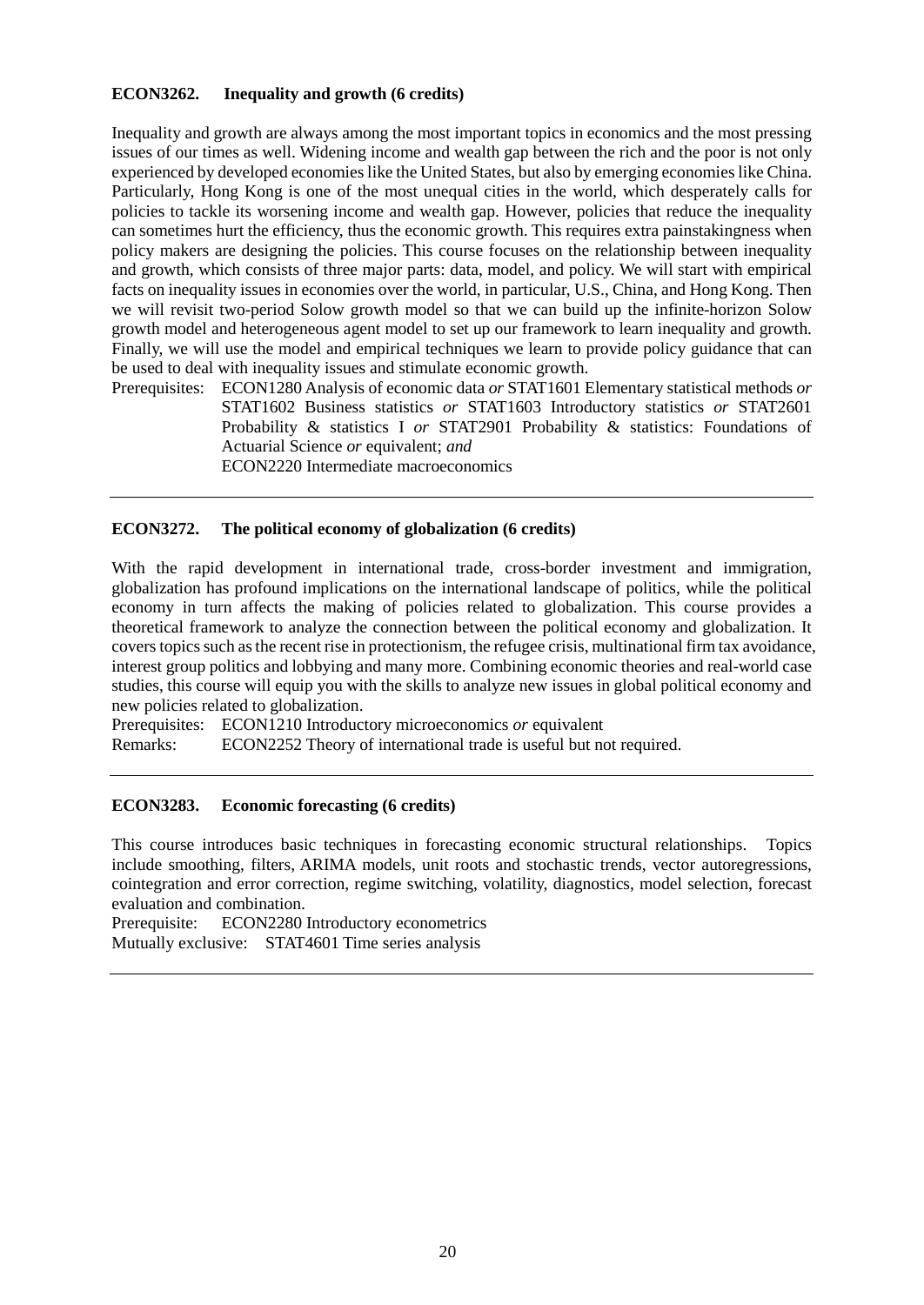## **ECON3284. Causal inference (6 credits)**

This course introduces students to fundamental ideas and important methods in causal inference. Combining statistical theory, scientific principles of research design, and hands-on experience with real data, this course will provide students with a solid basis for being good consumers and practitioners of empirical research in economics and other quantitative social sciences. The course will draw on applications from development, labor, and business economics with particular attention to policy evaluation. Other than methodology and computational skills, students will also learn how to think critically through guided reading of original academic papers and extensive class discussion.

The primary focus of this course is on application instead of methodological rigor. Hence, the use of mathematics will be limited to elementary algebra and probability. However, students are expected to have taken introductory courses in econometrics/statistics and microeconomics. Because of the emphasis on hands-on data experience, students are expected not to be scared by data and coding. Previous experience with statistical software and knowledge about computer programming is an advantage but not required. Homework assignments are designed to familiarize students with the necessary programing language.

We will use the statistical package R via a front-end called RStudio. Both R and RStudio are free and open source.

Prerequisites: ECON1210 Introductory microeconomics; *and* ECON1280 Analysis of economic data *or* STAT1602 Business statistics *or* STAT1603 Introductory statistics *or* STAT2601 Probability and statistics I *or* equivalent

## **ECON3293. Reading course (6 credits)**

This course consists of supervised reading and written work. Candidates may specialize in one topic under the supervision of faculty members. Examples of topics are: the problem of social cost, investment in human capital, general equilibrium theory, empirical methods in international trade, international monetary relations, theories of saving and the East Asian economies, and current economic problems of Hong Kong.

Candidates must submit the title of their project within the first two weeks of the semester for approval by the BEcon/BEcon&Fin Programme Director. An original project paper is required in lieu of a written paper in the Examination. The project paper must be completed and presented not later than the first day of the assessment period for that semester. Candidates shall submit a statement that the project paper represent their own work (or in the case of joint work, a statement countersigned by their co-worker(s), which shows the degree of their work) undertaken after the registration in the course. Prerequisites: ECON2210 Intermediate microeconomics; *and*

ECON2220 Intermediate macroeconomics; *and* ECON2280 Introductory econometrics Remarks: Candidates intending to take this course shall complete an application form which is available at the Faculty Office (Room 1305, K.K. Leung Building).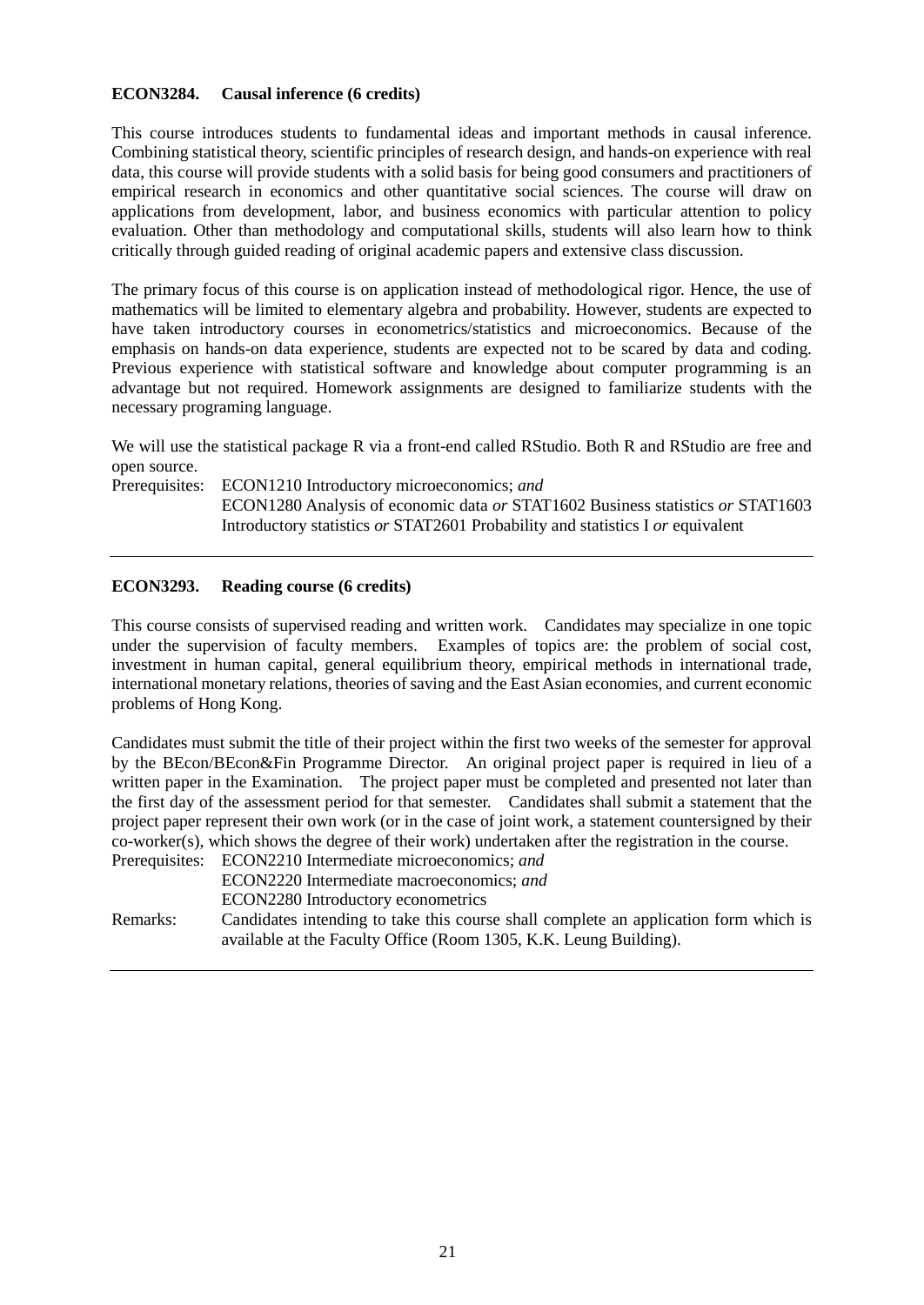#### **ECON4200. Senior seminar in economics and finance (6 credits)**

This course applies core theoretical knowledge in economics and finance acquired throughout the undergraduate curriculum to research a real issue. The student may select and match core theoretical concepts with significant applications in the world, which could be of local, regional and global relevance, both contemporary and historical. The selection will include an application of these concepts to either the making of public policy or the strategic management of the firm. The choice of research topic should be selected to help students consolidate and integrate the concepts and tools learned in economics and finance through an analysis of the nature of the problem, its causes and consequences, the choice of feasible solutions, their tradeoffs, and also normative and political economy considerations. Prerequisites: ECON2280 Introductory econometrics; *and*

FINA2320 Investments and portfolio analysis *and* FINA2322 Derivatives; *or* ECON2210 Intermediate microeconomics *and* ECON2220 Intermediate macroeconomics

Remarks: Open only to Year 4 students majoring in economics or finance.

#### **ECON4294. Dissertation (12 credits)**

Candidates may write a dissertation under the supervision of faculty members. Topics offered may vary from year to year, depending on the research interests of the lecturer. A satisfactory dissertation may be offered in lieu of two written papers in the Examination.

Candidates must submit the title and an outline of their dissertation for approval by the BEcon/BEcon&Fin Programme Director not later than the last day of the revision period in the first semester. The dissertation shall be completed and presented not later than the first day of the assessment period for the second semester. (Note: The course extends over two semesters. Candidates must enroll in the first semester.)

|          | Prerequisites: ECON2210 Intermediate microeconomics; and                                                                                                  |
|----------|-----------------------------------------------------------------------------------------------------------------------------------------------------------|
|          | ECON2220 Intermediate macroeconomics; and                                                                                                                 |
|          | ECON2280 Introductory econometrics; and                                                                                                                   |
|          | Cumulative GPA of 3.0 or above at the time of enrolment                                                                                                   |
| Remarks: | Open only Year 4 students majoring in Economics.                                                                                                          |
|          | Candidates intending to take this course shall complete an application form which is<br>available at the Faculty Office (Room 1305, K.K. Leung Building). |
|          |                                                                                                                                                           |

#### **FBEC2001. China's business and marketing (6 credits)**

This course aims to equip students with an in-depth understanding and first-hand experience of the current business environment in China, with the focus in two of the foremost international business centers in Asia: Hong Kong and Shanghai. Students will have close contact with guest speakers from senior management of leading companies in the two cities. They will also acquire personal experience of a variety of Chinese culture and society, and develop truly international perspectives with an exposure to China market.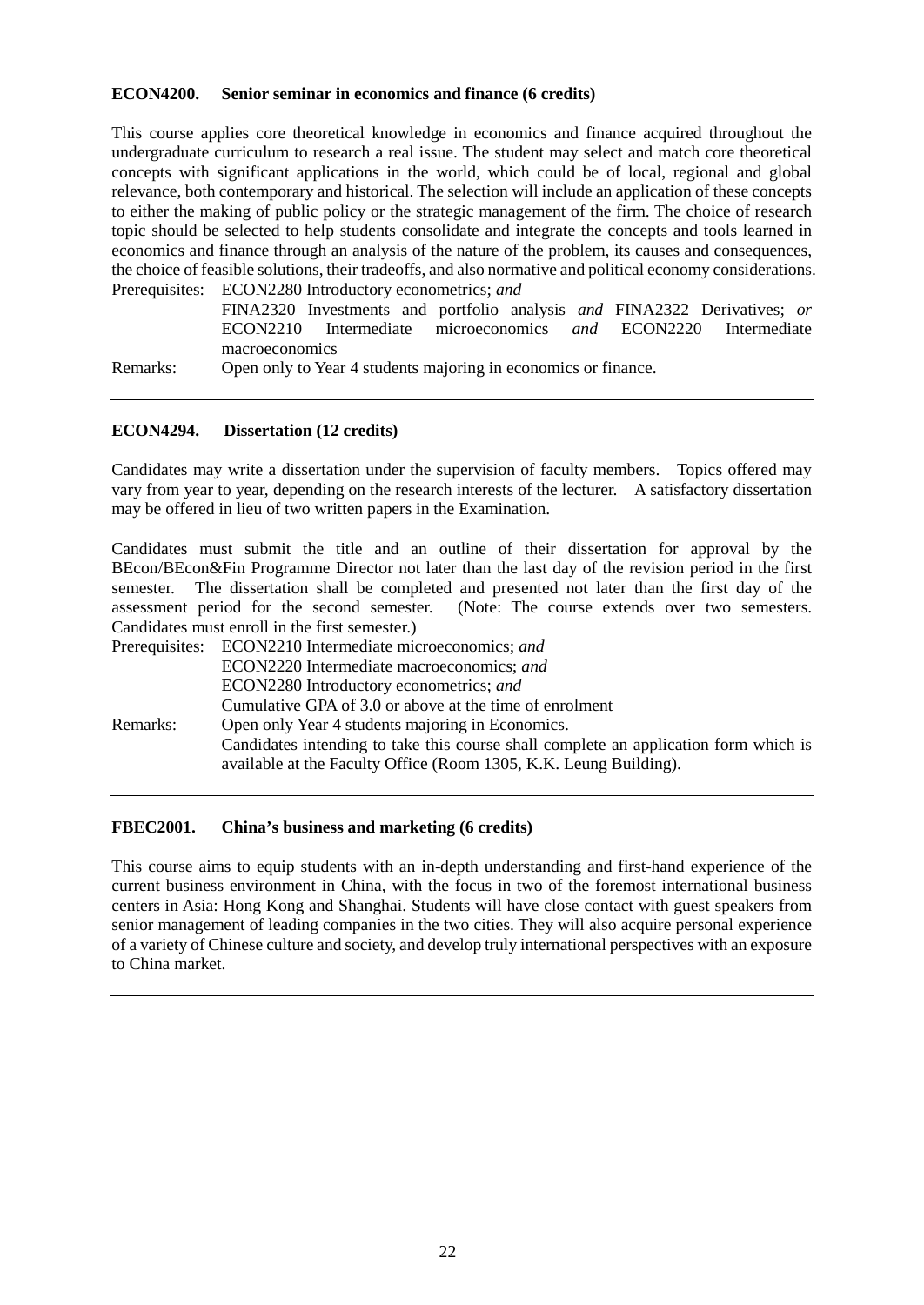## **FBEC2002. Field experience in Chinese economy: implications for global business (6 credits)**

As complex as China's economy, no course can cover all aspects of it. This course will focus on the fundamental institutions of the Chinese economy, its reforms and transition towards a market economy, and major economic developments since the reforms in 1978. There is no official textbook for this course. Every class will feature one topic of the Chinese economy, and students are required to go through certain reading materials (mainly sections of academic papers) before class.

By highlighting several topics, this course aims to help students understand China's economic reforms, opening up, and development since the 1970s. The economic institutions behind the economic development will be analyzed in details. After the course, students are expected to come up with their own answers to why China can maintain high growth rate in the past 40 years and why the development is going to be slowed down in the future. Besides that, this course will guide students to apply basic economic theories and tools to analyze contemporary economic issues in China. Finally, through inclass discussion and group presentation, this course aims to improve students' communication and teamwork skills.

## **FBEC2003. Creativity, innovation and entrepreneurship in China I (6 credits)**

This course is to provide students with a comprehensive study of economics, innovation, and entrepreneurship in the context of business practices in the Greater Bay Area in China (Guangdong Province, Hong Kong and Macau). It aims to build up students' understanding of basic knowledge about innovation and entrepreneurship, the importance of innovation in promoting economic development in China, as well as the economic rationales of entrepreneurial activities related to innovation. Specific focus is given to (1) general concepts of innovation, entrepreneurship and economy in China; (2) the economics behind innovation, entrepreneurial activities, as well as the interrelationship in between; (3) the environment and culture for effectively promoting the innovation for the firms.

This course combines lectures, discussions, case studies, group projects and presentations. Students will be exposed to various opportunities to apply the concept and principles of economics in analysing the issues in the innovation economy, exploring the business opportunities and searching for best business strategies from the perspective of entrepreneurs and managers. Students who are interested about the practical aspects of innovation and entrepreneurship, are recommended to take the course of Creativity, innovation and entrepreneurship in China II.

\*This is part of the summer programme (CIEC) where students will spend time in HK, and China (incl. 2 weeks in Shenzhen, Guangzhou and Macau) for workshops, visits, and interactive sessions with guest speakers.

Co-requisite: FBEC2004 Creativity, innovation and entrepreneurship in China II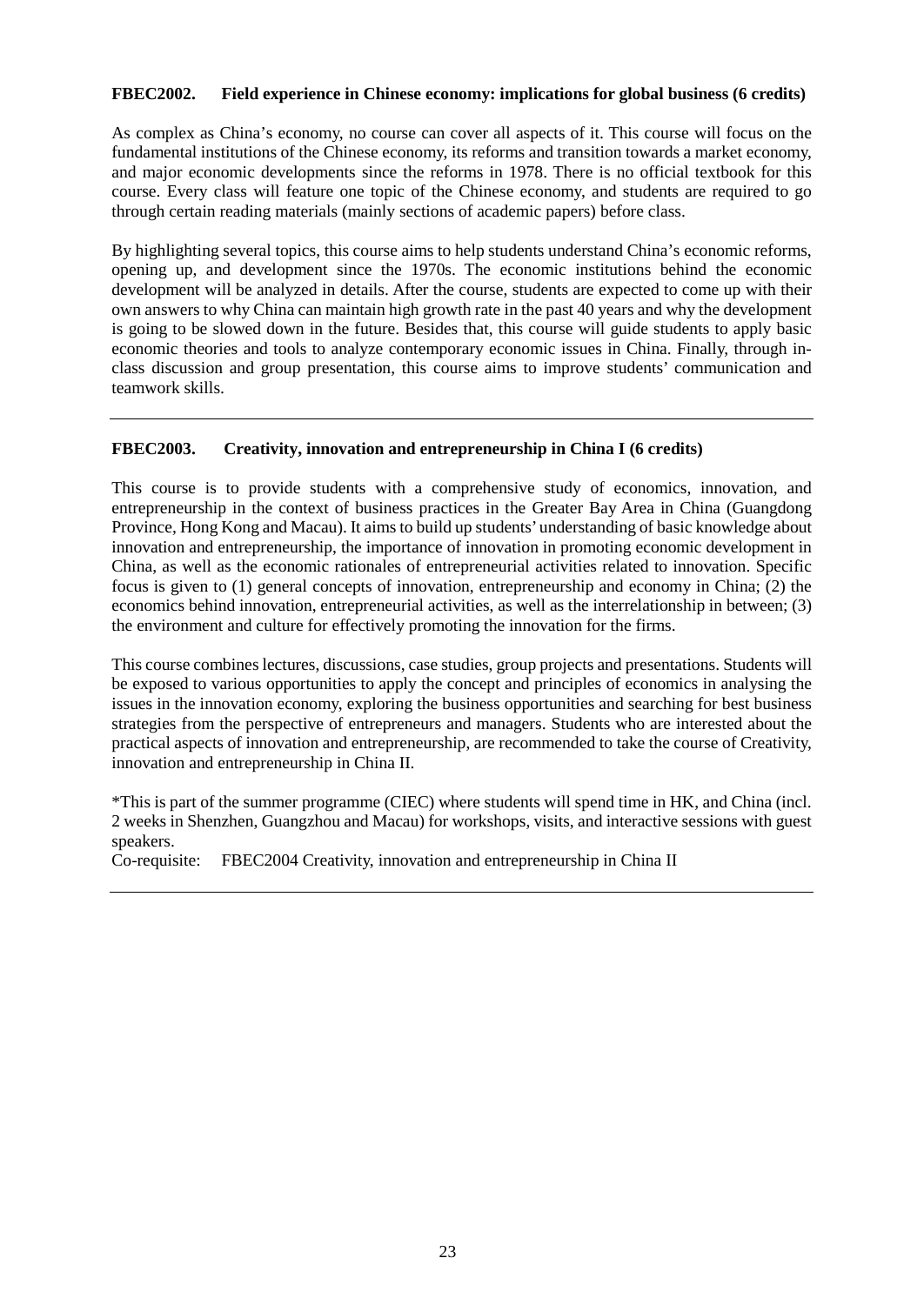## **FBEC2004. Creativity, innovation and entrepreneurship in China II (6 credits)**

This course is to provide students with a comprehensive study of economics, innovation, and entrepreneurship in the context of business practices in the Greater Bay Area in China (Guangdong Province, Hong Kong and Macau). It aims at developing students' understanding of the strategy and challenge of the entrepreneurial process in innovation, the practices of innovation and strategic interrelationship among Hong Kong and other cities in Greater Bay Area, as well as the global vision for the future of technological economics. Specific focus is given to (1) the strategies and key skillsets of entrepreneurship in promoting and managing innovation for successful business; (2) Real-life experience and business practices of innovation in China according to different forms of entrepreneurship, such as start-ups and corporates; (3) Pioneering technologies, global innovation and the sustainability which will shed light to the future of technological economy in the world.

This course combines lectures, discussions, case studies, group projects and presentations. Students will be exposed to various opportunities to apply the principles of strategy and management to solve the issues in the innovation-related business, exploring the business opportunities and designing best business strategies from the perspective of entrepreneurs and managers. Students who are interested about the economics aspects of innovation and entrepreneurship, are recommended to take the course of Creativity, innovation and entrepreneurship in China I.

\*This is part of the summer programme (CIEC) where students will spend time in HK, and China (incl. 2 weeks in Shenzhen, Guangzhou and Macau) for workshops, visits, and interactive sessions with guest speakers.

Co-requisite: FBEC2003 Creativity, innovation and entrepreneurship in China I

# **FINA2311. Case studies in corporate finance (6 credits)**

This course is structured around the most important financial decisions made at the firm level in an uncertain environment. For example: what capital structure to adopt (financing decision); how to value a firm or investment project (investment/valuation decision); how to raise capital in the equity market (IPO decision); what mechanisms to put in place to discipline managers and the largest shareholder (corporate governance decision); whether to return cash and how to return cash to investors (dividend/share repurchase decision); and whether a firm should engage in mergers and acquisitions (M&A) activities and how to do an M&A right (M&A decision). This course exposes students to some of the most fundamental issues in corporate finance today as well as some of the most important advances in corporate finance of the last decade. It will offer students an opportunity to understand how the concepts and theories of corporate finance are applied in real world and generate lasting impact on firm values, a driving issue faced and constantly asked by CFOs and CEOs. This course will be taught using a case-oriented approach.

Prerequisites: ECON1210 Introductory microeconomics; *and* FINA1310 Corporate finance

# **FINA2312. Advanced corporate finance (6 credits)**

The objective of this course is to introduce the theoretical literature on the microeconomics of corporate finance in a unified framework. Topics covered include: corporate financing and agency costs, corporate financing under asymmetric information, liquidity and risk management, corporate finance and product markets, passive and active monitoring in corporate finance, lending relationships and investor activism, control rights and corporate governance, and takeovers. Subtle elements of information and agency considerations are emphasized.

Prerequisites: ECON1210 Introductory microeconomics; *and* FINA1310 Corporate finance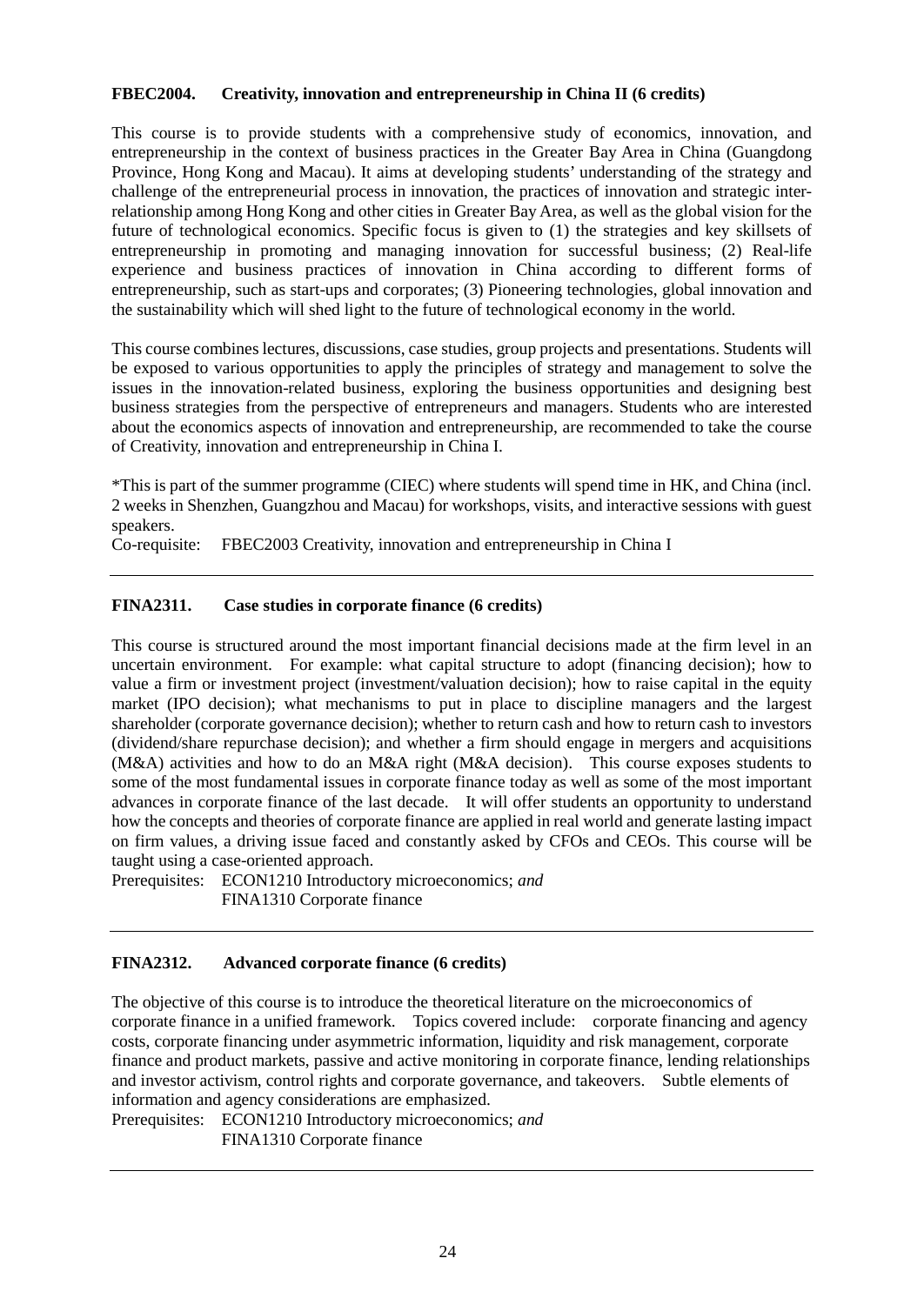## **FINA2320. Investments and portfolio analysis (6 credits)**

This course introduces students to the fundamental principles of investments and to major issues currently of concern to all investors. The concepts and skills developed from this course enable students to conduct a sophisticated assessment of current issues and debates covered by both the popular media as well as more-specialized finance journals. We emphasize equity investments and the main topics include: portfolio theory, equilibrium in capital markets, equity valuation, portfolio performance evaluation, and relevant institutional details.

|  | Prerequisites: ECON1210 Introductory microeconomics; and                  |
|--|---------------------------------------------------------------------------|
|  | FINA1310 Corporate finance                                                |
|  | Co-requisites: ECON1280 Analysis of economic data; or                     |
|  | STAT1600 Statistics: ideas and concepts; or                               |
|  | STAT1601 Elementary statistical methods; or                               |
|  | STAT1602 Business statistics; or                                          |
|  | STAT1603 Introductory statistics; or                                      |
|  | STAT2601 Probability and statistics I; or                                 |
|  | STAT2901 Probability and statistics: foundations of actuarial science; or |
|  | MATH1853 Linear algebra, probability and statistics                       |
|  | Mutually exclusive: STAT3609 The statistics of investment risk; and       |
|  | STAT3952 Investment and asset management                                  |

## **FINA2322. Derivatives (6 credits)**

The major objective of this course is to promote an in-depth understanding of basic derivatives. Derivatives have become a popular hedging and investment tool over the last several decades and derivatives concepts are required for every advanced finance topic. This course provides students with a framework to understand the fundamental concepts of derivative products (forward and futures, options, swaps, and basic structured products), to develop the necessary skills used in valuing derivative contracts, and to understand a wide variety of issues related to risk management and investment decisions using derivatives.

|          | Prerequisites: ECON1210 Introductory microeconomics; and                 |
|----------|--------------------------------------------------------------------------|
|          | FINA1310 Corporate finance                                               |
|          | Mutually exclusive: IMSE4110 Financial engineering; and                  |
|          | STAT3618 Derivatives and risk management; and                            |
|          | STAT3905 Introduction to financial derivatives; and                      |
|          | STAT3910 Financial economics I                                           |
| Remarks: | Not open to students taking or having taken MATH3906 Financial calculus. |

#### **FINA2330. Financial markets and institutions (6 credits)**

This course is designed to introduce and analyze the structure, operations and functions of the financial system. The course starts with an introduction to financial markets' role in the economy, and the determination of interest rates and valuation of cash flows. The course then discusses various financial markets including money markets, bond markets, mortgage markets, stock markets and derivatives markets. Financial institutions will be discussed with an emphasis on their major functions and operations.

Prerequisites: ECON1210 Introductory microeconomics; *and* FINA1310 Corporate finance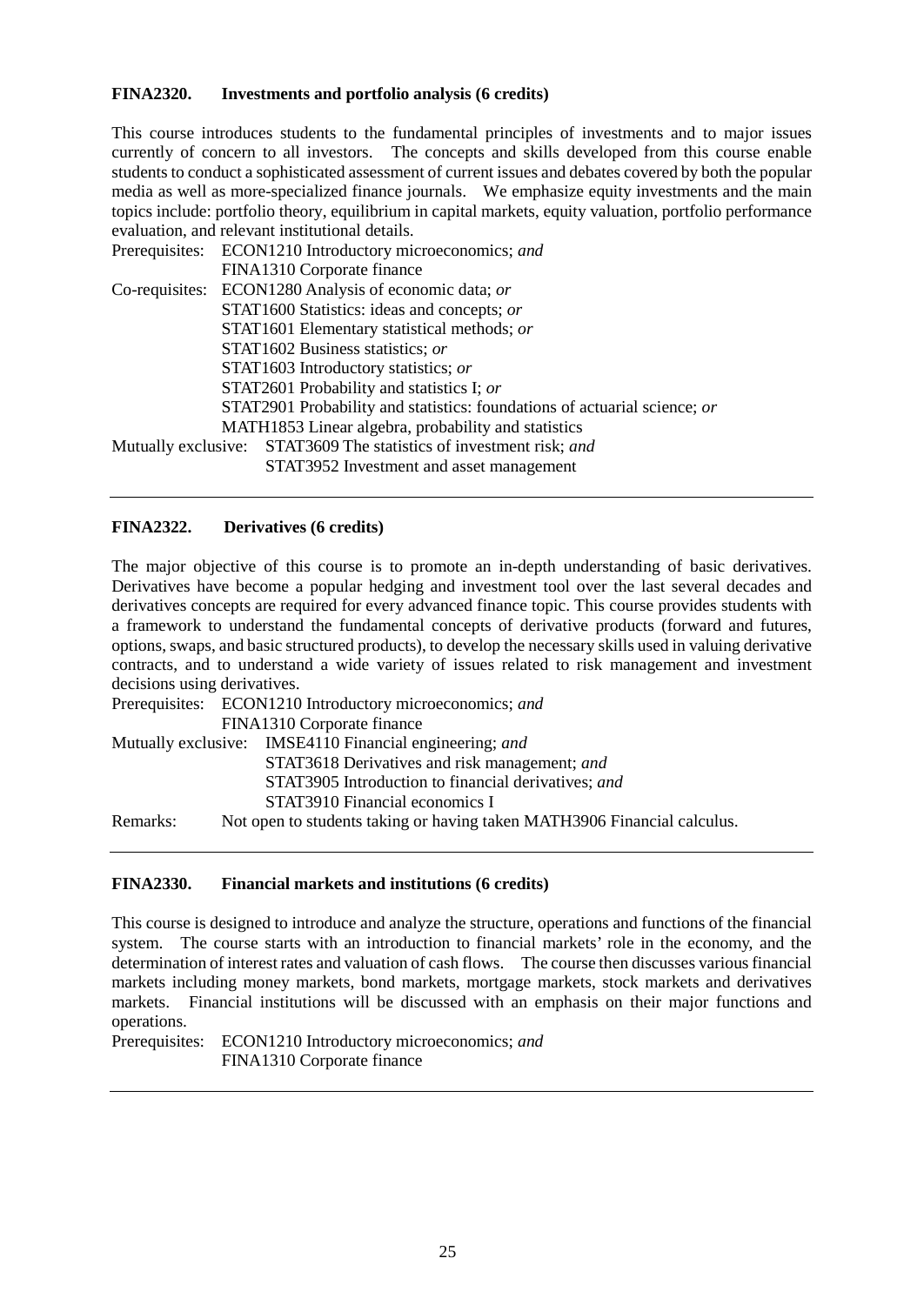## **FINA2331. Management of commercial banks (6 credits)**

This course introduces basic bank management techniques that include: asset and liability management, liquidity and reserve management, credit analysis, loan pricing and off-balance-sheet banking. Regulatory issues of commercial banks are also discussed. Prerequisite: ECON1210 Introductory microeconomics

## **FINA2332. International banking (6 credits)**

Nature of international banking. Comparison with domestic banking. Jurisdiction and regulatory framework: the Basel Concordat. Xeno-currency markets and international banking. International financing techniques: loan syndication, project finance, NIFs, RUFs etc. Risk exposure and control: sovereign risk, country risk, exchange risk, interest risk and credit risk. Management and strategies of international banks. "National treatment" and financial centres.

Prerequisite: ECON1210 Introductory microeconomics

## **FINA2342. Insurance: theory and practice (6 credits)**

Insurance is the study of risk financing through risk pooling. The use of insurance to reduce the adverse financial impact in case of a loss has become an important element of financial and risk management in our society. This course will cover the theories underlying each major type of insurance products; the characteristics of the contractual agreements pertaining to insurance products; the structure of the insurance industry and its impact on the pricing of insurance products; the operation of insurance companies and the need for government regulations of the industry.

Prerequisite: ECON1210 Introductory microeconomics

## **FINA2343. Lending and credit in private banking and corporate banking (1) (6 credits)**

This course covers the key elements of lending and provision of credit facility in banking, including corporate clients and high net worth individual ("HNWI") clients. Lending and leveraging is a key component of a banking relationship and an important source of revenues for banks. Lending and leverage involves risks to the banks and to the clients. The business of lending and the provision of other credit facilities is intrinsically linked to the management of risk for the bank. The use of borrowings and entering into leveraged products/transactions is equally a process of risk awareness and risk management for the client.

The course will discuss basic credit analysis and risk evaluation tools, including financial statement analysis and cashflow analysis, application of financial ratios, business risk identification/evaluation as well as collateral analysis.

Prerequisite: ACCT1101 Introduction to financial accounting Pre/Co-requisite: FINA1310 Corporate finance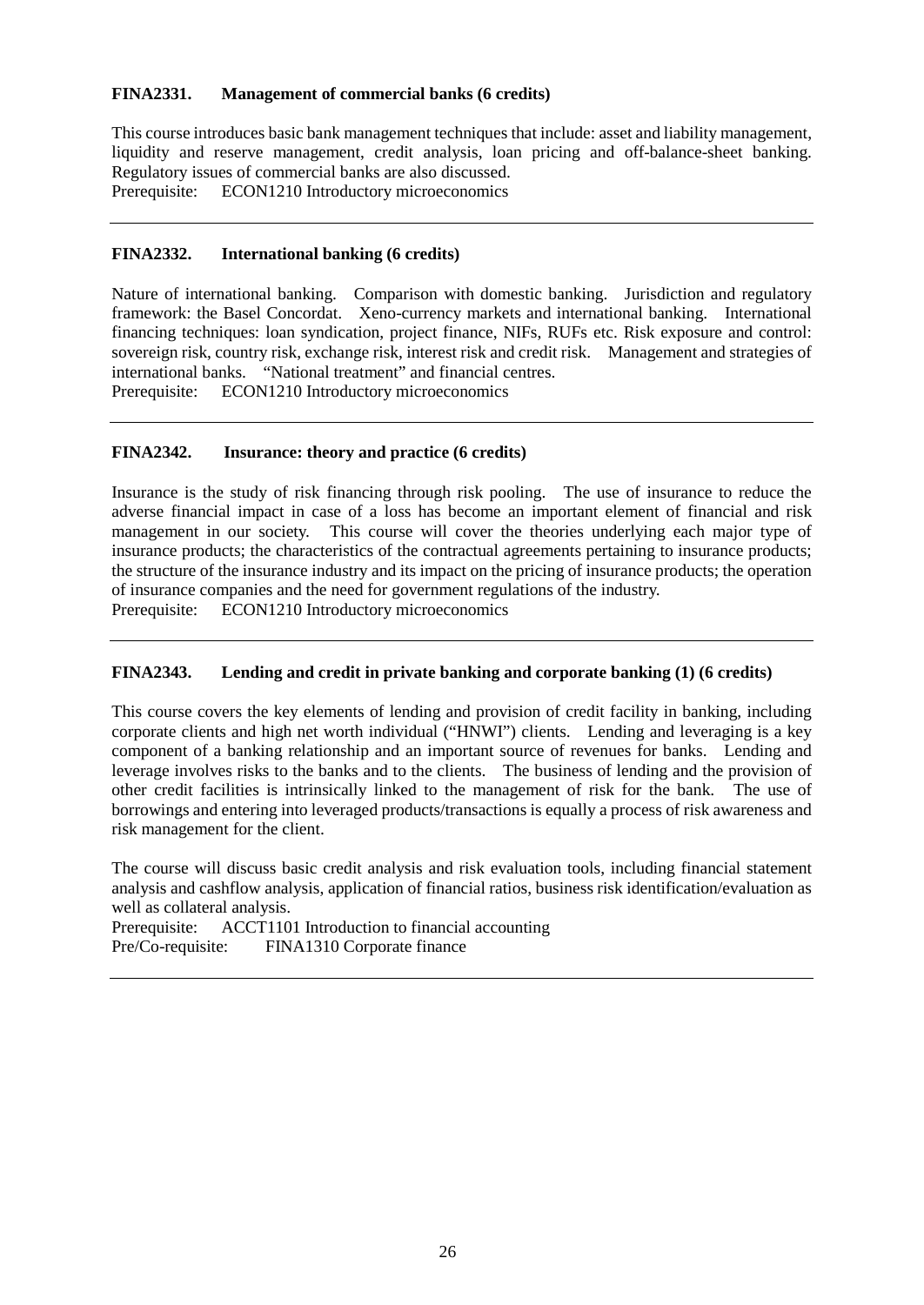## **FINA2344. Lending and credit in private banking and corporate banking (2) (6 credits)**

This course is an advance course based on FINA2343 Lending and credit in private banking and corporate banking (1).

The course covers the key elements of lending and provision of credit facility in banking, including corporate clients and high networth individual ("HNWI") clients. Lending and leveraging is a key component of a banking relationship and an important source of revenues for banks. Lending and leverage involves risks to the banks and to the clients. The business of lending and the provision of other credit facilities is intrinsically linked to the management of risk for the bank. The use of borrowings and entering into leveraged products/transactions is equally a process of risk awareness and risk management for the client.

The course will discuss the bank's credit process including purpose of the credit, types of loan/credit facility and loan structure; credit analysis and risks evaluation, financial analysis and cashflow projections; security and collateral analysis, lending margins, credit monitoring and remedial management.

Student(s) will be assigned a case to work on which form the basis of the final assessment. Students will be guided over the course as to writing of this Credit Application applying the analytical tools and concepts learnt.<br>Pre/Co-requisite:

 $FINA2343$  Lending and credit in private banking and corporate banking  $(1)$ 

## **FINA2382. Real estate finance (6 credits)**

An introduction to real estate economics, mortgage markets, real estate auctions in Hong Kong; presale market in Hong Kong; pricing of land and residential/commercial properties; mortgage-backed securities and mortgage companies.

Prerequisite: ECON1210 Introductory microeconomics

#### **FINA2383. International financial management (6 credits)**

The course studies corporate financial decisions in an international setting. We start with basic concepts of international financial markets. These concepts include the global foreign exchange market and its operations, the international capital market, the global bond market, the international equity markets, and cross-border portfolio investment. Then, we discuss corporate financial decision issues including risk management, investment, capital structure, capital budgeting, and cash management in the global context.

Prerequisites: ECON1210 Introductory microeconomics; *and* FINA1310 Corporate finance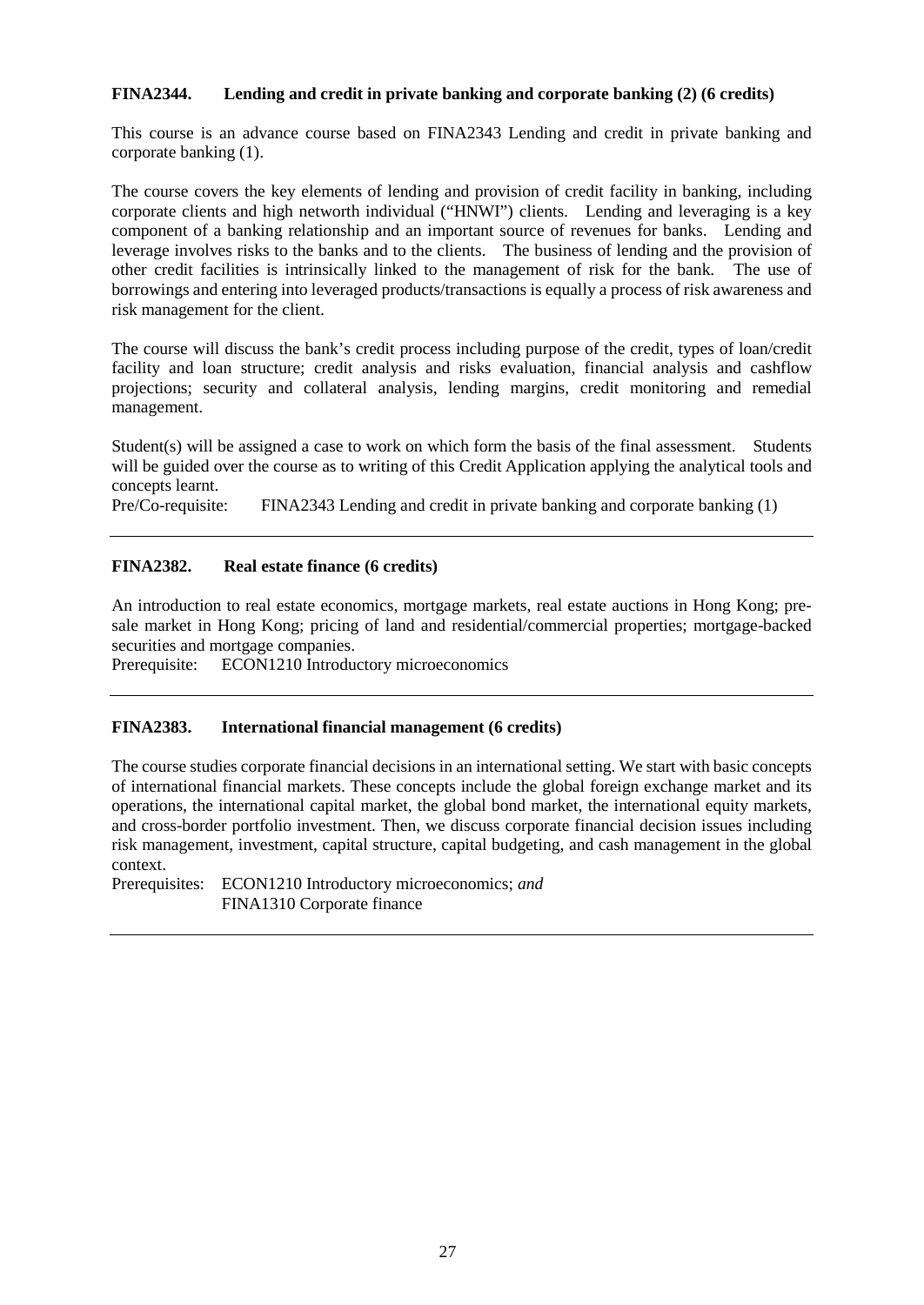## **FINA2390. Financial programming and databases (6 credits)**

This course provides undergraduate students a foundation in managing and analyzing financial datasets. Data analysis is a very important skill for the students to master. The first part of the course focuses on building skills – data manipulation using programming languages. The second part introduces various financial databases. Through practice on real-world financial datasets, students will learn methods used to warehouse and retrieve data for statistical computing. The course then turns to analytical methods with a focus on demonstrating these methods on real-data from various contexts in finance. Methods covered include statistical modeling and inference, machine learning, textual analysis, classification and alternative datasets. Problem sets and projects will be the primary mode of learning. Course learning will be supplemented with exposure to industry speakers from the local financial industry.

Prerequisites: ACCT1101 Introduction to financial accounting; *or*

ECON1210 Introductory microeconomics; *or* FINA1310 Corporate finance

#### **FINA3316. Investment banking: valuation, LBOs, and M&A (6 credits)**

This course is designed to develop a solid understanding of commonly discussed and applied issues in investment banking, in particular valuation, leveraged buyouts (LBOs), and mergers and acquisitions (M&As). The topics covered in this course include the M&A process, methods of valuing a target firm, valuing synergies, the form of payment and financing, assessing highly levered transactions (i.e. LBOs), governance in M&A, and M&A negotiations. M&A cases will be used in discussing these topics. By going through analyses and discussions of real-life M&A, students will gain experience in the application of financial theories and techniques to evaluate M&A decisions and transactions commonly arising in investment banking.

## **FINA3317. Entrepreneurial finance (6 credits)**

This course aims to cover basic information and knowledge about project choice and financing, idea implementation, and decision-making in start-up businesses. The majority of such information and knowledge is delivered based on the case method (with supplementary lecture notes when appropriate). It is noteworthy that we will take two roles interchangeably throughout this course: the entrepreneurs who seek funding and the venture capitalists who seek good projects. Understanding the role of both important players in the entrepreneurial finance process helps us have an objective evaluation and unbiased assessment of potential ideas and projects. Broadly speaking, we can think of entrepreneurial activities as a series of decisions and actions based on high potential payoffs of high uncertainty to a project that requires substantial time and monetary resources. The decision begins with identifying new opportunities, considering available resources and risks, designing a business plan, securing financing, gathering and maintaining a team, deciding optimal growth path and innovation strategies. Accordingly, the whole course can be decomposed into four distinct sections: (1) Identifying opportunities and evaluating the payoff, risk, and resources required: how to define an entrepreneurial opportunity? How to evaluate the potential of an idea? What is the necessary condition for this venture to succeed? What does it take for this business plan to fly? Do we have any stop-loss point? (2) Seeking funding: How to write a business plan? Where to start the fund-seeking? How to negotiate the contracts? This section will focus on start-ups' financial management and the financial contracting between financiers and entrepreneurs. (3) Constructing and maintaining a team: Who should we recruit for this venture? How to keep the team functioning? How to write a contract to attract and maintain good employees? It is important to analyze the dynamics among workers within a start-up and to examine the alignment between innovation strategies and human capital. (4) Collaborating with other firms: The collaboration with external firms and organizations is another important issue. Spin-offs, joint ventures and strategic alliances are three common types of collaborations. It is also important to analyze the costs, benefits, and formats of partnering with other firms.

Prerequisites: FINA2322 Derivatives; *and*

FINA2320 Investments and portfolio analysis *or* STAT3609 The statistics of investment risk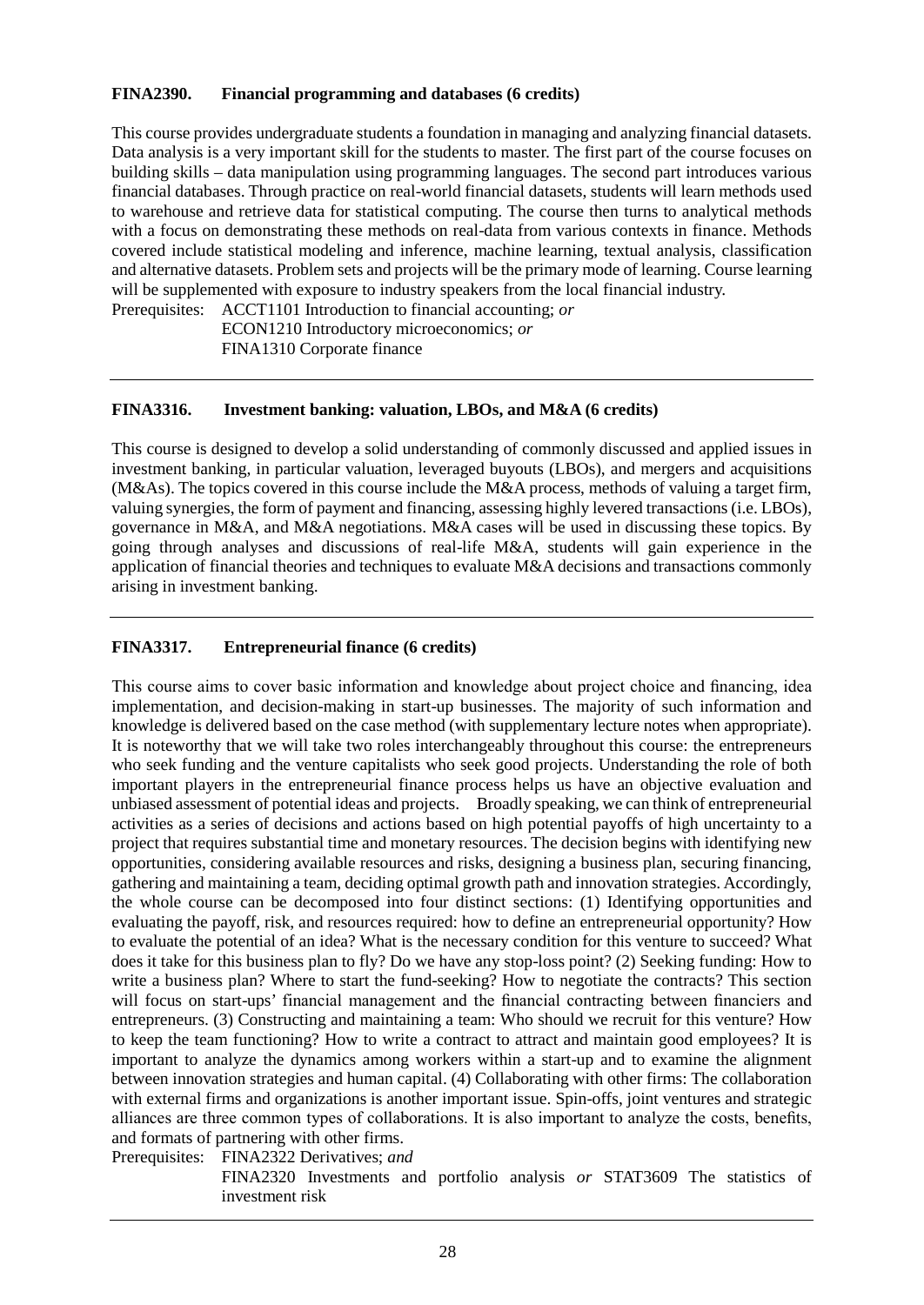### **FINA3318. China's financial system and markets (6 credits)**

This course is to examine and analyse the financial markets in China. The purpose is to help students form a comprehensive picture of current state of financial institutions, instruments, and regulations in the Chinese financial market. Particular emphasis is placed on the role of the financial system on the development and reform of economy in China, as well as the impact of Chinese government on the efficiency of the market. The difference between the financial market in China and the markets in the mature economies will also be examined, which helps students understand the rationales of the development and arrangements of the financial market in China. Debates of current financial issues will also be discussed.

Prerequisite: FINA1310 Corporate finance

#### **FINA3319. Green finance and impact investing (6 credits)**

Global warming and environmental concerns have become urgent issues and financial solutions are being sought after. Green finance is designed to support sustainable, climate friendly growth. Institutional investors, corporate managers and government organizations are actively participating in this area. Many impact funds are being set up every year. This course introduces the recent development in the financial market on green finance such as green bonds. Impact investing such as activism will be analyzed. The rising importance and implementation of environmental, social and governance (ESG) for investment will be studied. Other related topics are accounting, certification, and reporting of green projects.

Prerequisites: FINA1310 Corporate finance; *and* FINA2320 Investments and portfolio analysis

#### **FINA3322. Credit risk (6 credits)**

Credit derivatives are the biggest financial innovations in the last 20 years. Credit risk analysis and management are of great interest to investment banks, commercial banks, traders, regulators, and rating agencies. This course provides an introduction as well as an in-depth understanding of credit risk measurement and credit derivatives such as credit default swaps. The objective is to provide a practiceoriented balance between developing a sound conceptual framework and market understanding and insight.

Prerequisite: FINA2322 Derivatives Mutually exclusive: STAT4607 Credit risk analysis

#### **FINA3323. Fixed income securities (6 credits)**

This course is designed to provide a comprehensive introduction to fixed income securities by covering the following broad topical areas: (a) the institutions and operations involved in the fixed income securities markets; (b) the valuation and hedging of fixed income securities; (c) the term structure of interest rate; (d) the use and application of interest rate derivatives in the areas of risk management and financial engineering; and (e) the interest rate models.

Prerequisites: ECON1210 Introductory microeconomics; *and*

FINA2322 Derivatives *or* STAT3905 Introduction to financial derivatives; *and*

FINA2320 Investments and portfolio analysis *or* STAT3609 The statistics of investment risk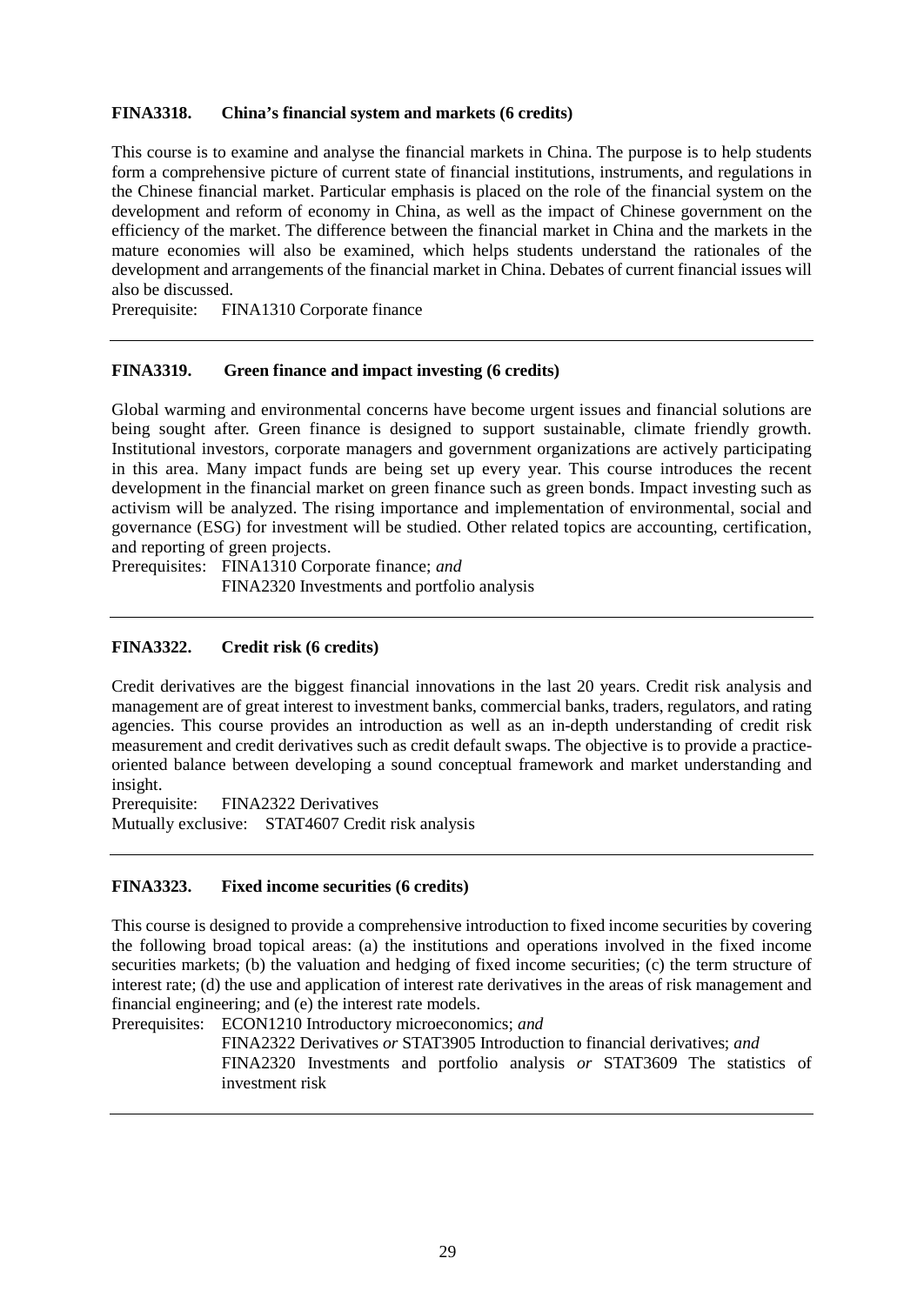### **FINA3324. Interest rate models (6 credits)**

This course introduces various state-to-the-art techniques in modeling fixed income securities. In particular, the course starts with the discount factor approach in pricing all kinds of bonds. Then we focus on modeling the discount factors. Models are introduced in two major parts. First, the course emphasizes discrete-time models based on binomial trees in order to understand the economic insight of the risk-neutral pricing. Second, extensions to continuous-time models are also discussed in detail. Calibration and implementation of the models will be studied. Other related topics may include interest rate risk management, interest rate derivatives, and monetary policy.

Prerequisites: FINA3323 Fixed income securities; *and*

FINA3350 Mathematical finance

## **FINA3325. Alternative investments (6 credits)**

This course provides an overview of various forms of alternative investments that include hedge funds, managed futures, private equity, venture capital, real estate, commodities and foreign exchange. The purpose of the course is to give students a good understanding of the operation of these investments; the benefits and pitfalls associated with them; and strategies to integrate them into the context of portfolio management. The current state of research and practice of the industry will be addressed. Prerequisites: FINA2322 Derivatives; *and*

> FINA2320 Investments and portfolio analysis *or* STAT3609 The statistics of investment risk

Mutually exclusive: FINA3327 Hedge funds: strategies, business management, and institutions

## **FINA3326. Equity valuation and investment management (6 credits)**

This course covers the practical applications and issues of financial analysis, valuation, and investment of equities. Topics include, but not limited to, the basic analysis of financial statements; valuation models-e.g. DCF, free cash flows and other methods commonly used in the market; risk and return analysis; equity research and stock selection process; portfolio construction; active vs passive and other styles of investment; performance evaluation and appraisal. Students will get hands-on experience using most up-to-date market data and industry and company information available.

Prerequisite: FINA2320 Investments and portfolio analysis

#### **FINA3327. Hedge funds: strategies, business management, and institutions (6 credits)**

This course is an in-depth study of the hedge fund industry. We will study hedge fund trading strategies, the business model of hedge funds, hedge fund investors, as well as the institutional and regulatory framework in which hedge funds operate. The course will evaluate and analyze popular hedge fund trading strategies, including equity strategies (activist, market-neutral, long/short, event-driven, etc.), arbitrage strategies (derivatives, convertible, fixed-income, currency and global macro, etc.), and fund of hedge funds. The course will also analyze the hedge fund business model, including: performance evaluation and risk management; fund compensation and contractual features; transaction costs and market impact; as well as fund raising and marketing. In addition, the course will study the institutional relationships hedge funds have with service providers (prime brokers, custodian banks, etc.) and with regulators. We will also discuss public policy implications and the value of hedge funds in society. This course is designed to provide students with the skills necessary to evaluate hedge fund strategies, and to develop, manage, and successfully grow a hedge fund business.

Prerequisites: FINA2322 Derivatives; *and*

FINA2320 Investments and portfolio analysis *or* STAT3609 The statistics of investment risk

Mutually exclusive: FINA3325 Alternative investments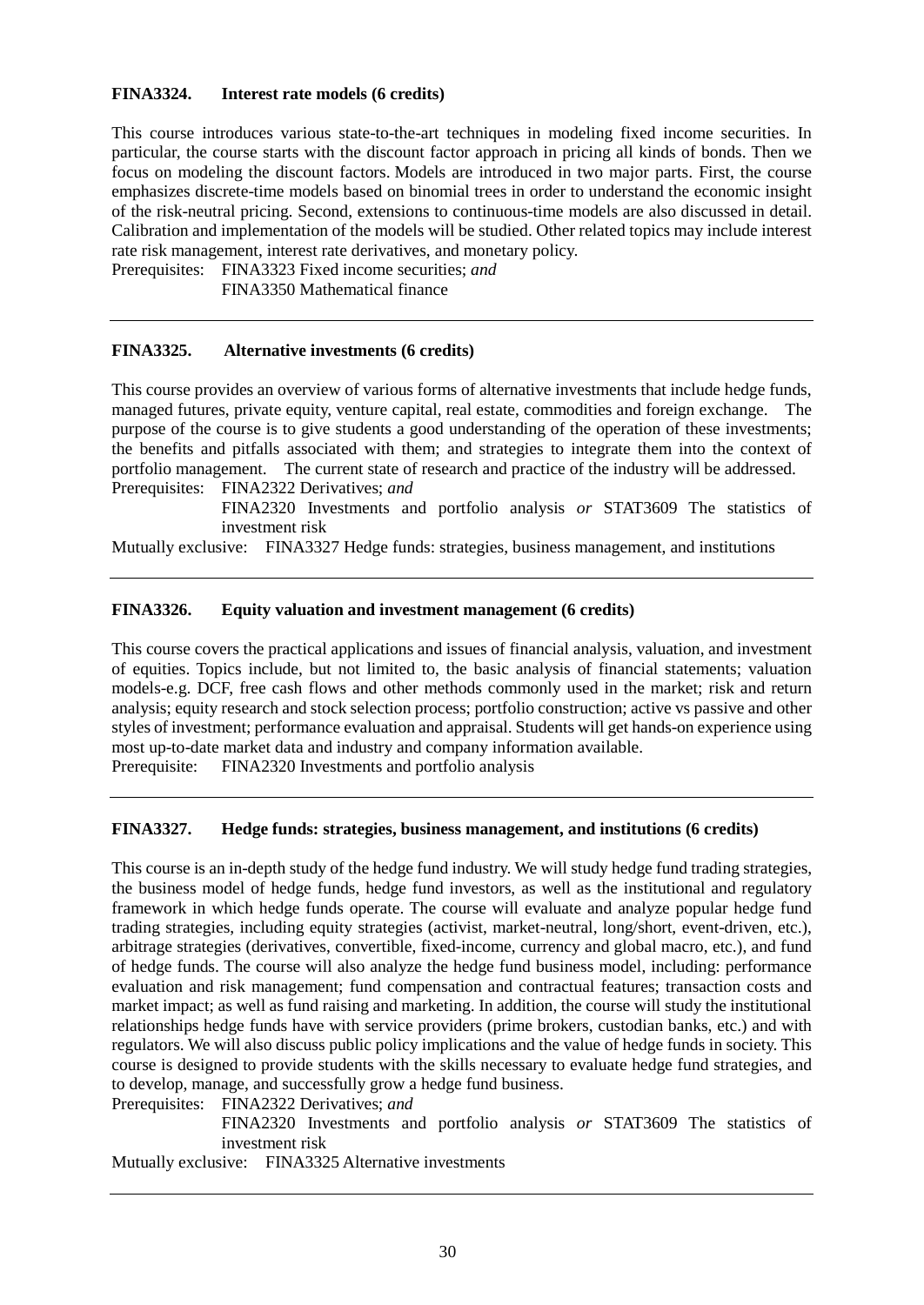## **FINA3334. Private banking and wealth management (6 credits)**

This course is an introduction to the fundamentals of private banking and wealth management for High Net Worth (HNW) individuals. Topics covered include, but are not limited to, an overview of the Asian private banking and wealth management industry with particular emphasis on the Greater China market; portfolio management, optimization and asset allocation; investment advisory and credit risk functions; tax and wealth planning tools for mobility, retirement and estate, including trusts, foundations, and insurance; behavioral finance; client relationship management; family office; business ethics and professional standards; and laws, regulations and compliance issues.

Prerequisites: FINA2322 Derivatives; *and*

FINA2320 Investments and portfolio analysis

#### **FINA3335. Current issues in asset management and private banking industry (6 credits)**

This course seeks to cover current development and current issues in the asset management and private banking industry. The issues identified may be related to new business opportunities, new risk areas, new development affecting the AMPB market/industry.

Course assessment is based on group research report and the group presentation of the report. Students are to pick a topic of current issue and research on the topic. Evaluation is based on the quality of the research and the relevancy of the identified opportunity/risk to the development of the AMPB industry.

#### **FINA3336. Investment consulting, institutional business and family office (6 credits)**

The course aims to introduce the investment consulting industry and provides students with practical understanding of the industry in its relevance to the asset management and private wealth industry, particular in relation to institutional investors and family office. Students would be able to articulate and asses the process and methodology employed by the investment consultants in developing investment objectives, investment procedures and risk management of institutional clients, and able to compare and contrast the difference between sovereign funds, public funds, endowment funds, pension/retirement funds, corporate funds and family office managed fund. Students would also be able to identify the growing importance and dynamics of family office (single family office and multi family office) in managing family funds, wealth planning and succession planning for ultra-high networth individuals/families.

Prerequisite: FINA2320 Investments and portfolio analysis

#### **FINA3340. Risk management (6 credits)**

This course covers the advanced techniques for corporate financial risk management. Topics include (i) the identification and measurement of financial risk, (ii) risk management for equity portfolios, (iii) risk management for fixed income securities portfolios, (iv) risk management for derivative securities portfolios, (v) risk management for financial institutions, (vi) Riskmetrics, (vii) credit risk management, and (viii) the recent development of risk management tools and techniques in financial markets.

Prerequisites: FINA2322 Derivatives *or* STAT3905 Introduction to financial derivatives *or* STAT3910 Financial economics I *or* MATH3906 Financial calculus; *and*

FINA2320 Investments and portfolio analysis *or* STAT3609 The statistics of investment risk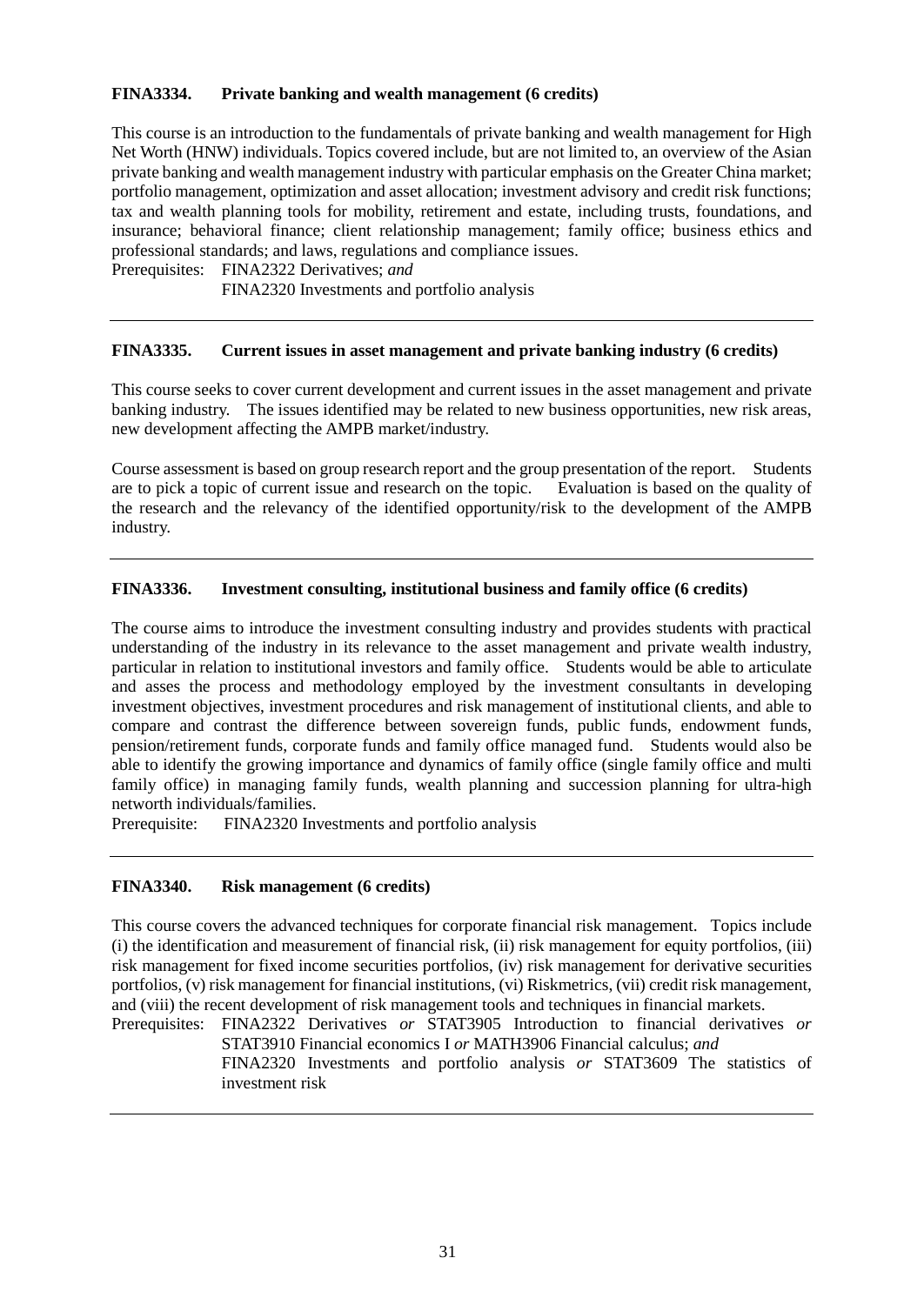## **FINA3350. Mathematical finance (6 credits)**

This course provides students with the necessary mathematical techniques used in continuous-time finance. It covers stochastic calculus, partial differential equation and applied probability. After taking this course, one should be able to fully understand no-arbitrage theory, the Black-Scholes equation, riskneutral probability and martingales. The purpose of this course is to lay down a solid mathematical foundation for students to learn more advanced topics in financial engineering, such as exotic options, interest rate derivatives and credit risk models.

Prerequisite: FINA2322 Derivatives

Mutually exclusive: MATH3906 Financial calculus

#### **FINA3351. Spreadsheet financial modeling (6 credits)**

This course studies the design and implementation of computer programs for financial modeling using spreadsheets and structured programming techniques. The course will focus on developing skills in translating financial models into spreadsheets and programs using Microsoft Excel and Visual Basic for Applications (VBA), examining popular financial and investment models, integrating spreadsheet functionalities, programming, and interfaces in financial applications, and hands-on experience in designing, coding, and debugging computer programs.

Prerequisites: FINA2322 Derivatives; *and*

FINA2320 Investments and portfolio analysis *or* STAT3609 The statistics of investment risk

#### **FINA3353. Regulatory, operational and valuation issues in finance institutions (6 credits)**

This course examines with students' practical issues involving financial institutions, with a focus on banks. These include how banks shapes and, in the meantime, are bounded by regulations the regulatory environment. In turn, how the macro regulatory environment then transformed into operational practices in financial markets. The course will also go into how these issues are incorporated into models for analysis and valuation purposes. The course will be very practical, putting a blend of classroom concepts, theories and frameworks to work, preparing students for real life situations. Prerequisite: FINA2320 Investments and portfolio analysis

## **FINA3360. Financial practicum (6 credits)**

This course is designed for students who are hired by a reputable company to provide consulting service in the fields of Economics or Finance. The main purpose of this course is to help students relate economic or finance theories to the practical experience from their employment. They will be supervised and assessed jointly by a faculty member and a supervisor/mentor from the participating company. Interested students should submit to the BEcon/BEcon&Fin Programme Director a proposal of no less than 1,000 words for approval.

Prerequisites: FINA2322 Derivatives; *and*

FINA2320 Investments and portfolio analysis Remarks: Only available to FBE students. Candidates intending to take this course shall complete an application form which is available at the Faculty Office (Room 1305, K.K. Leung Building).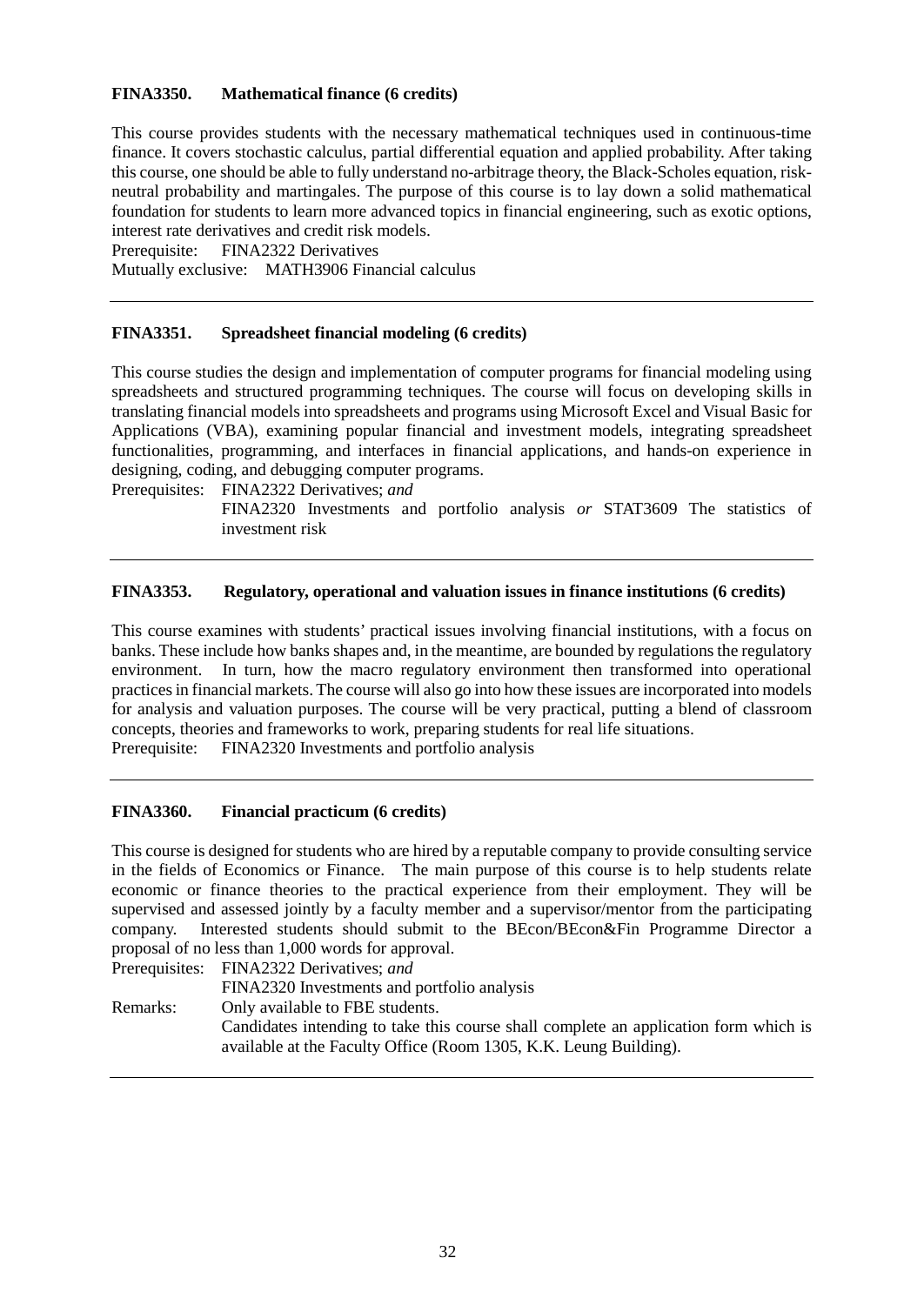#### **FINA3381. Behavioral finance (6 credits)**

Behavioral finance is the application of psychology to financial behavior. We will explore various behavioral frames, biases and heuristics and examine their implications on the aggregate market, individual investors, cross-sections of average returns and corporate decision making in a world of limited arbitrage.

Prerequisites: ECON1210 Introductory microeconomics; *and* FINA1310 Corporate finance; *and* FINA2320 Investments and portfolio analysis *or* STAT3609 The statistics of investment risk

### **FINA3382. Structured finance and securitization (6 credits)**

Structured finance refers to more sophisticated, complex financial transaction. With securitization as the dominant form of transaction, structure finance is an important tool in today's financial markets. Although there has been an ongoing post-recession decline in the U.S. securitization rate, many other international markets are growing. This course is designed to provide a broad, comprehensive introduction to structured finance and securitization. The following topics will be covered: (a) building blocks of structured finance, (b) mechanics of securitization and various securitized products, especially CDOs (collateralized debt obligations), (c) leasing, (d) project financing, and (e) fundamentals of structured finance modeling using Microsoft Excel.

Prerequisites: FINA2322 Derivatives; *and*

FINA2320 Investments and portfolio analysis *or* STAT3609 The statistics of investment risk

## **FINA3383. Financial regulations and compliance (6 credits)**

This course covers financial regulations and compliance relevant to intermediaries (company and individuals) licensed or registered with the Securities and Futures Commission to engage in regulated activities. Embedded in regulations and compliance are ethics, professional standards and applicable laws. Topics include, but not limited to, ethics, professional standards, and code of conducts and best practices, know your clients, sales and suitability, investor protection, anti-money laundering, timely and accurate communications, independence and objectivity, fair dealing, compliance issues and compliance handling, relevant local rules and regulations, and international best practices for investment professionals. Selected cases will be used for discussion in class.

#### **FINA3384. Special topics in finance (6 credits)**

This course covers current developments in finance. Possible topics include security trading and market making, venture analysis, financial contracting, investment strategies for local markets and other current issues in finance. The exact topics to be offered will be determined by the lecturer(s). Prerequisites: FINA2322 Derivatives; *and*

FINA2320 Investments and portfolio analysis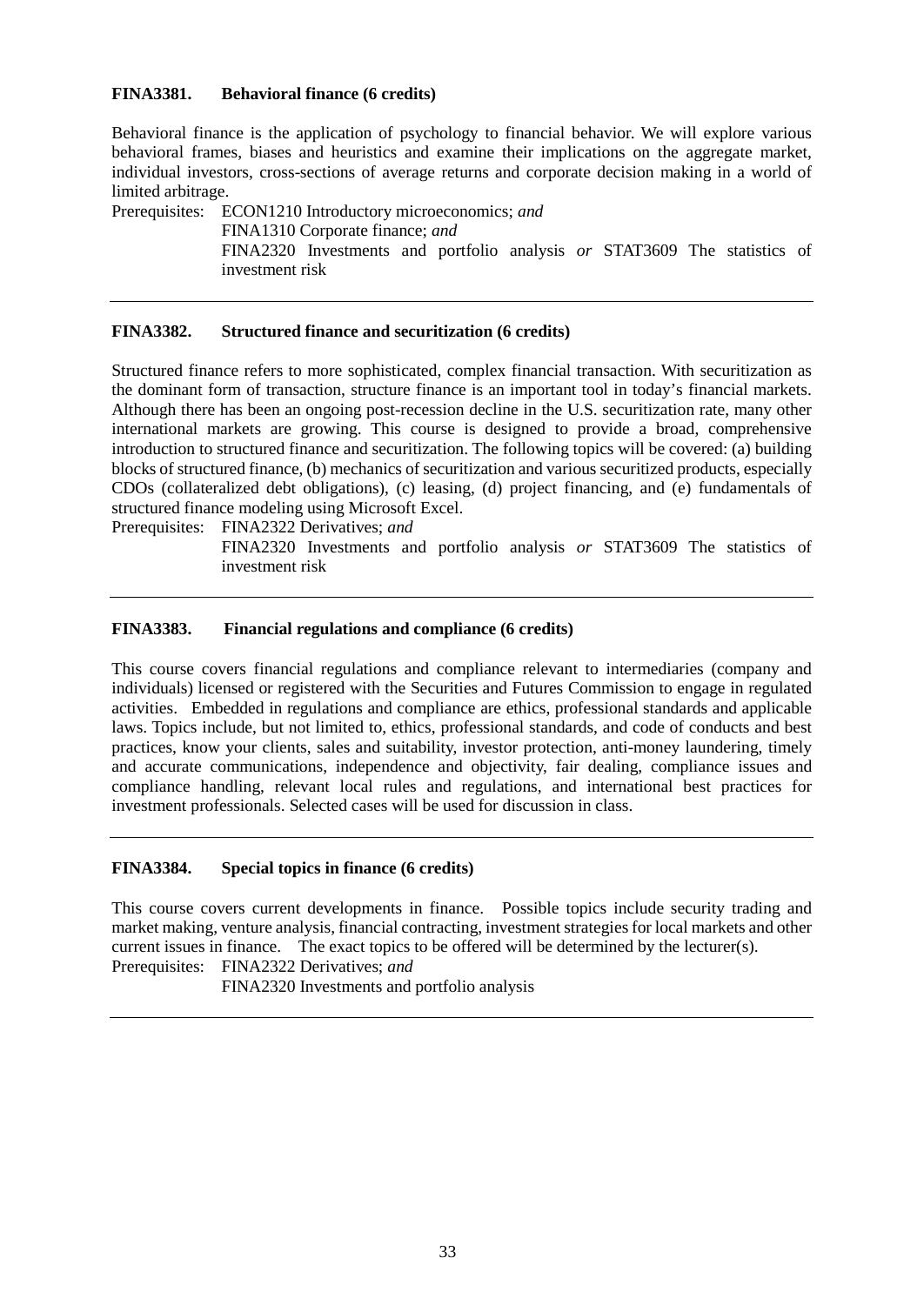## **FINA3391. Reading course (6 credits)**

The course consists of supervised reading and written work. Candidates may specialize in one topic under the supervision of faculty members.

Candidates must submit the title of their project within the first two weeks of the semester for approval by the BEcon/BEcon&Fin Programme Director. An original project paper is required in lieu of a written paper in the Examination. The project paper must be completed and presented not later than the first day of the assessment period for that semester. Candidates shall submit a statement that the project paper represents their own work (or in case of joint work, a statement countersigned by their coworker(s), which shows the degree of their work) undertaken after the registration in the course.

|          | Prerequisites: ECON2280 Introductory econometrics; and                                                                                                    |
|----------|-----------------------------------------------------------------------------------------------------------------------------------------------------------|
|          | FINA2320 Investments and portfolio analysis; and                                                                                                          |
|          | FINA2322 Derivatives                                                                                                                                      |
| Remarks: | Candidates intending to take this course shall complete an application form which is<br>available at the Faculty Office (Room 1305, K.K. Leung Building). |

#### **FINA4321. Managing money in asset management and private banking (6 credits)**

This course is a Capstone course and students are expected to apply the core investment, valuation and portfolio theories, analytical / advisory tools and asset management knowledge, including risk management and regulatory compliance, into analyzing asset and private wealth management business cases.

The classroom lectures will use various case studies to illustrate the different areas of issues identified as well as capturing the most contemporary trends of the asset management and private banking industry. Students are expected to challenge the dynamics of the cases and form an analytical framework in approaching the issues. The classroom lectures aim to provide insights to the students and guide them through their thinking and analytical ability in tackling the project assignments.

As this is a Capstone course focusing on application of essential knowledge of technical and business skills, students are expected to do research/analysis on assigned/selected topic, individually for the midterm project and in groups for the final-term project. The project(s) will be based on a case, students are expected to come up with recommended investment strategies with strategic asset allocation and tactical strategies in light of client's investment objectives, client's profile, suitability requirements, global investment outlook and risks dynamics. Furthermore, various business aspects (such as product development, sales, distribution, marketing and operations) should also be taken into account.

Pre/Co-requisites: All core courses of the AMPB programme

Remarks: This course is a required course for BFin(AMPB) and open only to final year students of BFin(AMPB) or students taking a second major in Asset Management and Private Banking (AMPB).

#### **FINA4341. Quantitative risk management (6 credits)**

The objective of this course is to introduce concepts, techniques and framework for quantitative risk management at financial institutions. Financial firms, with their complicated list of positions in a mixture of instruments, are exposed to various sources of financial risk. This class focuses mainly on market risk, the risk of unexpected changes in prices and rates. The first part of the course introduces basic concepts in risk management and builds the toolkit for measuring risk quantitatively. The second part of the course is devoted to studying the widely accepted Value at Risk (VAR) systems, including calculations, back testing and flaws of VAR. The course also touches on other aspects of financial risk such as liquidity risk, credit risk and operational risk.

Prerequisite: FINA3350 Mathematical finance

Mutually exclusive: STAT4608 Market risk analysis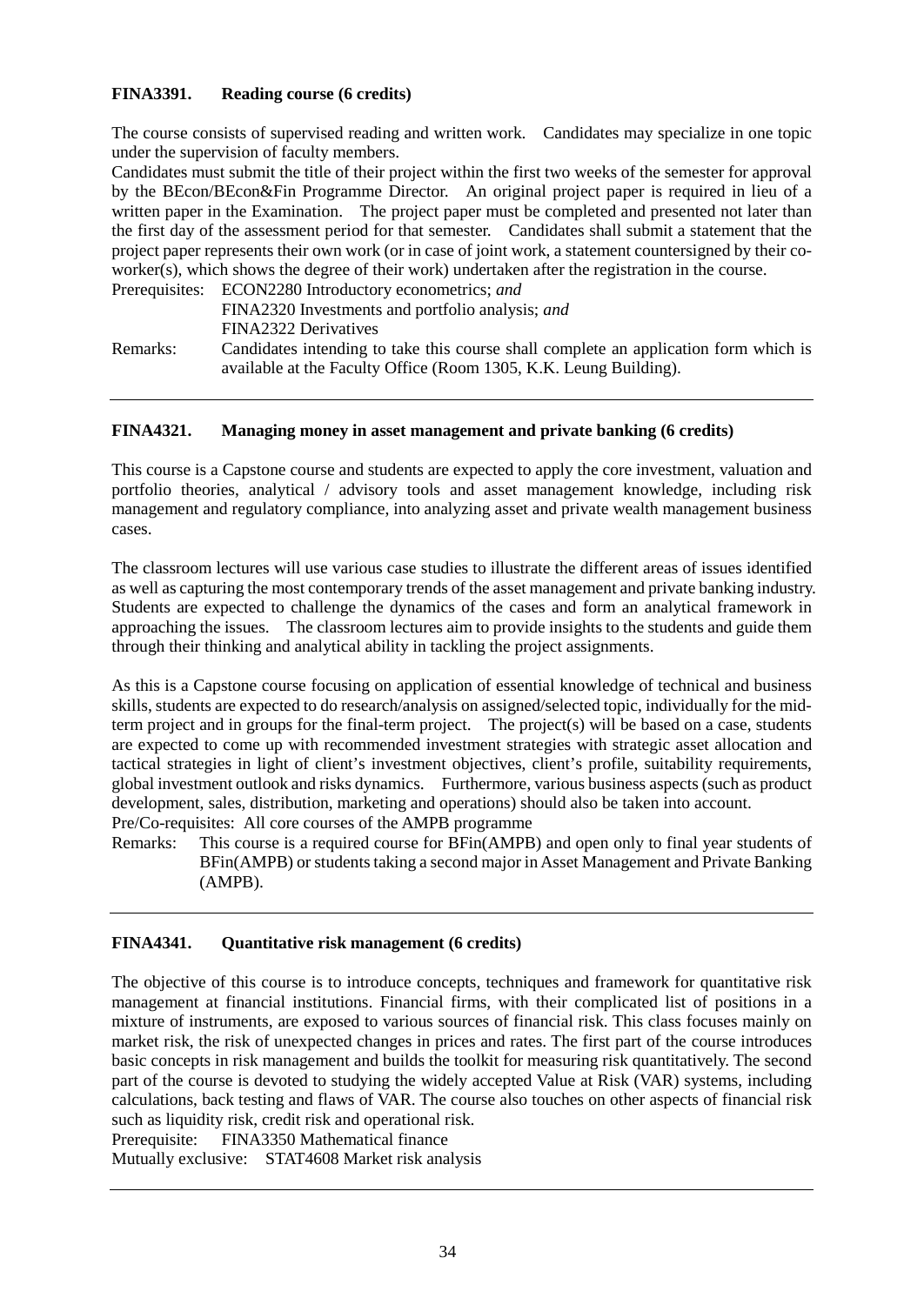#### **FINA4350. Text analytics and natural language processing in finance and fintech (6 credits)**

This course covers the main elements of natural language processing (NLP), text analytics, and text mining, providing students with a foundation in collecting, managing, and analyzing textual data with financial and economic applications in mind, such as FinTech. Examples of potential applications include understanding and responding to sentiment in financial newspapers and social media, using social media to improve performance in asset/investment management, due diligence, Fed watching, monitoring of company events, and detecting insider trading. Although students write their own computer programs in this course, they are not required to implement most algorithms from scratch. Instead, the focus of this course is on how to use existing state-of-the-art open-source software libraries and how to apply them in a financial context. This course consists of three parts. In the first part, we work with real-world textual data sets to obtain proficiency in collecting, importing, organizing, and cleaning textual data from sources related to finance and economics. Among others, we cover web scraping, textual corpora, text processing, tokenization, stemming, and stop word removal. In the second part we delve into a more detailed analysis of NLP, text analytics, and machine learning with a particular focus on FinTech. For instance, we examine bag-of-words, word weighting schemes, document classification, document clustering, sentiment analysis, and topic models. The third part consists of summarizing, displaying, and visualizing results obtained from NLP and text analytics for applications in finance and economics.

#### **FINA4354. Financial engineering (6 credits)**

Financial engineering is the process of constructing new instruments by using bonds and individual derivatives such as forwards, calls, puts, and exotic options as basic building blocks. The process involves designing, pricing and managing the instruments. In this course, we anatomize a few popular structural products. We then discuss how to price these products by studying the price of the embedded exotic options. We study the risk exposure of the investors and the risk management of the issuer. We also discuss some topics on the market for volatility trading, numerical methods for option pricing, and models beyond Black-Scholes.

Prerequisite: FINA3350 Mathematical finance

#### **FINA4359. Big data analytics applied toward quantitative finance (6 credits)**

This course provides students a foundation in managing and analyzing large datasets for applications in finance. The first part of the course focuses on building skills – data custodianship and performance computing. Through practice on real-world financial datasets, students will learn methods used to warehouse and retrieve data for high-performance statistical computing. The course then turns to analytical methods with a focus on demonstrating these methods on real-data from various contexts in finance. Methods covered include statistical modeling and inference, machine learning, textual analysis, classification and alternative datasets. Problem sets and projects will be the primary mode of learning. Course learning will be supplemented with exposure to industry speakers from the local financial industry. As for applications, a particular emphasis will be on quantitative trading but course projects will enable a student to pursue his or her own interests.

Prerequisite: ECON1210 Introductory microeconomics; *and*

IIMT2602 Business programming *or* COMP1117 Computer programming *or* ENGG1111 Computer programming and applications *or* equivalent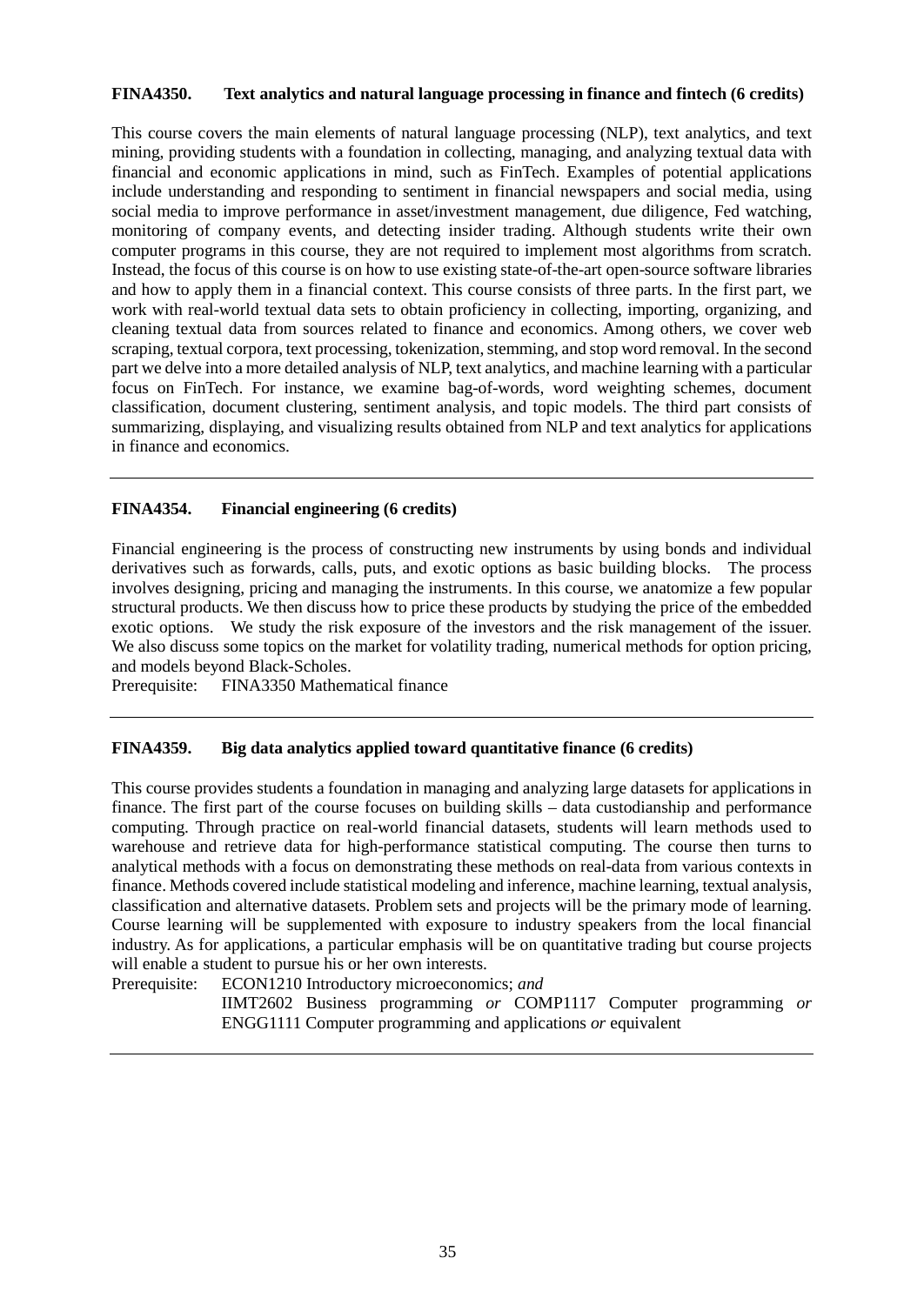## **FINA4392. Dissertation (12 credits)**

Candidates may write a dissertation under the supervision of faculty members. A satisfactory dissertation may be offered in lieu of two written papers in the Examination.

Candidates must submit the title and an outline of their dissertation for approval by the BEcon/BEcon&Fin Programme Director not later than the last day of the revision period in the first semester. The dissertation shall be completed and presented not later than the first day of the assessment period for the second semester (Note: The course extends over two semesters. Candidates must enroll in the first semester).

|          | Prerequisites: ECON2280 Introductory econometrics; and                               |
|----------|--------------------------------------------------------------------------------------|
|          | FINA2320 Investments and portfolio analysis; and                                     |
|          | FINA2322 Derivatives; and                                                            |
|          | Cumulative GPA of 3.0 or above at the time of enrolment                              |
| Remarks: | Open only to Year 4 students majoring in Finance.                                    |
|          | Candidates intending to take this course shall complete an application form which is |
|          | available at the Faculty Office (Room 1305, K.K. Leung Building).                    |

#### **IIMT1611. Principles of technology entrepreneurship (6 credits)**

The purpose of this course is to introduce students to the entrepreneurial process of the technology industry in general. The introductory course will go through the fundamental aspects of launching a technology entrepreneurial venture to complement the research and development activities in science and technology. It will expose students to common practices in venture development process such as opportunity identification and verification, to technology transfer and commercialization. Topics on legal subjects, e.g. intellectual properties & patent laws, and simple financing & strategic approach in the business plan will be covered. Sharing sessions by entrepreneurs will be one of the important components of this course, in order to further nurture an entrepreneurial mindset via learning from reallife examples in this specific industry of technology.

#### **IIMT2602. Business programming (6 credits)**

With the proliferation of Web 2.0, individuals, firms and the entire society have generated massive trails of data as the by-product of their various activities. In virtually all business sectors, decision-making is increasingly data-driven. Business programming is an introductory course that teaches you how to write computer programs using Python to collect, analyze, and interpret data from real-world applications. This course is designed for absolute beginners and will build the skills from scratch. Therefore, no prior knowledge or programming experience is required. However, students are expected to have basic computer skills.

Mutually exclusive: COMP1117 Computer programming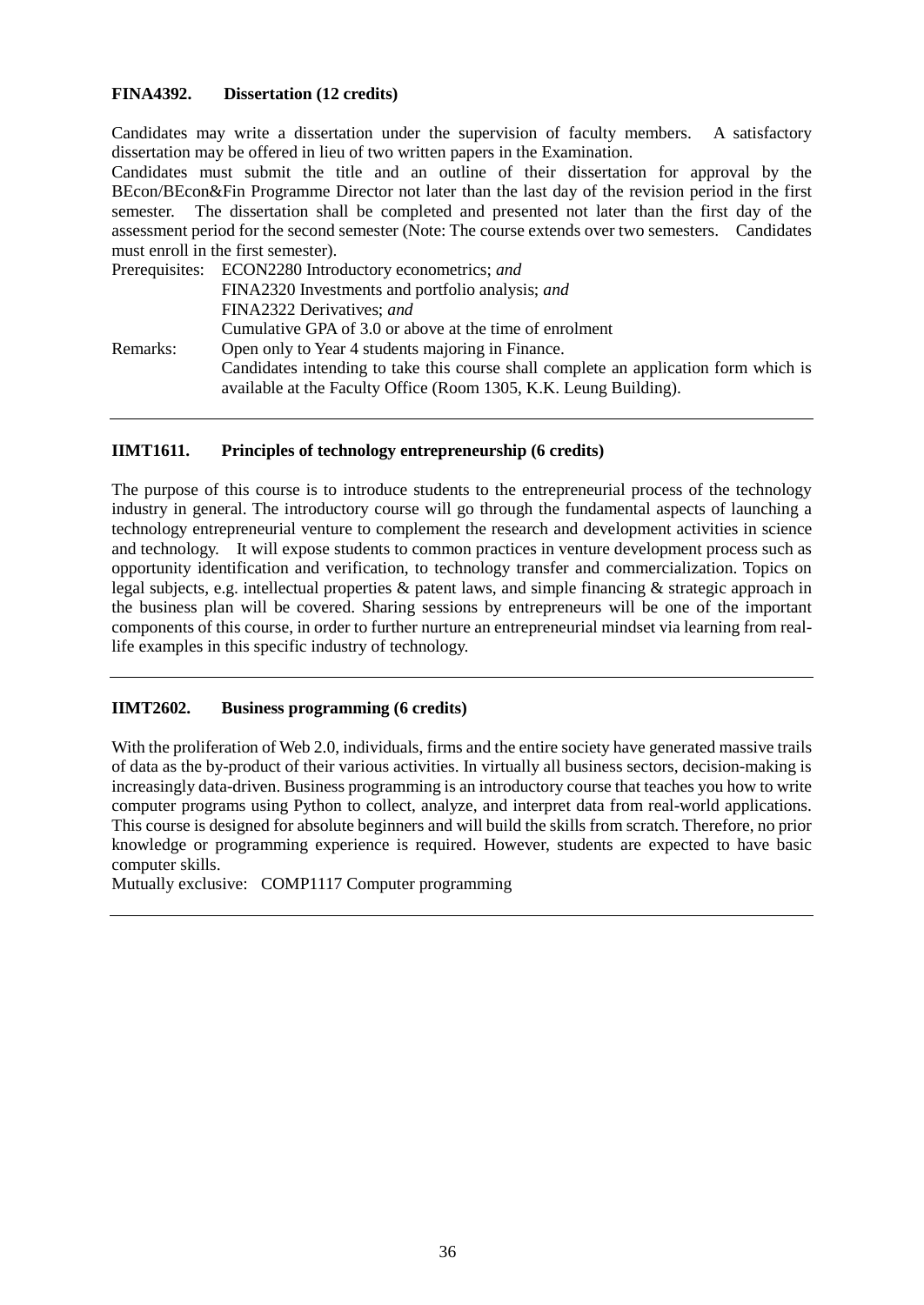## **IIMT2628. Innovation and entrepreneurship internship (6 credits)**

The most effective entrepreneurship learning is from the combination of theory, case studies and practical experience. This course aims to let students learn from industrial practical experience that complements the lecture learning and class activities. It aims at building up students' own mindset and value through real life experience and mentored by the participating companies. It aims at developing students' understanding of the challenge and solution in the entrepreneurial process, the practices of innovation, the strategic inter-relationship among Hong Kong and other cities in Greater Bay Area, and the global vision in the current economic atmosphere.

This course combines lectures, discussions, case studies, reporting and sharing. Students will be exposed to the entrepreneurship and industry ecosystem, and are expected to observe, or involve in, the aspects like financing and business model, branding and marketing, product market adoption, the everchanging circumstances, the related strategic planning and evaluation.

Remarks: This course is graded as "Pass" or "Fail". It is open to all FBE students, or non-FBE students who has taken any FBE course.

## **IIMT2641. Introduction to business analytics (6 credits)**

Online transactions, mobile applications, sensors, video-capturing systems and social media generate massive amount of data. In response businesses increasingly rely on quantitative techniques, statistical models and data mining methods to gain managerial and strategic insights from such data and thus enhance their competitive position. This course covers both technical and managerial aspects to provide a basic understanding of business analytics and show how it can be used by businesses to analyze their competitive posture more effectively, know their customers better and make better managerial and strategic decisions.

## **IIMT3601. Database management (6 credits)**

This course introduces the principles of design, development and administration of database management systems in business, considering the user, developer, and administrator points of view. Students will learn the basic concepts involved in the design and management of databases in business applications, including database architecture, entity-relationship modeling, database normalization, structured query language, and database administration. Students will also acquire hands-on experience in designing and developing simple databases.

Mutually exclusive: BSIM3017 Database systems; *and* COMP3278 Introduction to database management systems

#### **IIMT3602. Information systems analysis and design (6 credits)**

This course aims to develop an understanding of the concepts of systems analysis and design. Various system development methodologies will be elaborated and discussed. CASE tools will be used to illustrate how to construct a variety of system design documents. The course will use a combination of lectures, laboratory sessions, assignments, and projects.

Prerequisite: IIMT2601 Management information systems

Mutually exclusive: BSIM3014 User-based systems analysis; *and* COMP3297 Software engineering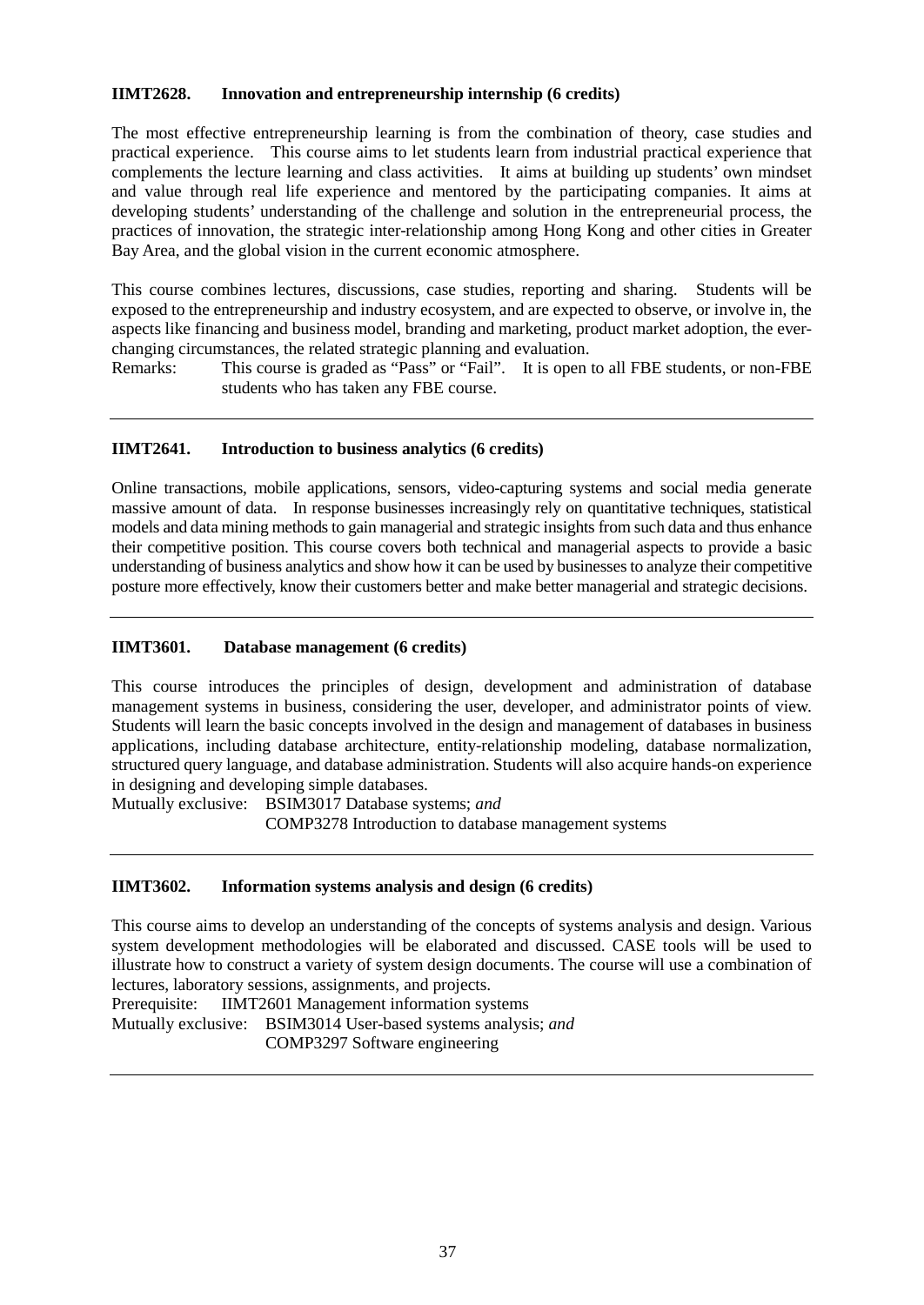## **IIMT3603. Project management (6 credits)**

This course focuses on the planning, scheduling, control, and evaluation of project management. The basic tools and techniques of project management will be explored, with special emphasis on engineering, management, and control of IS/IT related business projects. The evaluation of projects and project management will also be addressed, as will scope, time, cost, quality, human resources, communications, risk, and procurement.

Prerequisites: ACCT1101 Introduction to financial accounting; *and*

ECON1210 Introductory microeconomics

Mutually exclusive: BSIM4011 Project management

#### **IIMT3604. Telecommunications management (6 credits)**

This course introduces telecommunications and computing networks used in the support of business activities. Topics include data, voice, image and communication technologies; networking and communication architectures; and protocols and standards.

Prerequisite: IIMT2601 Management information systems

Mutually exclusive: COMP3234 Computer and communication networks

#### **IIMT3621. Creativity and business innovation (6 credits)**

Today the efficient and cost-effective provision and deployment of resources no longer guarantee sustainable advantage. Instead, a firm's competitive advantage is increasingly tied to its workforce's ability to think outside the box, and leverage fleeting opportunities to innovate and market high-margin products and services.

This course aims to put students in a lateral mind-set where they can challenge the conventional wisdom to think creatively, see the unseen to uncover opportunities, and explore the trade-offs involved in managerial decisions to design elegant and articulated solutions.<br>Remarks: This course is not open to first-vear students.

This course is not open to first-year students.

## **IIMT3622. Business transformation (6 credits)**

Managers need to have special skills to survive in today's volatile, uncertain, complex, chaotic and accelerating world. The course builds on chaos theory to provide a roadmap for managers planning to transform their companies into an inter-networked enterprise where shared infrastructures are used to link customers, suppliers, partners and employees to create superior economic value. It covers business strategy, infrastructure, process management, and integration and implementation. The course is based on the premise that integrating Internet technologies throughout the value chain is crucial in building and managing customer relationships and thus brand equity.

Prerequisite: IIMT2601 Management information systems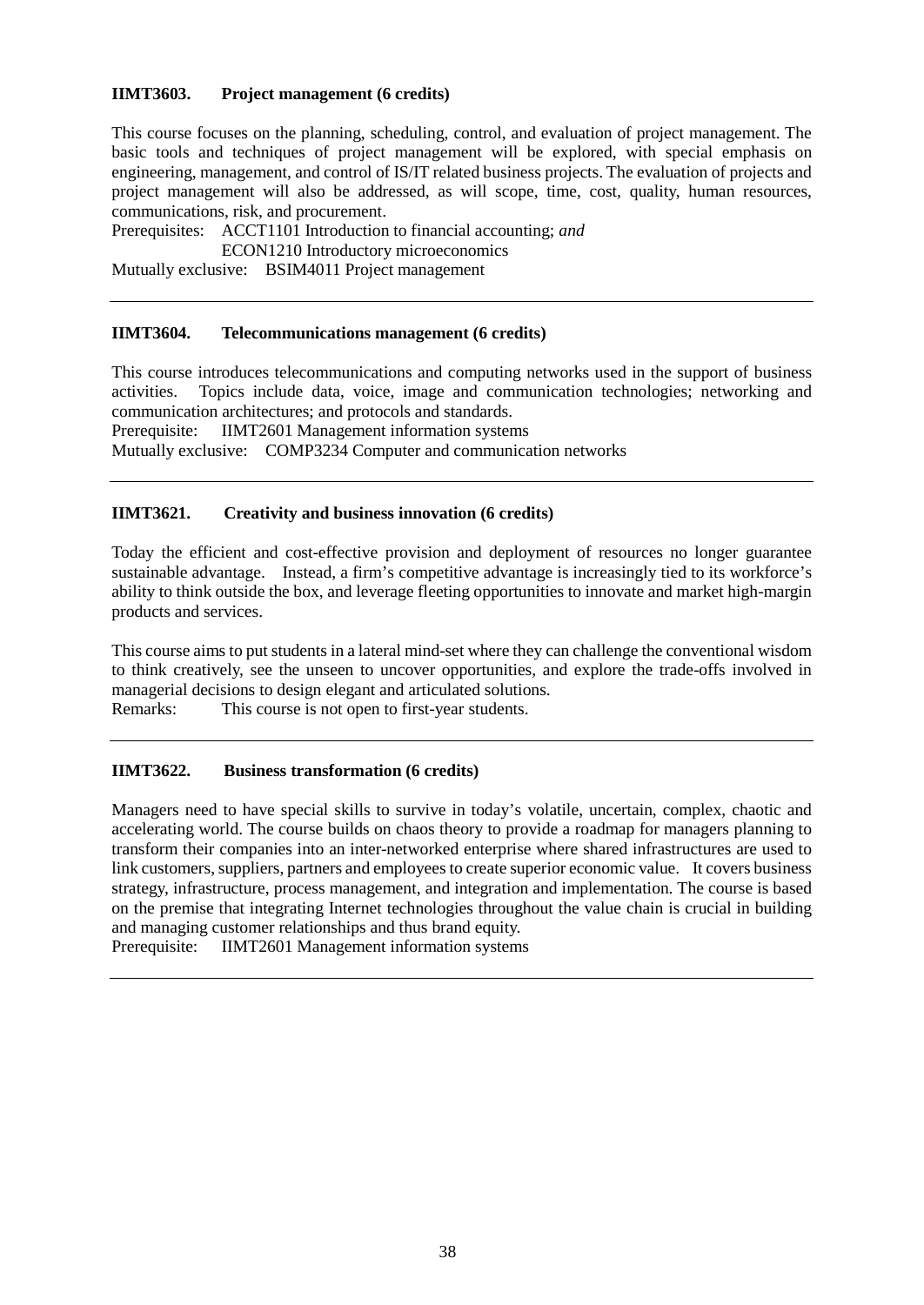## **IIMT3623. Design thinking: concepts and applications (6 credits)**

Design methodology is closely related to the innovation process within different business contexts. This course aims to develop students' design mentality and skillsets through idea conceptualisation, concept development, process, implementation, and project planning and management.

Case studies will be examined to understand where and why creative designs are incorporated in different industries, taking into account respective historical backgrounds and theories.

Studies of innovation will cover architectural and product designs; sales, marketing, and branding; and change management. Students will be challenged to take a cross-disciplinary approach to creatively achieve business, social and communal goals in their group projects. Remarks: This course is available to FBE students only.

## **IIMT3624. Design studio (6 credits)**

This is a complementary course to IIMT3623 and offers problem-based studios to mimic the core learning process in professional design education. Design topics will serve as the media for students to explore concept and project development.

The aim of the course is to get students to think and work through a comprehensive process in their hands-on projects. While striving to achieve business and social goals, students will be trained to utilize the hybrid viewpoints of analysts and creative designers to evaluate the nature of projects, their functions, and short-term and long-term impacts on different stakeholders.

Students will also learn to develop solutions through hands-on experiment and staged workshops, simulating the professional creative industry.They will develop their own authentic style in leadership and problem-solving skills, supported by visual communication and graphical techniques. Prerequisite: IIMT3623 Design thinking: concepts and applications Remarks: For students in BDI majors only.

#### **IIMT3626. Values-driven innovation (6 credits)**

This course provides a platform for critical rethinking of the role of business in creating both business value and social values. It examines the business building blocks to explore win-win situations where economic success and societal benefits co-exist through innovative thinking and solutions, taking into account related trade-offs. Students will learn how to design businesses that can respond to increasing demands for a fairer and better society, a greener environment and greater work-life balance, whilst reducing costs, building customer loyalty, and attracting and retaining talents, thus creating long-lasting value.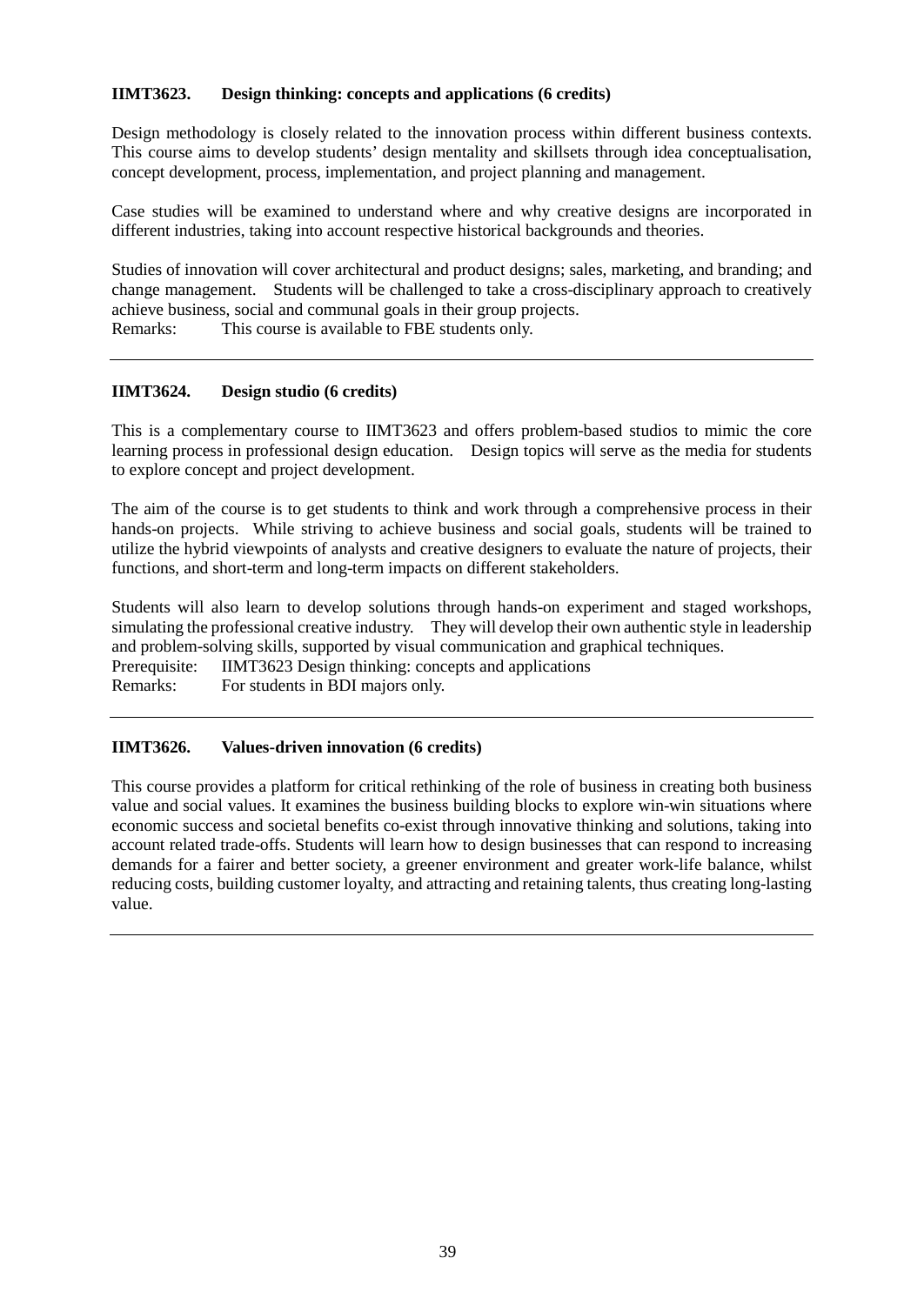## **IIMT3627. Venture and entrepreneurship management (6 credits)**

Successful entrepreneurs, including "intrapreneurs", are those who are starting their new ventures because they are able to sense unmet needs better, and able to deliver more solid outcome than their current contemporaries. This ability to strategize and execute on the fly is extremely rare. Somehow, they have the beliefs that their model can serve these unmet needs better and more effectively. They are to turn these beliefs into behaviors and behaviors to habits: leading to being extra-hardworking, optimistic, and persistent. They don't ever quit.

The great entrepreneurs are special people and they build more than just businesses, they know when to seed new businesses, how to find and develop successful leaders who can manage further successes, and how to add to the broader ecosystem by giving back and letting others build on their successes. This is what venture management is fundamentally about: how to know when to start, maintain, grow, split, and close a business.

This course provides an overview of venture management in innovation development and commercialization for those who believe they have what it takes to build new businesses and ventures. The students will strengthen their know-how through listening and engaging in discussions, with guest speakers, through local and international business cases, and venturing. They will be introduced to practical toolkits, applicable to established corporate, social venture and start-up businesses. Under entrepreneurship management, the subjects of market analysis and opportunities, business and financial model design, intellectual property management, sources of investment and equity/shareholder structures, sustainable business operation management and risk management will be covered. Students will be asked to experiment and design experiments to validate their assumptions. These exercises and learning will allow the students to marry theories with practical knowledge needed to plan and implement changes at established businesses and to build a new business as a start-up.

#### **IIMT3635. Operations management (6 credits)**

Effective operations management involves managing people, equipment and other resources. This course covers a set of techniques that were designed to help people understand and improve administrative, manufacturing, product design, or service operations processes. Students will learn process analysis, management of process variability and its impact, process improvement with statistical tools, and applications in lean operations, using case discussion, in-class interactions, and hands-on projects.

#### **IIMT3636. Decision and risk analysis I (6 credits)**

Business decision-making involves considerable complexity and uncertainty. This course introduces the basic concepts in quantitative business analysis to help students gain a clear understanding of the key elements in the decision making process. This course covers the tools and the skills to analyze and solve problems by stressing approaches to 1) understand and question assumptions, 2) consider a richer set of solution alternatives, and 3) consider diverse measures of performance. The teaching methods will include lectures, skill-building exercises, qualitative class discussions, and a project*.*

Prerequisite: ECON1280 Analysis of economic data *or* STAT1602 Business statistics *or* STAT1603 Introductory statistics *or* STAT2601 Probability & statistics I *or* equivalent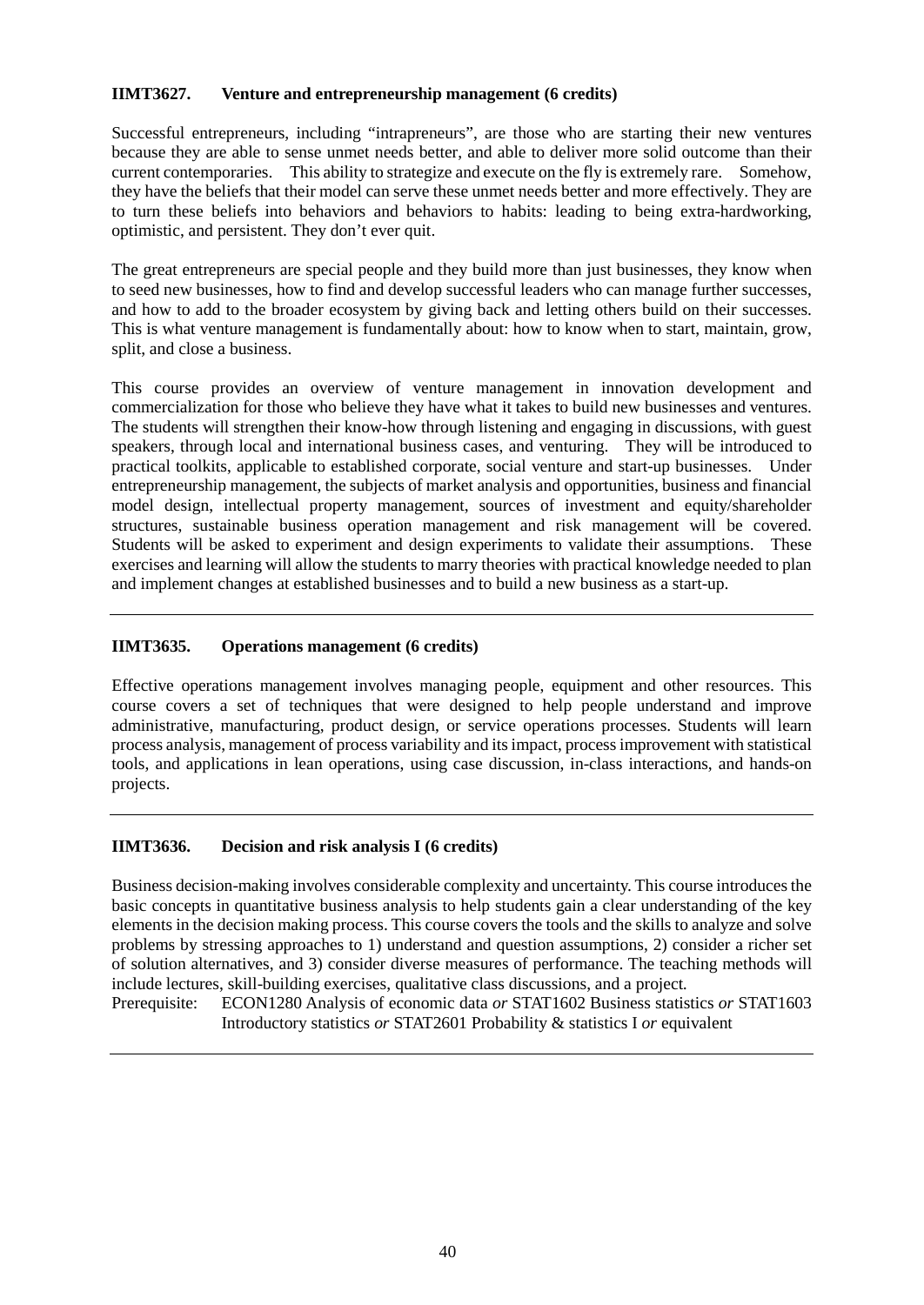## **IIMT3637. Decision and risk analysis II (6 credits)**

Managers need to understand and promptly react to business risks and uncertainty. This course introduces sophisticated quantitative models and advanced tools such as discrete and continuous time Markov chains, renewal processes and other stochastic models to capture randomness in business processes. Students are expected to learn these mathematical models through lectures, skill-building exercises and qualitative class discussions*.*

Prerequisite: IIMT3636 Decision and risk analysis I

#### **IIMT3642. Managing and mining big data (6 credits)**

With vast amount of data being available, we are now in the era of "big data". The knowledge and skills on large-scale data management are becoming increasingly important. This course provides a broad introduction to big data, including fundamental concepts and basic techniques for data acquisition and aggregation, state-of-the-art algorithms for data analysis, and technologies on modern computing platforms and systems for handling big data.

Prerequisites: IIMT2641 Introduction to business analytics; *and*

STAT1602 Business statistics *or* equivalent

Remarks: Students are expected to have prior knowledge of basic linear algebra, basic statistics and probability, and basic programme experiences with R and Python.

#### **IIMT3661. Decision support and expert systems (6 credits)**

This course explores a range of modern technologies used to support business decision making. Topics include decision support systems, group support systems, electronic meeting systems, artificial intelligence, expert systems, and neural networks. Both technical and managerial issues related to the development and implementation of decision support systems will be discussed.

Prerequisites: IIMT2602 Business programming; *and*

IIMT3601 Database management *or* equivalent

#### **IIMT3662. Advanced database management (6 credits)**

The course consists of two parts. The first part covers advanced database concepts such as views, triggers, stored procedures, SQL\*Plus, database administration and performance tuning. The second part examines various techniques in data mining such as decision trees, neural networks, and clustering. Students will learn about the applications of these techniques in business.

Prerequisite: IIMT3602 Database management *or* COMP3278 Introduction to database management systems

Mutually exclusive: BSIM4018 Data warehousing and data mining

## **IIMT3663. Internet and mobile applications (6 credits)**

In this course students will learn how to develop Internet-based and mobile business applications using the resources, tools and services available on the Internet. Topics include HTML, Java applets, HTTP and CGI, JavaScript, Java Servlets and JSP, PHP, ASP, Web spiders and search engines, and mobile applications.

Prerequisites: IIMT2602 Business programming *or* COMP1117 Computer programming I *or* ENGG1111 Computer programming and applications *or* equivalent; *and* IIMT3601 Database management *or* COMP3278 Introduction to database management systems *or* equivalent Mutually exclusive: BSIM3021 Web development, users and management; *and*

COMP3322 Modern technologies on World Wide Web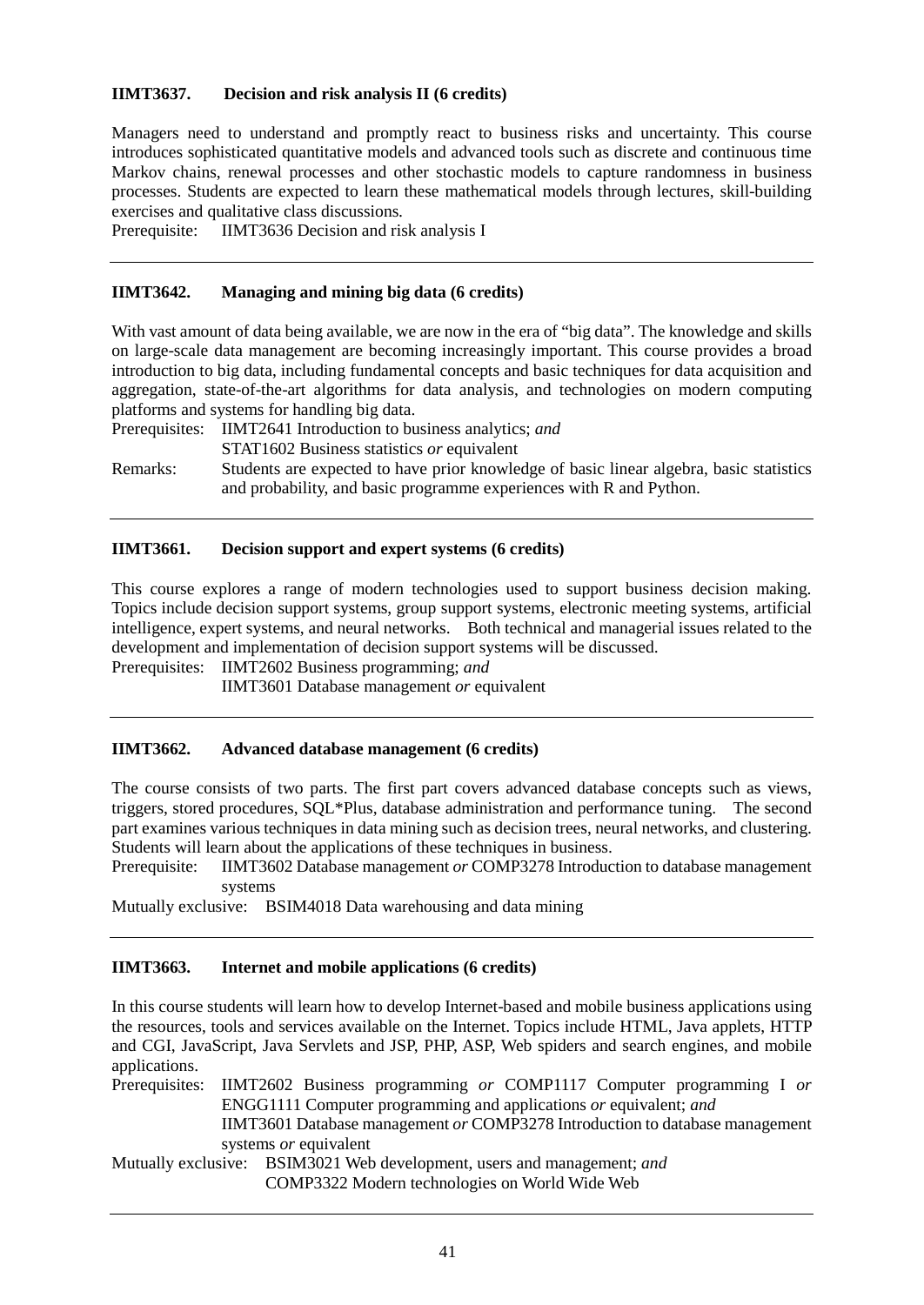## **IIMT3664. Telecommunications policy (6 credits)**

This course provides an overview of recent developments of the telecommunications industry in Hong Kong and around the Asia-Pacific. Telecommunications infrastructure policies introduced by respective governments in the region and the impacts of these policies on business operations will also be examined.

Prerequisite: IIMT2601 Management information systems *or* equivalent

#### **IIMT3665. Information systems security management (6 credits)**

This course focuses on key issues related to security management of Internet-based business applications. Students will learn how to evaluate and implement measures to protect an organization's information systems from various security threats and vulnerabilities. Topics to be covered include security policy, information security management, information technology governance, risk assessment and management, and security control.

Prerequisite: IIMT2601 Management information systems *or* equivalent

#### **IIMT3666. Current topics in information systems (6 credits)**

This course discusses contemporary issues in information systems, including emerging technologies and the ways they affect businesses.

Prerequisite: IIMT2601 Management information systems *or* equivalent

#### **IIMT3667. Information systems strategy (6 credits)**

This course examines various issues related to the management of information systems in organisations. The link between information systems planning and business strategy will be explored to see how companies can use information systems not only to support their daily operations but also to sustain and enhance their strategic advantage.

Prerequisite: IIMT2601 Management information systems *or* equivalent

#### **IIMT3668. Multimedia applications development (6 credits)**

This course introduces various technologies and methods used in the design and development of multimedia applications in digital media industry. Students will learn how to develop interactive multimedia applications that use audio/video and 2D and 3D graphics. Related concepts including human-computer interaction, graphics design, and managing multimedia projects will also be covered. Prerequisites: IIMT2602 Business programming; *and*

IIMT3601 Database management *or* equivalent

## **IIMT3681. Supply chain management (6 credits)**

The course introduces students to concepts, strategies, and technologies related to supply chain management. The course focuses on the systems approach to planning, analysis, design, development, and management of supply chain. Using cases and real-life projects, students will learn how to use appropriate information technologies to synchronize supply chain processes, thus reduce costs and improve service.

Prerequisite: IIMT2601 Management information systems *or* equivalent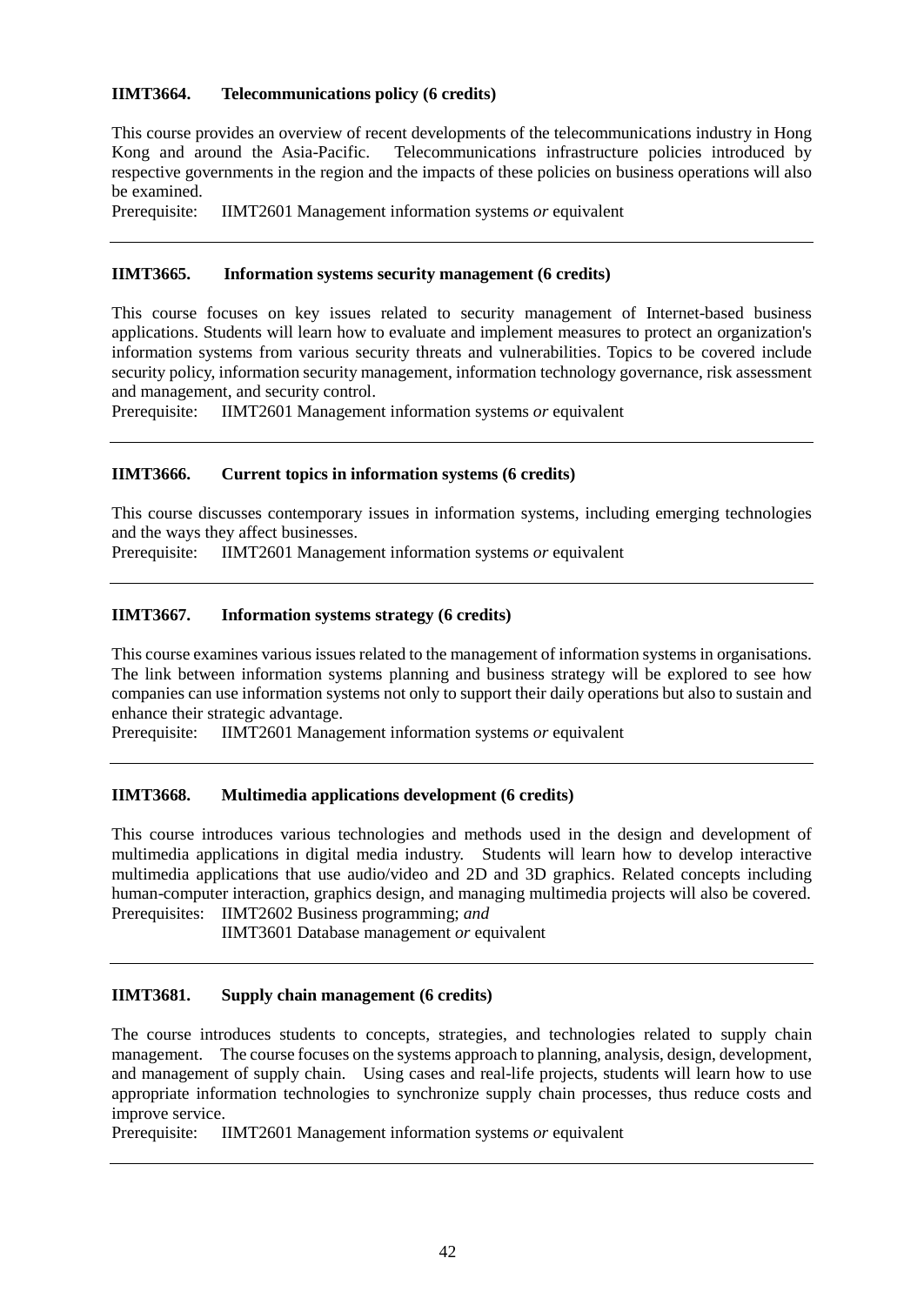## **IIMT3682. IT and entrepreneurship (6 credits)**

This course introduces students to the core concepts of entrepreneurship with a special emphasis on entrepreneurial settings involving the use of information technology. Students will be exposed to the key processes, challenges, risks and rewards of starting up an entrepreneurial business. They will also learn to apply the concepts and knowledge learned in the course to develop a business plan that could be presented to potential investors and venture capitalists.

Prerequisites: IIMT2601 Management information systems; *and*

MGMT2401 Principles of management

Mutually exclusive: MGMT3415 Principles of entrepreneurship

#### **IIMT3683. Enterprise resources planning systems (6 credits)**

This course provides an overview of enterprise resource planning systems and their use in the business environment. Topics include business processes management, functions and data requirements, and systems implementation and integration.

Prerequisite: IIMT2601 Management information systems

#### **IIMT3684. Web and social media technology (6 credits)**

This subject explores the emerging and revolutionizing role of the World Wide Web for marketing practice. A number of techniques for advertising over the Internet will be introduced. Students will explore the potential of advertising through Web technologies such as blog marketing, social media marketing and advertising, search engine marketing, search engine optimisation, email marketing, usability testing and website measurement. After completing this module, students will be able to develop an Internet marketing plan integrating social media tools and search engine use for advertising on the Internet.

#### **IIMT3685. e-Commerce (6 credits)**

This course focuses on business opportunities brought about by the Internet. Students will learn how to use web-based technologies to set up a business.

Prerequisite: IIMT2601 Management information systems Mutually exclusive: BSIM4019 Electronic commence

#### **IIMT3686. Information systems audit and control (6 credits)**

This course is designed to provide an overview of computer information systems auditing and control, and their application in the business environment. It is intended for general business students. Topics include the information systems audit process, information technology governance, systems and infrastructure lifecycle management, information systems auditing methodology and information security policy, information technology service delivery and support, computer-assisted audit tools and techniques, protection of information assets, as well as disaster recovery and business continuity planning.

Prerequisite: IIMT2601 Management information systems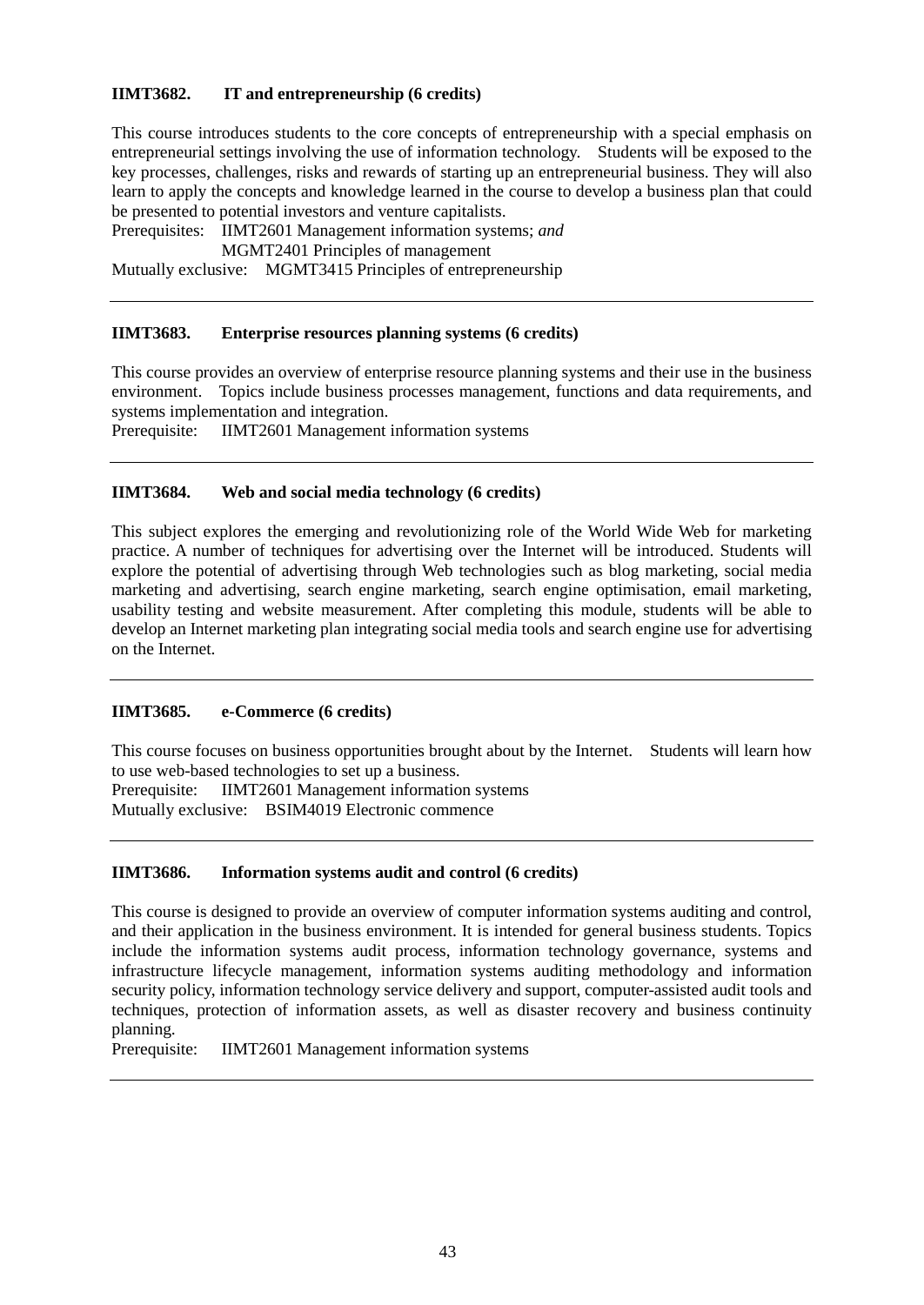### **IIMT3688. Artificial intelligence in business (6 credits)**

This course focuses on the fundamentals of artificial intelligence (AI), with emphasis on business applications. Students will gain hands-on experience in developing and using different AI tools to solve real-world business problems. Topics include AI algorithms, intelligent agents, document management, expert systems, and data mining.

Prerequisite: IIMT3601 Database management *or* COMP3278 Introduction to database management systems *or* equivalent

Mutually exclusive: COMP3270 Artificial intelligence

#### **IIMT3690. Information systems practicum (12 credits)**

This 12-credit experiential course provides a practical platform for students to apply their information systems knowledge in the real world. Under the supervision of a company executive and a professor, students will work in a company on a full-time basis for a minimum continuous period of six months. Prerequisite: IIMT2601 Management information systems

Remarks: The course is only open to students taking a major or minor in Information Systems. Registration in this course is subject to the approval of the course coordinator who will try to place students in a company. Alternatively, students can identify a company willing to employ them, but they need to seek the approval of the course coordinator beforehand.

#### **IIMT4601. Information systems project management (6 credits)**

This course examines the concepts, techniques, and activities related to information systems development projects. Teams of students will carry out projects that span the entire information systems analysis and design life cycle, including planning and scheduling, cost estimation, risk analysis, team organisation, process management and quality assurance. In the process students will become familiar with the use of computer-based tools and managerial techniques used in information systems development projects.

Mutually exclusive: COMP3404 Software quality and project management Remarks: This course is only available to final year students with a major in Information Systems.

#### **IIMT4602. Digital innovation (6 credits)**

The course will teach students how to create innovation-driven business model through both process innovation and product innovation. The focus is on businesses that are technology innovation driven. The course contents will cover disruptive technologies, cross-channel business model development, mobilization of networked business, canvas drawing, social media-based product and marketing innovation, etc. In particular, students will learn how to identify technology innovation opportunities and manage innovation process. The students can appreciate the value of IT ecosystems and platformbased business operations.

Prerequisite: IIMT2601 Management information systems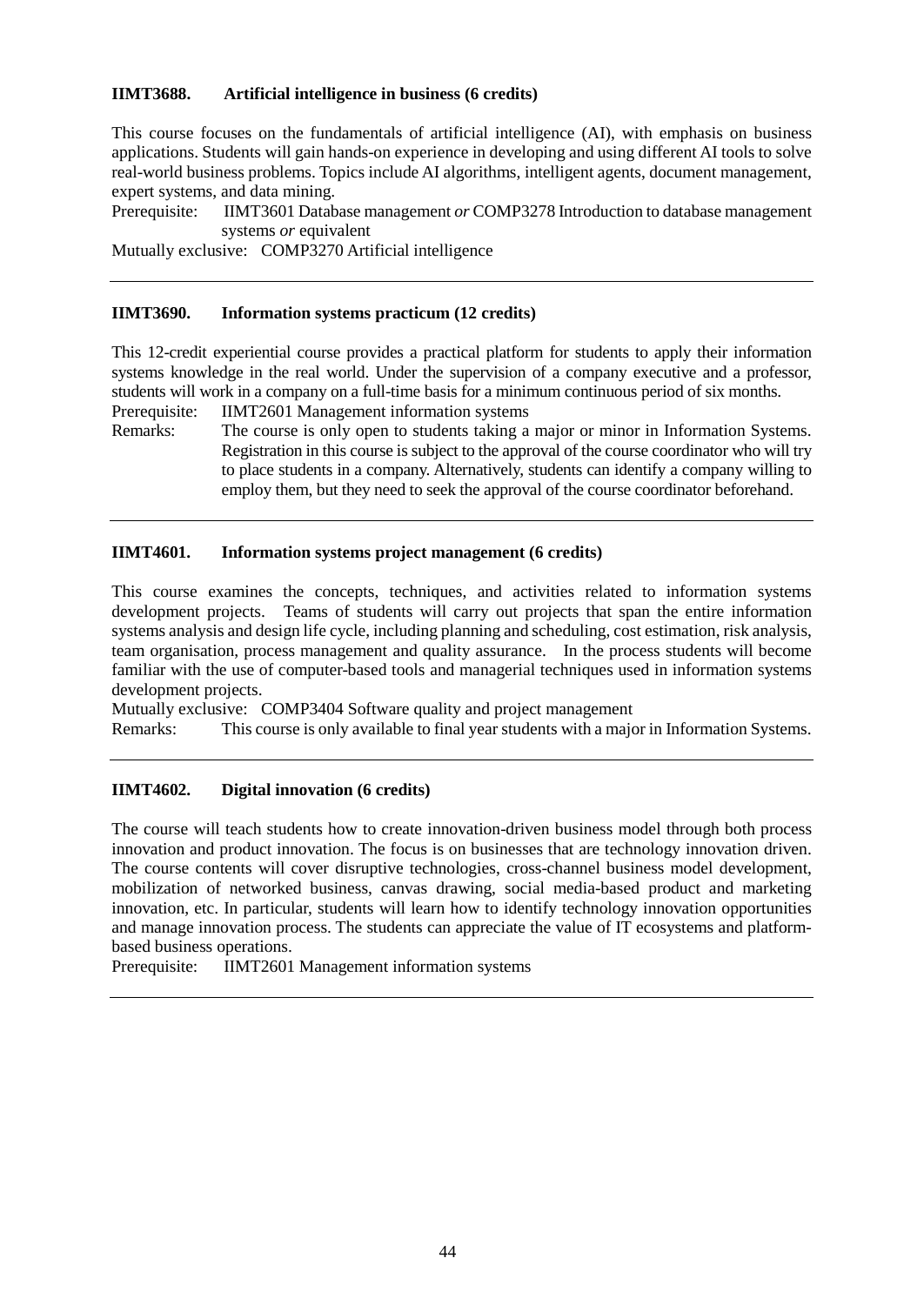### **MGMT2787. Business case analysis and presentation (6 credits)**

This intensive 6-credit course aims to provide students with the requisite knowledge, skills and tools to prepare, present and write up business case studies for both academic and business use. The skills gained will also prepare students for participation in (international) case competitions. Students will work in rotating groups and will have to prepare and present cases following the format used in various global case competitions. Students also will have to submit individual case reports. Senior business executives based in Hong Kong will act as guest speakers and judges during the course. Students who perform well in the course can be selected to represent HKU at (international) case competitions.

Remarks: This course is open to full-time undergraduate students in the Faculty of Business and Economics. Students should be able and willing to represent HKU in (international) case competitions. Students should have a good CGPA, good analytical skills, be intellectually curious and keep up to date with global (business) affairs. Students may be required to submit a resume and attend interviews before being admitted to the course.

# **MGMT3403. Leadership (6 credits)**

This course deals with leadership in organisational contexts. Students will learn about major theoretical approaches to studying leadership. Students will also examine leadership in problem situations. Cases and assessment exercises will be used to help students develop leadership competencies.

# **MGMT3404. Cross-cultural management (6 credits)**

The trend of globalisation in business requires organisational members, especially managers, to work effectively with international assignments, to collaborate with cross-cultural teams, and to manage the increasingly diverse workforce, business partners, customers and clients. Therefore, managers need to acquire unique cultural competencies that go beyond traditional managerial competencies. The main objective of this course is to provide students with a solid basis for developing such cultural competencies, so they can understand the challenges that might occur while working abroad and the principles of effective cross-cultural management. The course aims to develop an understanding of key cultural differences, and how these differences influence the management of individuals, teams, and organisations.

# **MGMT3405. Organisational behaviour (6 credits)**

A course on the concepts and key research findings which can help us to understand human behaviour in organisations. Topics include motivation, leadership theory, group dynamics, morale, communications, control techniques and organisational culture.

# **MGMT3415. Principles of entrepreneurship (6 credits)**

This course equips students with the essential elements of entrepreneurship manifested in the issues, challenges and rewards of creating a new business. The process in creating a start-up company, indeed, the process of an entrepreneurial undertaking, will be examined, discussed and practiced in class in order to provide students with some first-hand knowledge and experience in the subject matter. The course also covers social entrepreneurship and corporate entrepreneurship / entrepreneurship within the corporation.

Mutually exclusive: IIMT3682 IT and entrepreneurship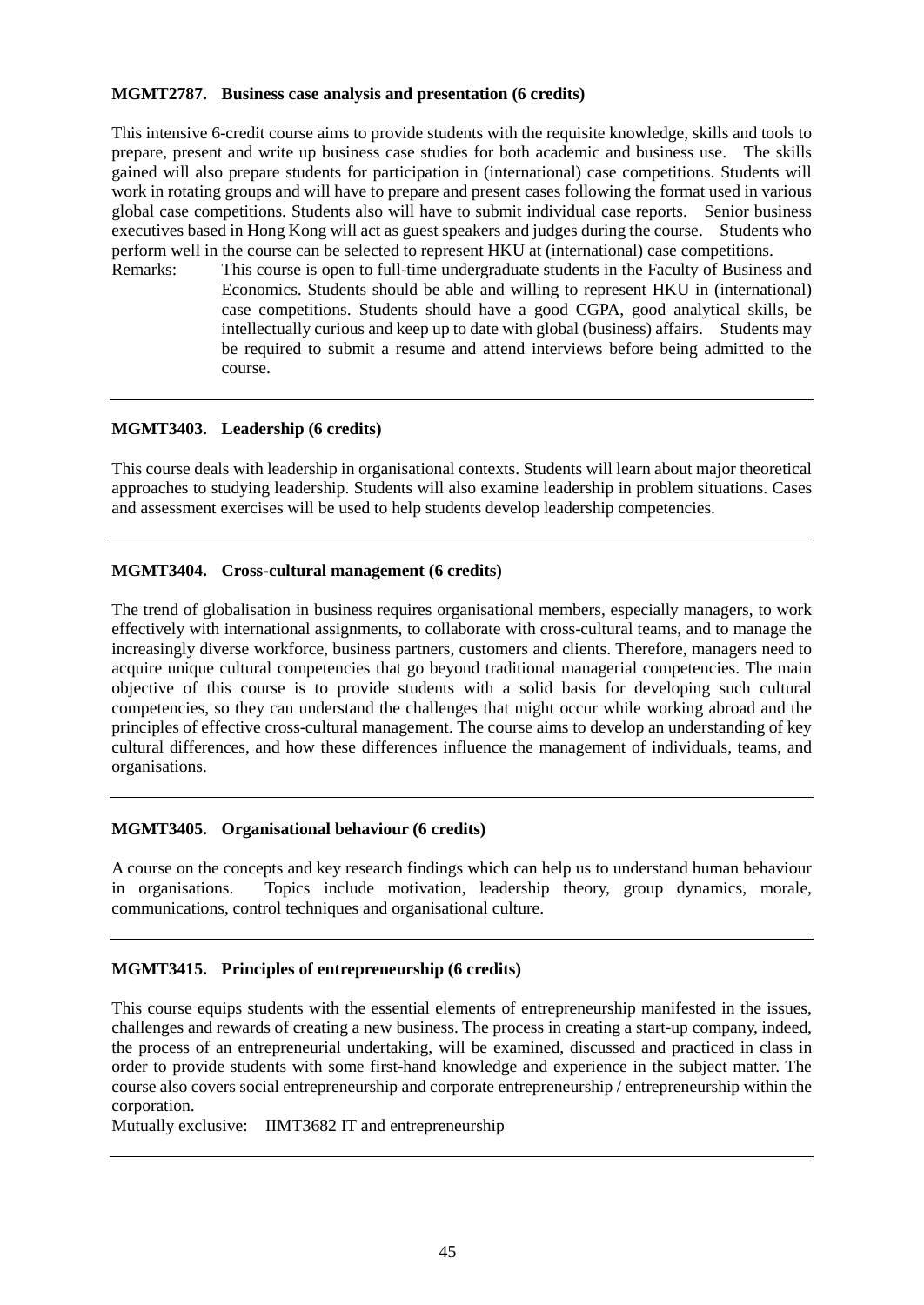#### **MGMT3416. Storytelling: global business communication (6 credits)**

Telling stories to make sense of reality—or to shape it—is a human characteristic. We tell stories to explain our actions or intentions, to create coherence amongst disparate events. Artists tell a story through their works and in doing so, shape reality and our perception of it. Good leaders as well commonly use storytelling to inspire, teach, and define their organisation values and culture. However, good storytelling has rules and not everybody is a born storyteller. This course aims at developing students' organisational storytelling skills through the study of works of fiction, memoirs, and speeches from around the world. By reflecting on the importance of storytelling in management, this course will help students become better leaders.

#### **MGMT3417. The European business environment (6 credits)**

In International Business, the study of the European marketplace holds a unique place. Each country has its own history, laws, and culture, yet it is possible to look at the European Union as one market. This course aims at introducing students to the European business culture through an interdisciplinary approach: (1) History and Geopolitics: to understand how the European Union came to be and its development; (2) Sociology: to examine different issues, such as cultural identities, politics, and ethics in the European context and their impact on business relationships; and (3) Management: to analyse practical issues in a European context.

#### **MGMT3426. Employment and labour relations (6 credits)**

This course intends to give an overview on the fundamentals of labour relations theories pertaining to trade unionism, collective bargaining and workplace labour-management relations. Particular attention is also given to the development of the labour market, employment pattern and labour law in Hong Kong.

#### **MGMT3429. Strategic human resources management (6 credits)**

This course proposes to look at the basic concepts of human resources management (HRM) and its application to Hong Kong. Emphasis will be placed on the strategic linkage between HRM and corporate management in the context of business change and re-structuring. Comparative references will also be made to practices in other industrial societies.

#### **MGMT3433. Organisational change and development (6 credits)**

The objective of this course is to explore the problems and issues involved in the management of organisational change and development. Major approaches and attempts to conceptualise the phenomenon will be examined in a critical manner. Particular attention will be paid to problems arising from company formation, entrepreneurial ventures, company expansion and growth, maturity and bureaucratisation, corporate failure and recovery. Major strategies for change will be examined.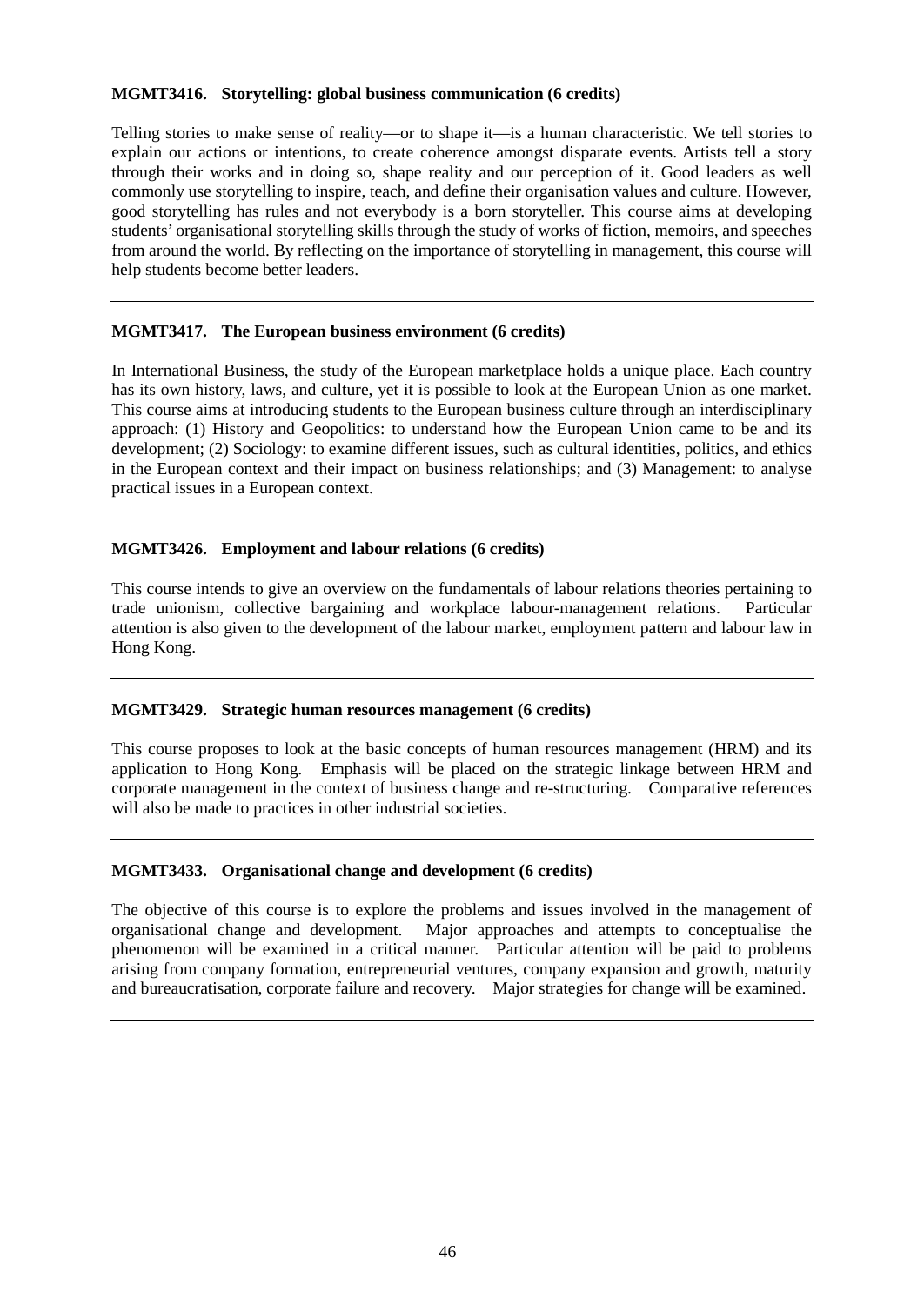## **MGMT3434. Human resources: theory and practice (6 credits)**

The management of human capital, or human resources, has the potential to be the source of competitive advantage in high-performance organizations. This course serves as an overview of the fundamentals of human resource management.

Some of the students in this course may go on to careers in human resources, while many others will probably go on to careers in management. Whether you become a human resources practitioner, or a manager who works with or even manages human resources practitioners, it will be important in your careers to understand the role of human resources in contributing to organizational effectiveness, who human resources practitioners are and what they do, and what the state of the art is in human resource management.

## **MGMT3435. Production and operations (6 credits)**

A course to introduce a systems-oriented view of production and operations management. Prerequisites: MGMT3423 Operations and quality management; *and* IIMT3636 Decision and risk analysis I

## **MGMT3447. Applied organisation (6 credits)**

This is a course on the design of high performance organisation in the modern world. Topics include management structures of control and co-ordination, high-commitment work systems, design of compensation systems, virtual organisation and the use of IT, organisational learning, organisational change, organisation for cultural synergy, and organisation of international companies.

#### **MGMT3457. High-performance work systems (6 credits)**

This course examines the principles and practice of designing and operating systems of work that combine the optimum use of technology with high performance and motivation. Topics include sociotechnical systems analysis, teamwork and networking.

#### **MGMT3458. Human resource planning and career management (6 credits)**

This course aims to provide an understanding of how the demand and supply of human resources can be brought into balance, and people already in employment can be helped to develop in their work careers. Topics covered include appraisal, counselling, development and training, and career planning. Ways in which HRM managers can facilitate organisational learning are also examined.

#### **MGMT3464. Leadership workshop (6 credits)**

This workshop will explore key processes of leadership experientially in a simulated political, social and business environment. The purpose is to provide students with knowledge in leadership theories, models and frameworks, with opportunities to experiment with natural and new leadership behaviour in a simulated context. Having gone through these processes in a collective, multi-staged exercise, there will be opportunity for reflection, sharing of experience and integration of practice with theories, in the presence of facilitators.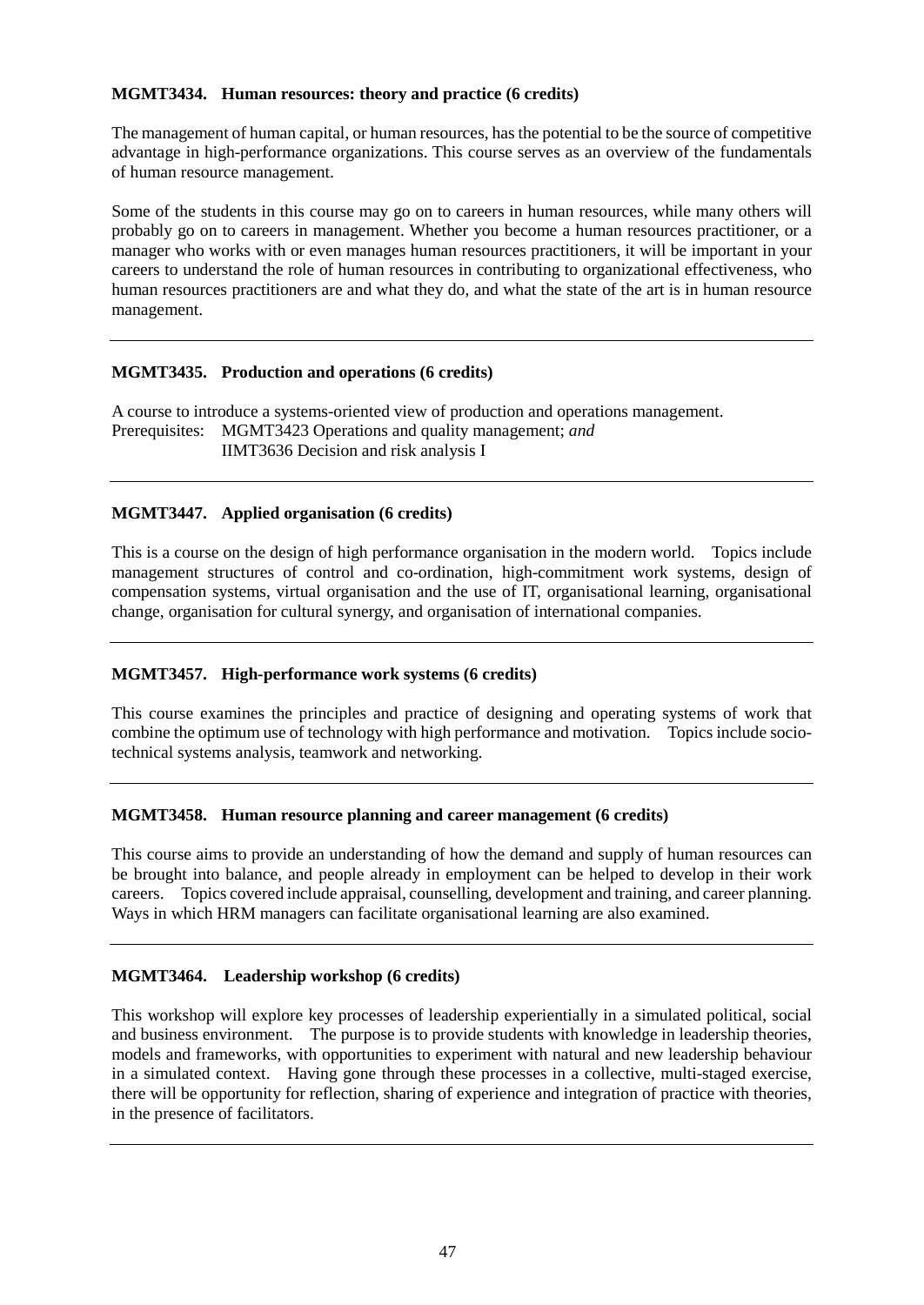## **MGMT3470. Reward and compensation (6 credits)**

This course addresses the design of reward and compensation systems and the contribution they can make to the attainment of an organisation's strategic objectives. Among the specific techniques covered are job evaluation, design of incentives, performance-related pay, and non-monetary rewards.

## **MGMT3472. Team building programme (6 credits)**

The objective of this workshop is to explore key aspects of group dynamics through a process of experiential learning. The aspects that we shall be considering include leadership and communication, planning and organising, decision-making and problem solving, and trust and team building in the context of business and management. The activities you will undertake consist of a series of problems to be resolved through the combined efforts of your group members. The problems are physical in nature, rather than hypothetical and cognitive, and require the application of organisational skills for successful and efficient solutions.

## **MGMT3475. Current topics in human resource management (6 credits)**

This course focuses on current topics in managing a firm's human resource management functions. Indepth classroom discussion, management cases and applied business projects will be emphasised.

## **MGMT3476. Managing organisational change (6 credits)**

Business organisations face unprecedented challenges today and managing change has become a crucial factor in their survival and performance. This course introduces the specialised topic of organisational change management. It provides students with an understanding of how organisational change is initiated and sustained.

#### **MGMT3477. Selections and training (6 credits)**

This course will focus on the basic concepts of selections and recruitment, training and development of different employees, and human resources utility analysis. In particular, students will be exposed to different recruiting processes and the whole spectrum of training and development techniques, and how they can add value to business success.

# **MGMT3478. Compensation and benefits (6 credits)**

This course will focus on the basic concepts of pay and compensation policies for different employees. In particular, students will be exposed to fundamental pay and benefits administration, along with the importance of rewards and their impact on employee attraction, motivation and retention.

#### **MKTG3501. Consumer behaviour (6 credits)**

This course aims to help students gain an overall understanding of the process of consumer decision making and the factors influencing consumer decision and behavior. This course emphasizes on theoretical understanding of consumer psychology and applications to the development of marketing strategy. Specific consumer trends and new tools for consumer insights will also be integrated in class discussion. Students will be provided opportunities to apply the learned concepts and tools to marketing situations through class discussions, case studies, and group project.

Prerequisite: MKTG2501 Introduction to marketing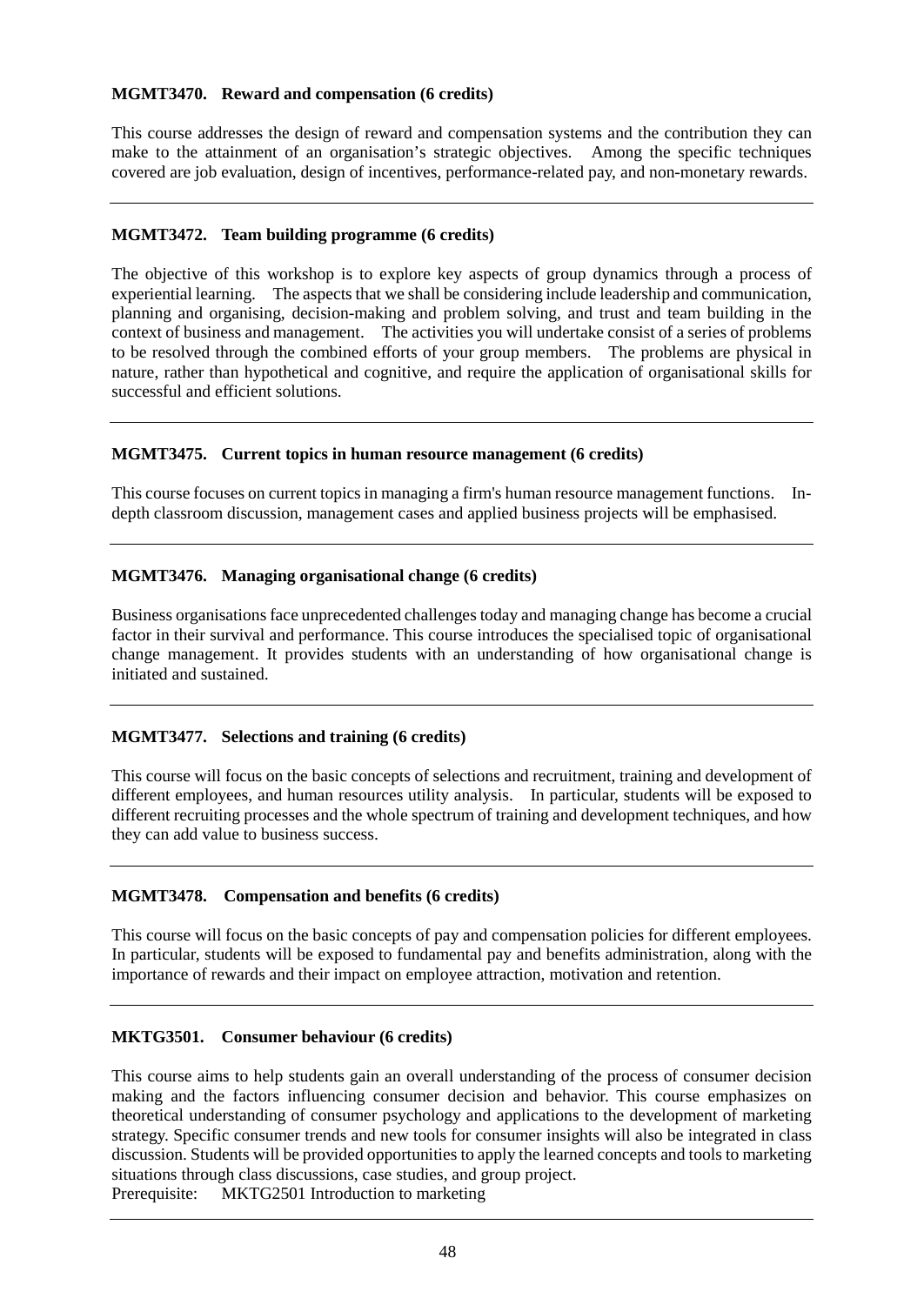## **MKTG3502. Marketing research (6 credits)**

This course will cover the broad principles of marketing research. Emphasis will be placed on the use of marketing research as an aid to decision making. In this spirit, students will be introduced to a variety of types of marketing research data. Students will be given the opportunity to engage in practical marketing research-based exercises.

Prerequisite: MKTG2501 Introduction to marketing

# **MKTG3511. Advertising management (6 credits)**

This course will cover the theories, applications, and issues related to advertising management. Attention will be paid to the process of advertising management, creative and message strategies, traditional and digital creative tools, media planning and analysis, and evaluation of advertising effectiveness. In order to facilitate the learning process, examples of advertising strategies and techniques will be introduced in the course.

Prerequisite: MKTG2501 Introduction to marketing

## **MKTG3512. Brand management (6 credits)**

What are the meanings of brand to organizations and customers? How to develop and manage brands that benefit organizations while creating value for customers? What makes a good branding strategy? This course will lead the students to go through a journey of brand development process to have an indepth understanding of strategic brand management. Through theories, examples, cases, and class discussions, students will learn to think more logically, creatively, and critically about the strategies involved in identifying, developing, managing, and growing brand equity. Prerequisite: MKTG2501 Introduction to marketing

#### **MKTG3513. Consumer insights for marketing decisions (6 credits)**

This course focuses on current topics in managing a firm's marketing functions. Organised along a seminar mode, students will explore real life experiences and exposures to firms, together with in-depth intellectual challenges, through classroom discussion, the study of management cases and applied business projects.

**\_\_\_\_\_\_\_\_\_\_\_\_\_\_\_\_\_\_\_\_\_\_\_\_\_\_\_\_\_\_\_\_\_\_\_\_\_\_\_\_\_\_\_\_\_\_\_\_\_\_\_\_\_\_\_\_\_\_\_\_\_\_\_\_\_\_\_\_\_\_\_\_\_\_\_\_\_\_\_\_\_\_**

Prerequisite: MKTG2501 Introduction to marketing

# **MKTG3514. Retailing (6 credits)**

The objective of this course is to explore the problems and issues involved in the management of quality improvement and market competition. Emphasis will be on the strategic aspects of quality and marketing management, in particular customer value, quality improvement tools, quality concepts, and the relationship of quality with different aspects of marketing management. Prerequisite: MKTG2501 Introduction to marketing

#### **MKTG3522. Marketing in China (6 credits)**

This course is designed to focus on selected topics that are of salience to managing firm marketing strategies and operations in Mainland China or Hong Kong. It may include but is not restricted to contemporary marketing issues related to branding, new product development, marketing hightechnology products and customer relationship management. Prerequisite: MKTG2501 Introduction to marketing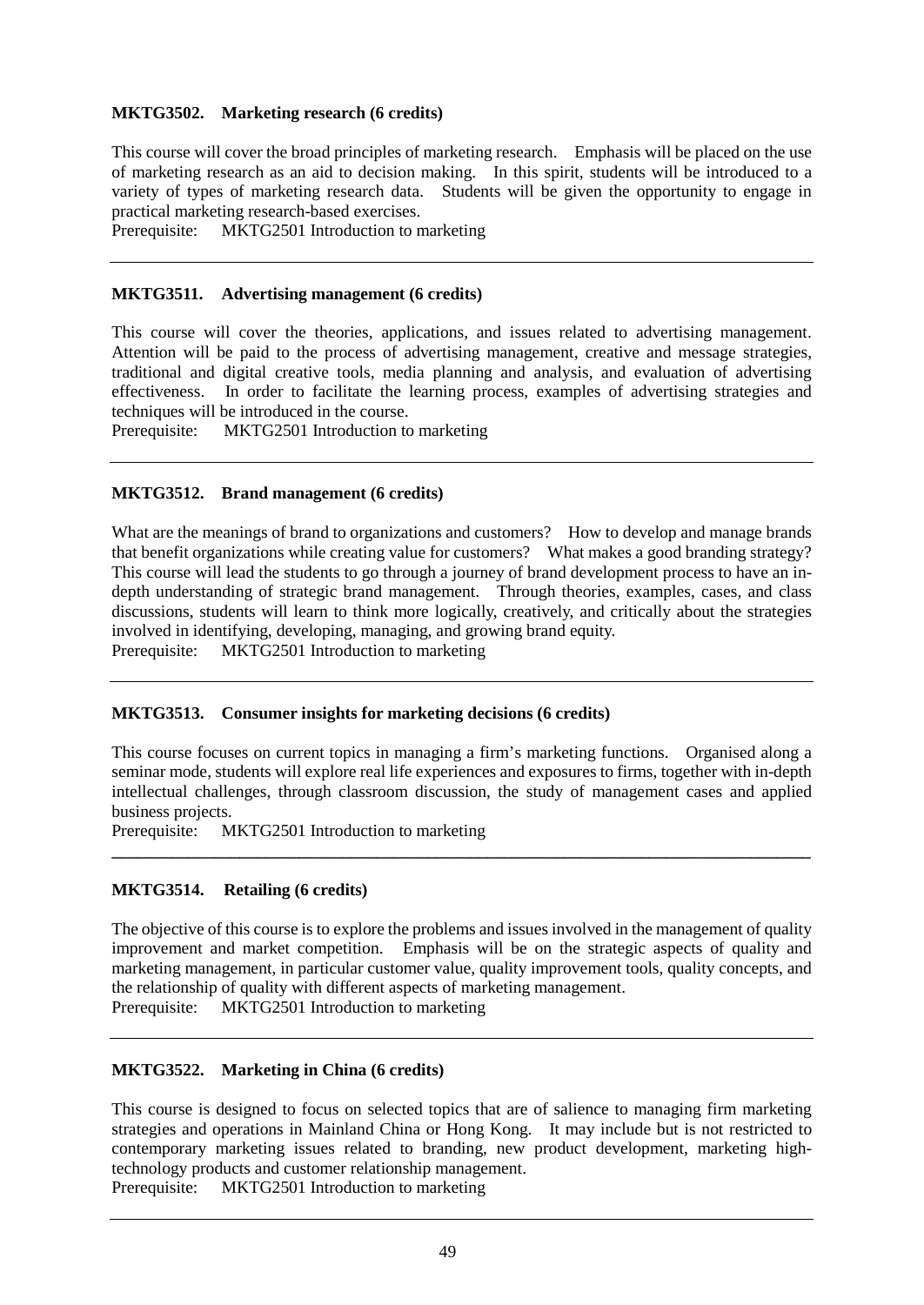#### **MKTG3523. Global marketing (6 credits)**

This course shows how the basic principles of marketing can be applied to marketing problems across national boundaries and within foreign countries. Attention is paid to the development of global marketing strategies and to the different approaches needed to market consumer items, industrial goods and services internationally.

Prerequisite: MKTG2501 Introduction to marketing

## **MKTG3524. Digital marketing (6 credits)**

The digital economy has fundamentally altered the nature of and the scope for understanding human behaviour and business practices. In exploring the digital economy, we cover the concepts, theories, and applications of big data in marketing, with the overarching goal of understanding how to utilize digital data to derive deeper and more meaningful managerial insights. Substantive topics include: search advertising, social network analysis, data analytics, and human mobility. Lectures, discussions, live data-analysis demonstrations, class data exercises, video pieces, and student-led project presentations are major class components.

Prerequisite: MKTG2501 Introduction to marketing

#### **MKTG3525. Services marketing (6 credits)**

The course examines the characteristics of service organisations and how this affects their approach to marketing. Issues in the three dimensions of internal marketing, transactional marketing and external marketing are examined, and the role of research analysed. Attention is paid to service culture and service value and problems are illustrated by examples from Asian, American and European service firms.

Prerequisite: MKTG2501 Introduction to marketing

#### **MKTG3526. Innovation and new product development (6 credits)**

This course aims to help students gain an overall understanding of how to develop and manage innovations and new products. The course introduces theories of diffusion of innovations, determinants of successful and unsuccessful new products, and consumer perceptions of innovations and new products at different levels of innovativeness. Building on these theoretical perspectives, the course further introduces a systematic new product development (NPD) process from idea generation to commercialization and analyzes how the NPD process should be adapted according to different levels of product innovativeness. Students will learn and apply qualitative and quantitative techniques related to innovation and new product development and management in this course. Prerequisite: MKTG2501 Introduction to marketing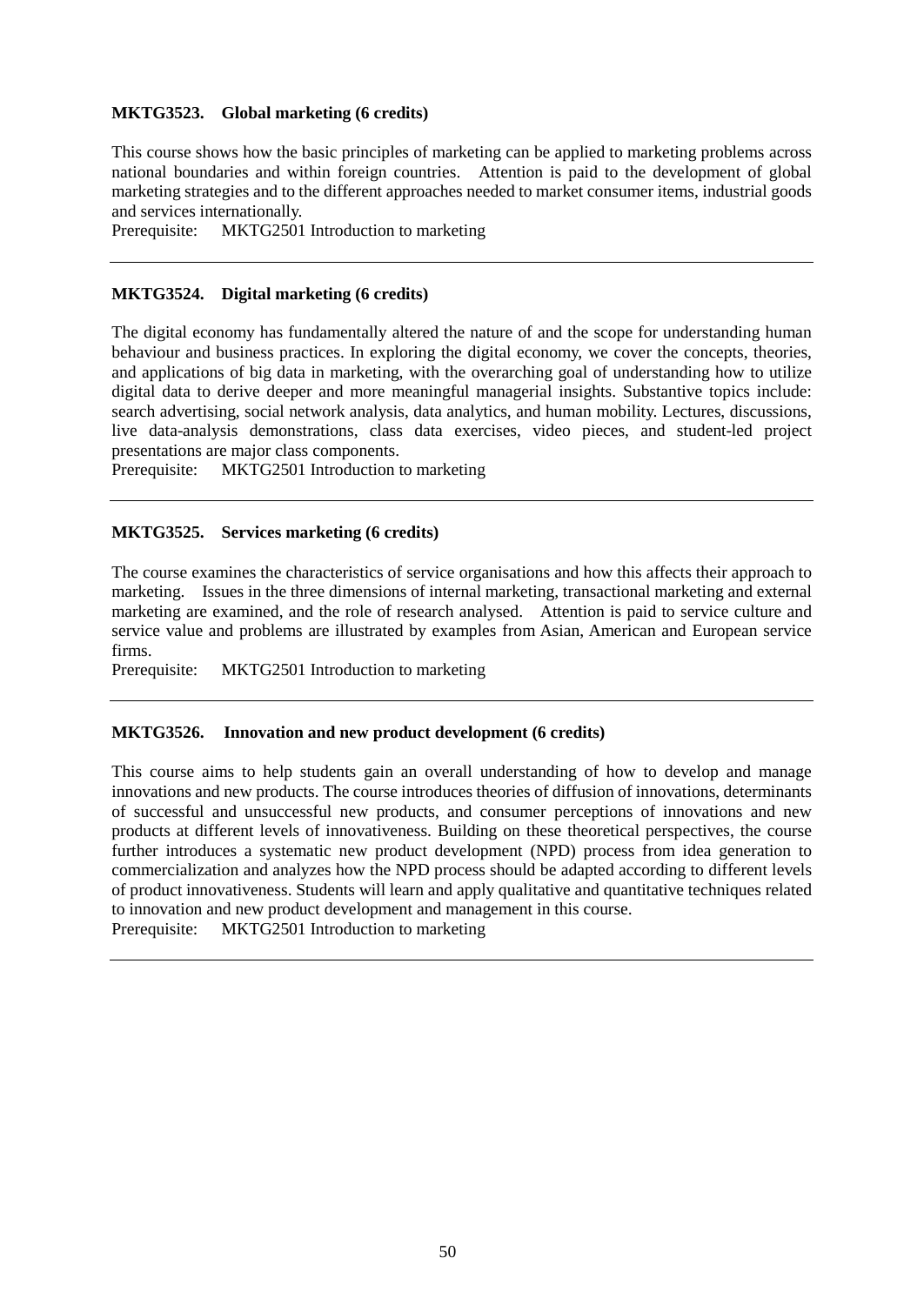## **MKTG3527. Pricing strategies (6 credits)**

Profitable pricing is one of the most critical, but often the least understood managerial decisions. Among all the marketing mix, while all other ingredients represent costs, pricing is the only element that produces revenue. Firms rely on pricing to harvest its effort to create value for consumers, yet managers often make mistakes in their pricing decisions. For example, pricing is too cost-oriented, unresponsive to market change, or inconsistent with the product position.

This course covers both the economic theories of pricing, and the analytical tools for formulating effective pricing strategy. This course also discusses commonly used pricing tactics, including some of the newest pricing practices. The course is highly applied, and prepares students for pursuing a career in marketing, consulting, and finance.

Prerequisite: MKTG2501 Introduction to marketing

# **MKTG3528. Marketing analytics (6 credits)**

This course is about collecting and analyzing secondary data. The focus of this course is on understanding the popular data structure, analyzing data and making sense of the results. We will focus on understanding data relevant to marketers, the types of data available, different designs or methods of data collection and analysis.

Course participants will learn to summarize, analyze and interpret the widely adopted data structure. This course will emphasize on defining a research question and the analytic techniques per se. Lastly, students will get a sense of the role state-of-the-art marketing research techniques play in the modern organization.

Prerequisite: MKTG2501 Introduction to marketing

#### **MKTG3529. Social media marketing (6 credits)**

With the total number of active social media users (spending more than two hours per day on social media) reaching several billion worldwide, social media marketing has undoubtedly emerged as one of the most important digital marketing tools. This course will help students understand social media marketing from three perspectives—principles, applications and strategies. Social media and network theory, popular social media strategies, and data analytic tools will be introduced. Upon completing this course, students will be equipped with the knowledge and master skills which are essential to analyze, build, and manage real-world social media marketing campaigns.

Prerequisite: MKTG2501 Introduction to marketing

#### **MKTG3530. Big data marketing (6 credits)**

With marketers poised to be the largest users of data within an organization, there is a need to make sense of the variety of consumer data that the organization collects, especially in the era of big data. This course exposes students to essential tools including data visualization, exploratory data analysis, as well as regression methods that can be used to convert raw data into marketing insights. For example, these tools will be used to investigate the impact of marketing activity on aggregate data (e.g., sales) and on individual-level choice data (e.g., brand choices). The course also includes a set of assignments conducted using Tableau and Microsoft Excel, ensuring that students will acquire the needed capabilities and skills to extract information from the big data available to them. Prerequisite: MKTG2501 Introduction to marketing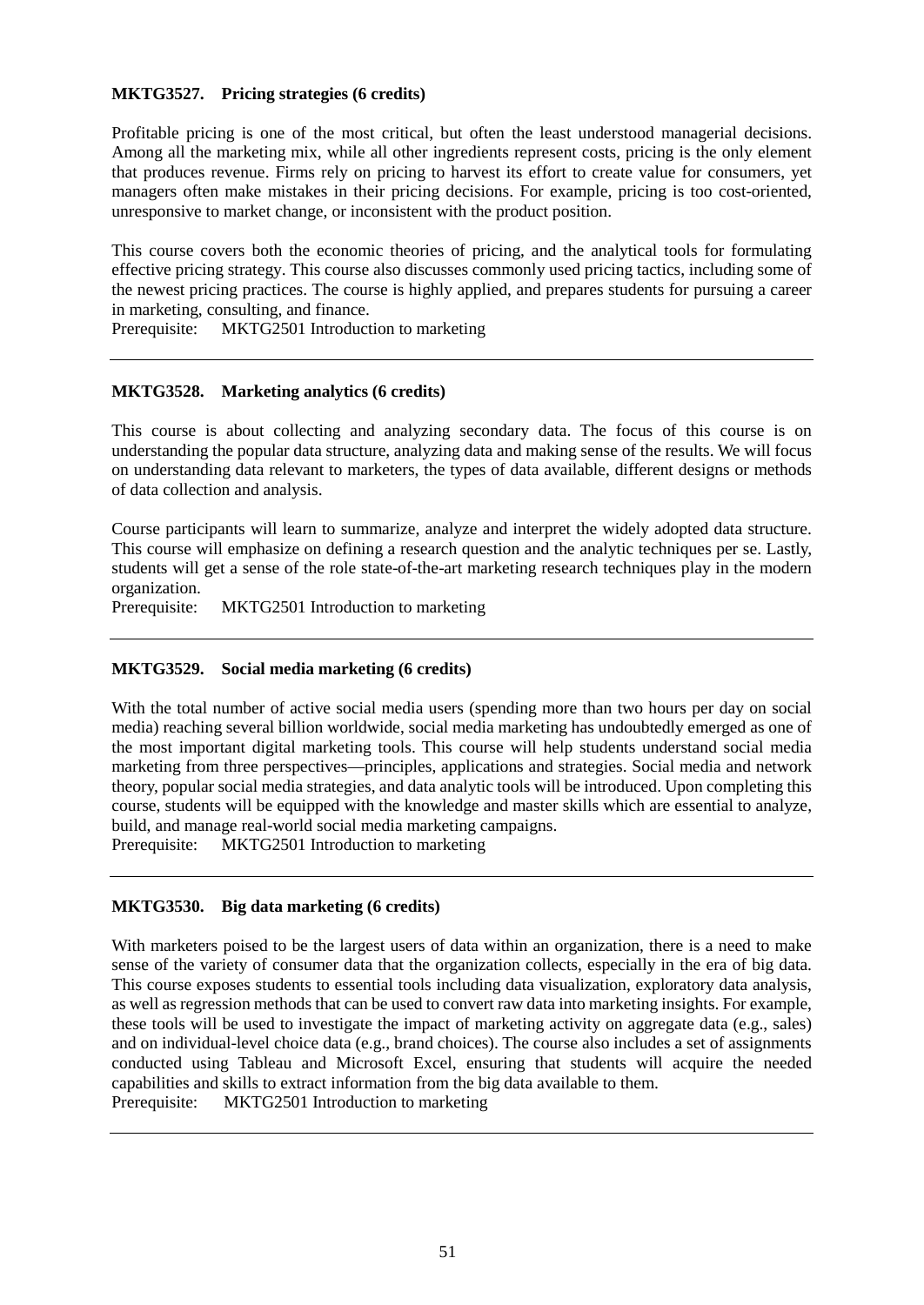### **MKTG3531. Strategic marketing management (6 credits)**

This is a capstone course that integrates considerations in a firm's marketing decisions. It covers strategic market orientation, the allocation of resources and the effectiveness of marketing strategies. The course emphasises managerial implications for different types of firms. Students will learn how to apply the course contents through in-depth studies of firms, research projects and management cases. Prerequisite: MKTG2501 Introduction to marketing

## **STRA3702. International business environment (6 credits)**

This course helps you to understand the macroeconomic environments of international businesses. The course examines recent issues and trends in globalization through the lens of economic theories in international trade, political economy and macroeconomics. In particular, we will explore the origins of the recent rise of protectionism and populism in the US and Europe, the macroeconomic consequences of financial globalization and crises, and the challenges and opportunities of international migration. Combining economic analyses and case studies, we further examine the implications of these issues on the aggregate economy as well as on individual companies. The course will equip you with skills to independently analyze new issues and policies related to international economics. It also provides you background knowledge for formulating better corporate strategies.

# **STRA3703. Multinational corporations (6 credits)**

This course studies the multinational enterprise (MNE) and the theoretical approaches that have been formulated to explain the growth and operation of this form of business on an international scale. Recent general theories will be considered in a critical manner to allow judgments to be made on their strengths and limitations.

#### **STRA3706. China's business environment (6 credits)**

This course examines Chinese business environment from cultural perspectives and provides a survey on significant and complex issues of Chinese business culture.

The course introduces theoretical frameworks for analysing culture in general and specifically for understanding Chinese business culture. Central themes throughout the course include Chinese corporate culture, culture factors embedded in business practices, and business culture reflected through films and TV shows. The course also includes an introduction to culture comparison and an in-depth discussion on exploring similarities and differences in business culture between China and other countries.

# **STRA3708. A century of business in Hong Kong (6 credits)**

This course, taught in a series of lectures and tutorials, will explore the trajectory of European and Chinese business from the opening of Hong Kong as a free port in 1841 until the handover in 1997, complementing approaches of economic, social and political history.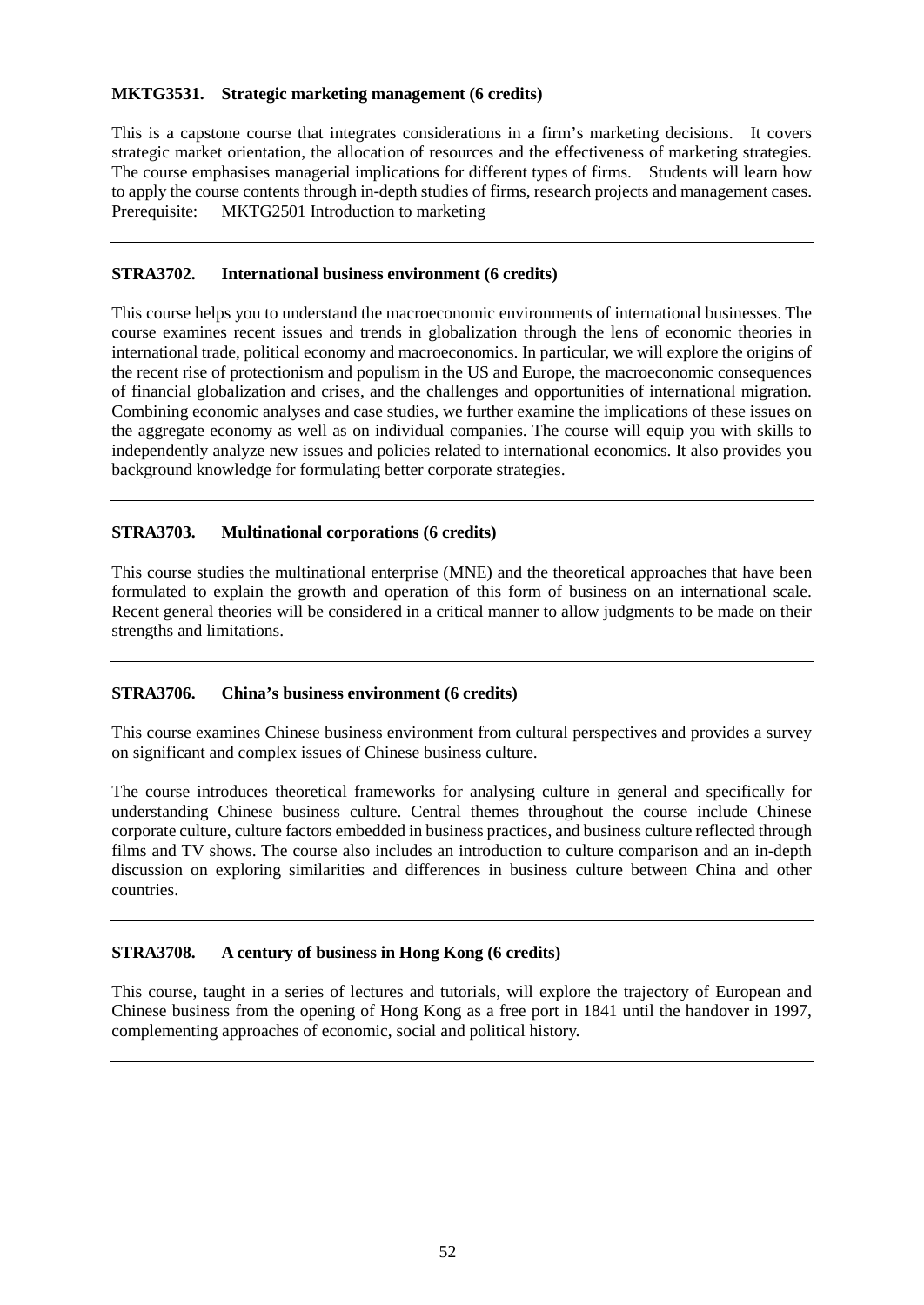## **STRA3709. Applications of strategic thinking in business (6 credits)**

Strategic thinking is the science of decision making in a strategic situation, where people's optimal choices are interdependent because a decision's consequence depends on other people's choices. Almost all human choices are made in strategic situations and are therefore subject to the analysis of game theory. This course will introduce basic concepts and principles of game theory and their applications to a variety of real life business situations. The major contents include Prisoners' Dilemma and dominant strategies, simultaneous games and Nash equilibrium, randomised strategies, sequential games and backward induction, games under imperfect information, and repeated games and cooperation. The course emphasises examples and applications and does not involve heavy calculation. As business competition shares a lot of similarities with military strategies, the principles of game theory will be further applied to shed light on the Chinese classic, *The art of war* by Sun Tzu. Mutually exclusive: ECON2214 Games and decisions

#### **STRA3716. Competitiveness of Chinese firms (6 credits)**

This course will focus on the competitiveness of the economy and industries of Mainland China and examine China's competitiveness on a regional, industry and activity basis. Globalisation and China's accession to WTO have presented unprecedented opportunities and challenges for China's economy and industries. As such, China's position in the world economic system and its ability to move up the value-added ladder is critical to its sustainable economic development. Given Hong Kong's close links to the economy of the Chinese Mainland, China's economic future will heavily influence that of every industry in Hong Kong. Through detailed analysis of a cross section of Chinese industries, the course will help students to gain a better understanding of the current status of China's competitiveness and future dynamics.

## **STRA4701. Strategic management (6 credits)**

This Strategic Management course will focus on the analytical and managerial tasks involved in developing strategies that create value by satisfying customer demands and stakeholders' interests in an ever-changing competitive landscape. Successful business policies require a detailed understanding of the overall environment of which the firm is a part as well as the ability to create value in order to serve customers in the face of competition. The course uses business cases in a global context. Students will be asked to apply the strategic management concepts and theories to address real life business opportunities and challenges.

Remarks: Open only to students studying a major in the BBA programmes

#### **STRA4702. Global corporate strategy (6 credits)**

This course provides students with in-depth learning on managing multinational corporations across various product, business, and geographic markets. Specifically, the course focuses on three central issues that are critical to the successful formulation of corporate strategy: (1) the decisions on which businesses to bring together inside the company and how they could create value, (2) how the company can grow in different settings through acquisitions, partnerships, or internal development, and (3) how the company manage its business portfolio. Overall, this course will highlight the criticality of making profound decisions about the right pathways to firm growth. It will provide theoretical framework and guiding principles for analysing practical problems at the corporate or group level as experienced by managers.